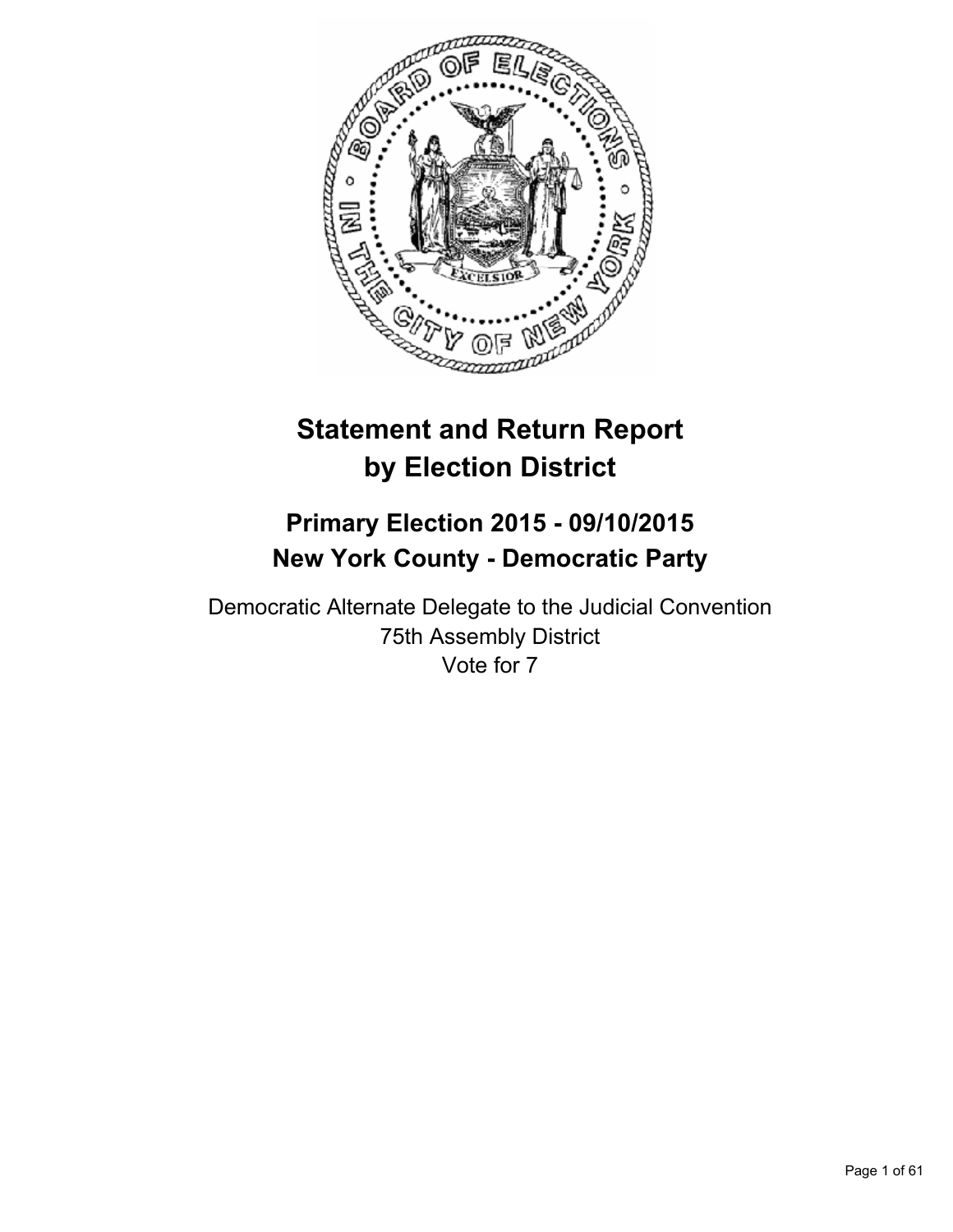

| <b>PUBLIC COUNTER</b>                                    | 16           |
|----------------------------------------------------------|--------------|
| ABSENTEE/MILITARY                                        | 3            |
| <b>AFFIDAVIT</b>                                         | $\mathbf{0}$ |
| <b>Total Ballots</b>                                     | 19           |
| Less - Inapplicable Federal/Special Presidential Ballots | $\Omega$     |
| <b>Total Applicable Ballots</b>                          | 19           |
| <b>MICKEY SPILLANE</b>                                   | 7            |
| <b>DENISSE M. FRAND</b>                                  | 9            |
| <b>LUCILLE OGNIBENE</b>                                  | 7            |
| <b>CHARLES S. BAYLOR</b>                                 | 7            |
| <b>JAMES SIMPSON</b>                                     | 3            |
| <b>SCOTT CAPLAN</b>                                      | 6            |
| MONTE ALBERS DE LEON                                     | 4            |
| <b>THOMAS DUANE</b>                                      | 17           |
| <b>MARY D. DORMAN</b>                                    | 10           |
| <b>FRANCINE HASELKORN</b>                                | 11           |
| <b>LEE SINOVOI</b>                                       | 5            |
| DAVID W. SILVERSTONE                                     | 6            |
| <b>DONATHAN SALKALN</b>                                  | 6            |
| LYDIA R. HUMMEL                                          | 12           |
| <b>Total Votes</b>                                       | 110          |
| Unrecorded                                               | 23           |

| <b>PUBLIC COUNTER</b>                                    | 11             |
|----------------------------------------------------------|----------------|
| ABSENTEE/MILITARY                                        | 0              |
| <b>AFFIDAVIT</b>                                         | 0              |
| <b>Total Ballots</b>                                     | 11             |
| Less - Inapplicable Federal/Special Presidential Ballots | $\mathbf{0}$   |
| <b>Total Applicable Ballots</b>                          | 11             |
| <b>MICKEY SPILLANE</b>                                   | 2              |
| <b>DENISSE M. FRAND</b>                                  | 3              |
| <b>LUCILLE OGNIBENE</b>                                  | $\overline{4}$ |
| <b>CHARLES S. BAYLOR</b>                                 | $\overline{2}$ |
| <b>JAMES SIMPSON</b>                                     | 3              |
| <b>SCOTT CAPLAN</b>                                      | 3              |
| MONTE ALBERS DE LEON                                     | 1              |
| <b>THOMAS DUANE</b>                                      | 9              |
| <b>MARY D. DORMAN</b>                                    | 7              |
| <b>FRANCINE HASELKORN</b>                                | 8              |
| <b>LEE SINOVOI</b>                                       | 5              |
| DAVID W. SILVERSTONE                                     | 8              |
| <b>DONATHAN SALKALN</b>                                  | 4              |
| LYDIA R. HUMMEL                                          | $\overline{7}$ |
| <b>Total Votes</b>                                       | 66             |
| Unrecorded                                               | 11             |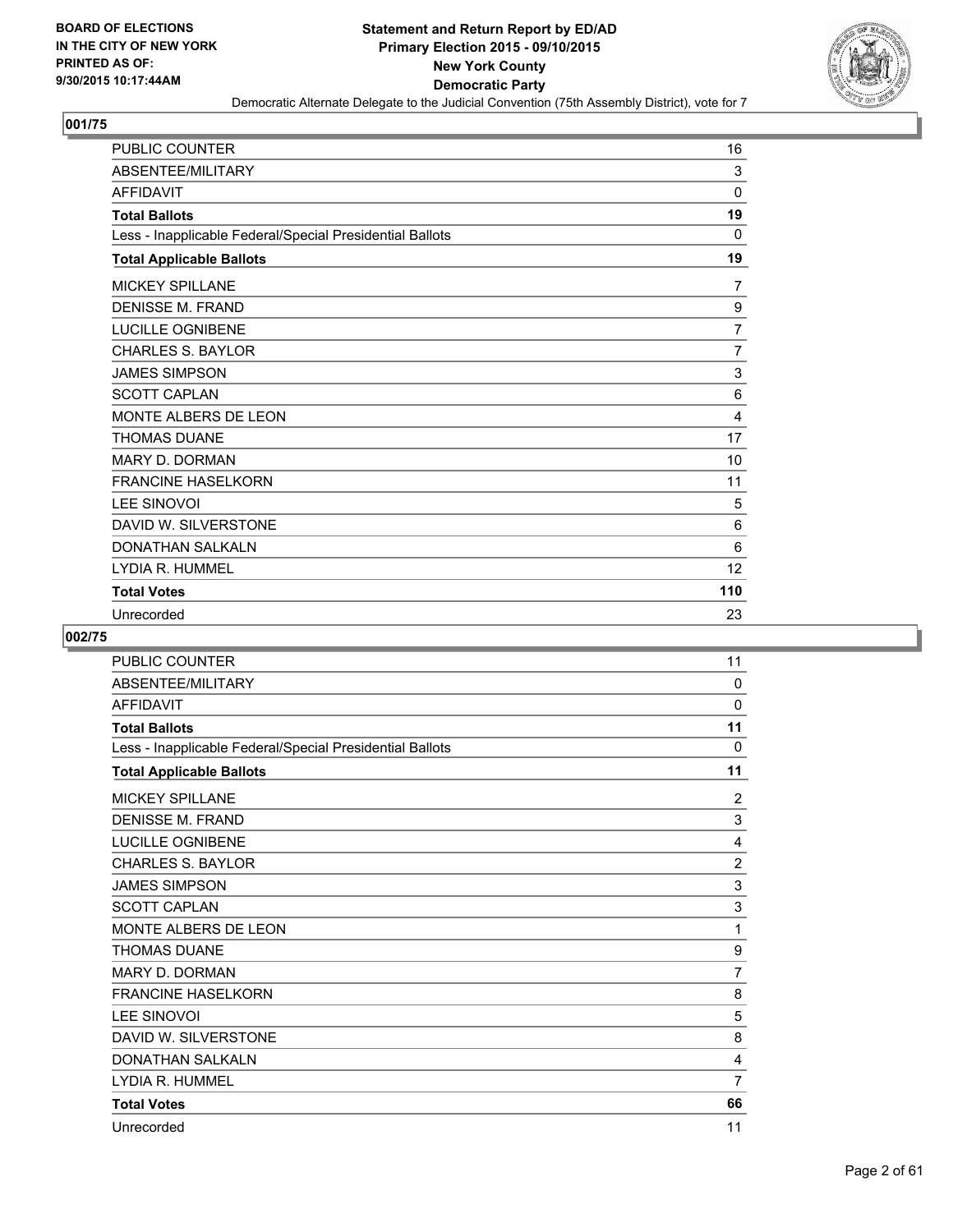

| <b>PUBLIC COUNTER</b>                                    | 3              |
|----------------------------------------------------------|----------------|
| ABSENTEE/MILITARY                                        | $\Omega$       |
| <b>AFFIDAVIT</b>                                         | 0              |
| <b>Total Ballots</b>                                     | 3              |
| Less - Inapplicable Federal/Special Presidential Ballots | $\mathbf{0}$   |
| <b>Total Applicable Ballots</b>                          | 3              |
| <b>MICKEY SPILLANE</b>                                   | 1              |
| <b>DENISSE M. FRAND</b>                                  | $\overline{2}$ |
| <b>LUCILLE OGNIBENE</b>                                  | 1              |
| <b>CHARLES S. BAYLOR</b>                                 | 3              |
| <b>JAMES SIMPSON</b>                                     | $\overline{c}$ |
| <b>SCOTT CAPLAN</b>                                      | 1              |
| MONTE ALBERS DE LEON                                     | 0              |
| <b>THOMAS DUANE</b>                                      | 1              |
| <b>MARY D. DORMAN</b>                                    | $\overline{c}$ |
| <b>FRANCINE HASELKORN</b>                                | 0              |
| LEE SINOVOI                                              | $\overline{c}$ |
| DAVID W. SILVERSTONE                                     | $\overline{2}$ |
| <b>DONATHAN SALKALN</b>                                  | 1              |
| LYDIA R. HUMMEL                                          | 1              |
| <b>Total Votes</b>                                       | 19             |
| Unrecorded                                               | $\overline{2}$ |

| <b>PUBLIC COUNTER</b>                                    | 8              |
|----------------------------------------------------------|----------------|
| ABSENTEE/MILITARY                                        | 1              |
| <b>AFFIDAVIT</b>                                         | 0              |
| <b>Total Ballots</b>                                     | 9              |
| Less - Inapplicable Federal/Special Presidential Ballots | 0              |
| <b>Total Applicable Ballots</b>                          | 9              |
| <b>MICKEY SPILLANE</b>                                   | 3              |
| <b>DENISSE M. FRAND</b>                                  | 4              |
| LUCILLE OGNIBENE                                         | 4              |
| <b>CHARLES S. BAYLOR</b>                                 | 6              |
| <b>JAMES SIMPSON</b>                                     | 3              |
| <b>SCOTT CAPLAN</b>                                      | 6              |
| MONTE ALBERS DE LEON                                     | 5              |
| <b>THOMAS DUANE</b>                                      | 5              |
| <b>MARY D. DORMAN</b>                                    | 5              |
| <b>FRANCINE HASELKORN</b>                                | 5              |
| <b>LEE SINOVOI</b>                                       | $\overline{2}$ |
| DAVID W. SILVERSTONE                                     | 4              |
| <b>DONATHAN SALKALN</b>                                  | 1              |
| LYDIA R. HUMMEL                                          | 6              |
| <b>Total Votes</b>                                       | 59             |
| Unrecorded                                               | 4              |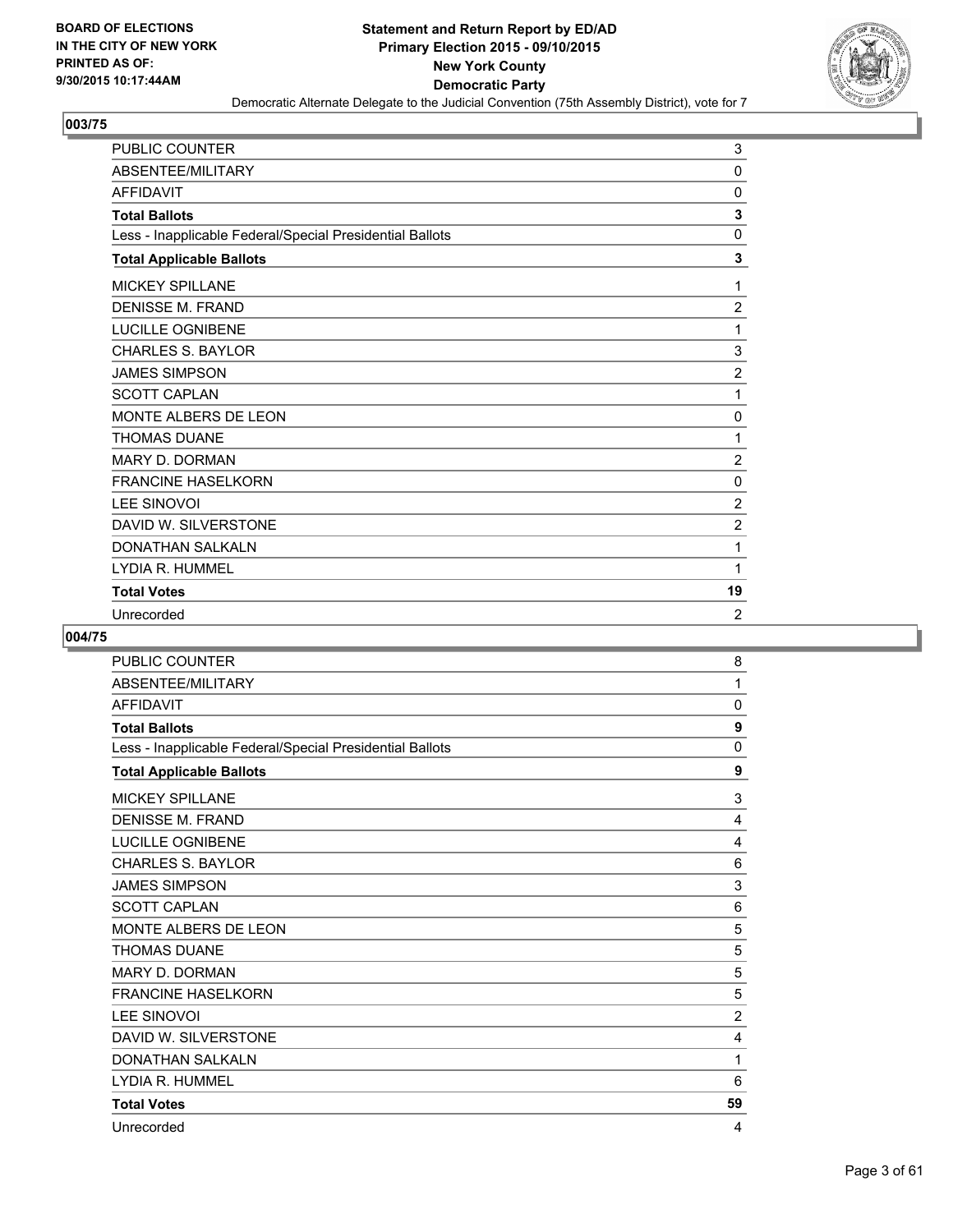

| <b>PUBLIC COUNTER</b>                                    | 10             |
|----------------------------------------------------------|----------------|
| ABSENTEE/MILITARY                                        | $\Omega$       |
| <b>AFFIDAVIT</b>                                         | $\Omega$       |
| <b>Total Ballots</b>                                     | 10             |
| Less - Inapplicable Federal/Special Presidential Ballots | $\Omega$       |
| <b>Total Applicable Ballots</b>                          | 10             |
| <b>MICKEY SPILLANE</b>                                   | 1              |
| <b>DENISSE M. FRAND</b>                                  | 1              |
| <b>LUCILLE OGNIBENE</b>                                  | $\overline{2}$ |
| <b>CHARLES S. BAYLOR</b>                                 | $\overline{2}$ |
| <b>JAMES SIMPSON</b>                                     | 3              |
| <b>SCOTT CAPLAN</b>                                      | 1              |
| <b>MONTE ALBERS DE LEON</b>                              | $\overline{2}$ |
| <b>THOMAS DUANE</b>                                      | 5              |
| <b>MARY D. DORMAN</b>                                    | 4              |
| <b>FRANCINE HASELKORN</b>                                | 3              |
| LEE SINOVOI                                              | 4              |
| DAVID W. SILVERSTONE                                     | 3              |
| <b>DONATHAN SALKALN</b>                                  | 1              |
| LYDIA R. HUMMEL                                          | 3              |
| DONALD TRUMP (WRITE-IN)                                  | 1              |
| <b>Total Votes</b>                                       | 36             |
| Unrecorded                                               | 34             |

| <b>PUBLIC COUNTER</b>                                    | 13             |
|----------------------------------------------------------|----------------|
| ABSENTEE/MILITARY                                        | 3              |
| <b>AFFIDAVIT</b>                                         | 0              |
| <b>Total Ballots</b>                                     | 16             |
| Less - Inapplicable Federal/Special Presidential Ballots | $\Omega$       |
| <b>Total Applicable Ballots</b>                          | 16             |
| <b>MICKEY SPILLANE</b>                                   | 6              |
| <b>DENISSE M. FRAND</b>                                  | 7              |
| <b>LUCILLE OGNIBENE</b>                                  | 8              |
| <b>CHARLES S. BAYLOR</b>                                 | 5              |
| <b>JAMES SIMPSON</b>                                     | $\overline{2}$ |
| <b>SCOTT CAPLAN</b>                                      | 5              |
| MONTE ALBERS DE LEON                                     | $\overline{2}$ |
| <b>THOMAS DUANE</b>                                      | 12             |
| <b>MARY D. DORMAN</b>                                    | 9              |
| <b>FRANCINE HASELKORN</b>                                | 8              |
| <b>LEE SINOVOI</b>                                       | 1              |
| DAVID W. SILVERSTONE                                     | $\overline{7}$ |
| <b>DONATHAN SALKALN</b>                                  | 3              |
| LYDIA R. HUMMEL                                          | 8              |
| <b>Total Votes</b>                                       | 83             |
| Unrecorded                                               | 29             |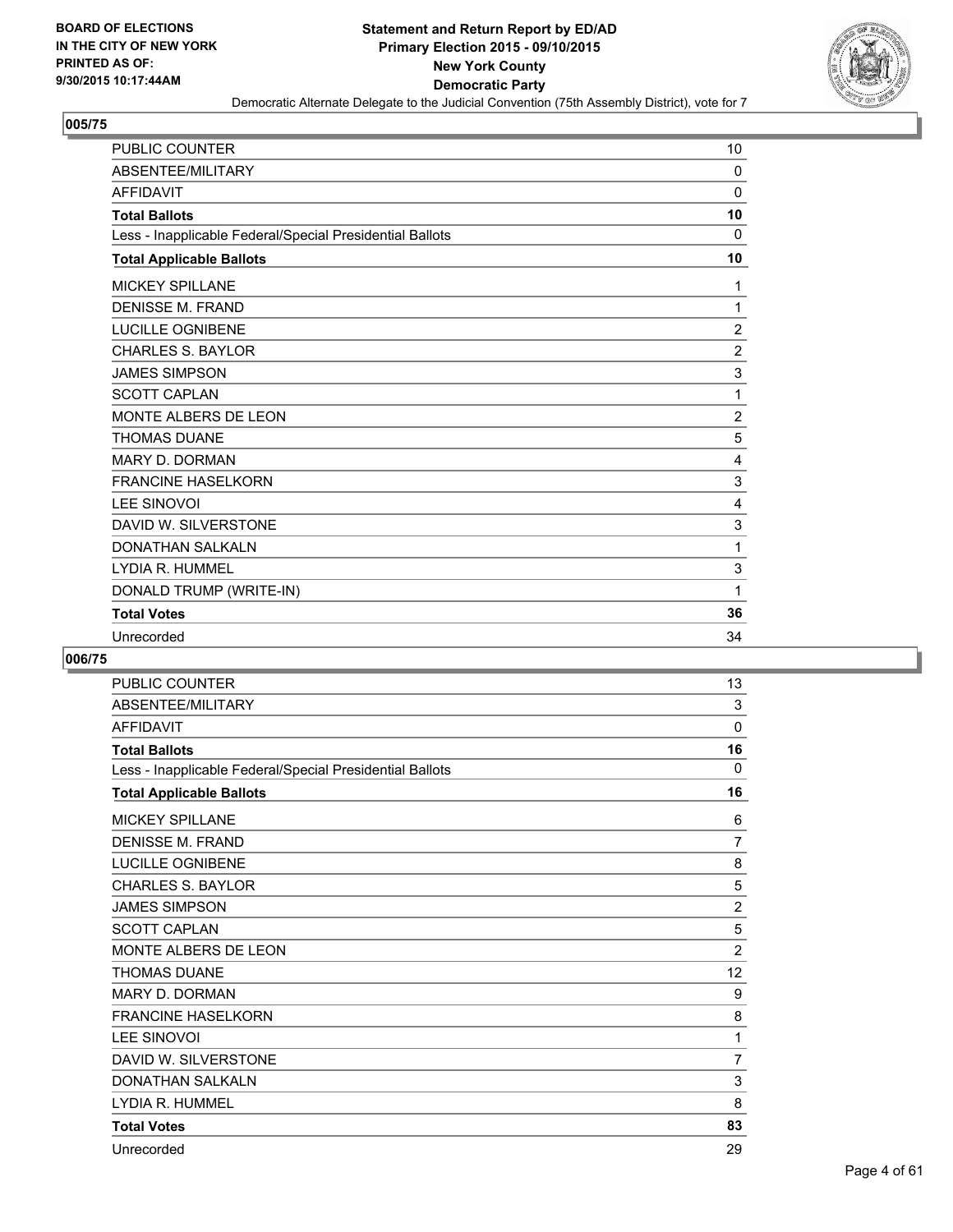

| <b>PUBLIC COUNTER</b>                                    | 8              |
|----------------------------------------------------------|----------------|
| ABSENTEE/MILITARY                                        | 3              |
| <b>AFFIDAVIT</b>                                         | 0              |
| <b>Total Ballots</b>                                     | 11             |
| Less - Inapplicable Federal/Special Presidential Ballots | $\Omega$       |
| <b>Total Applicable Ballots</b>                          | 11             |
| <b>MICKEY SPILLANE</b>                                   | 2              |
| <b>DENISSE M. FRAND</b>                                  | 5              |
| <b>LUCILLE OGNIBENE</b>                                  | 5              |
| <b>CHARLES S. BAYLOR</b>                                 | 1              |
| <b>JAMES SIMPSON</b>                                     | $\overline{2}$ |
| <b>SCOTT CAPLAN</b>                                      | $\overline{2}$ |
| MONTE ALBERS DE LEON                                     | 0              |
| <b>THOMAS DUANE</b>                                      | 8              |
| <b>MARY D. DORMAN</b>                                    | 8              |
| <b>FRANCINE HASELKORN</b>                                | 9              |
| <b>LEE SINOVOI</b>                                       | 4              |
| DAVID W. SILVERSTONE                                     | 7              |
| <b>DONATHAN SALKALN</b>                                  | 5              |
| LYDIA R. HUMMEL                                          | 9              |
| <b>Total Votes</b>                                       | 67             |
| Unrecorded                                               | 10             |

| <b>PUBLIC COUNTER</b>                                    | $\overline{2}$ |
|----------------------------------------------------------|----------------|
| ABSENTEE/MILITARY                                        | 1              |
| <b>AFFIDAVIT</b>                                         | 0              |
| <b>Total Ballots</b>                                     | 3              |
| Less - Inapplicable Federal/Special Presidential Ballots | 0              |
| <b>Total Applicable Ballots</b>                          | 3              |
| <b>MICKEY SPILLANE</b>                                   | 1              |
| <b>DENISSE M. FRAND</b>                                  | 1              |
| LUCILLE OGNIBENE                                         | $\overline{2}$ |
| <b>CHARLES S. BAYLOR</b>                                 | 0              |
| <b>JAMES SIMPSON</b>                                     | 0              |
| <b>SCOTT CAPLAN</b>                                      | 0              |
| MONTE ALBERS DE LEON                                     | 0              |
| <b>THOMAS DUANE</b>                                      | 3              |
| <b>MARY D. DORMAN</b>                                    | $\overline{2}$ |
| <b>FRANCINE HASELKORN</b>                                | $\overline{2}$ |
| <b>LEE SINOVOI</b>                                       | $\overline{c}$ |
| DAVID W. SILVERSTONE                                     | 1              |
| <b>DONATHAN SALKALN</b>                                  | 1              |
| LYDIA R. HUMMEL                                          | $\overline{2}$ |
| <b>Total Votes</b>                                       | 17             |
| Unrecorded                                               | 4              |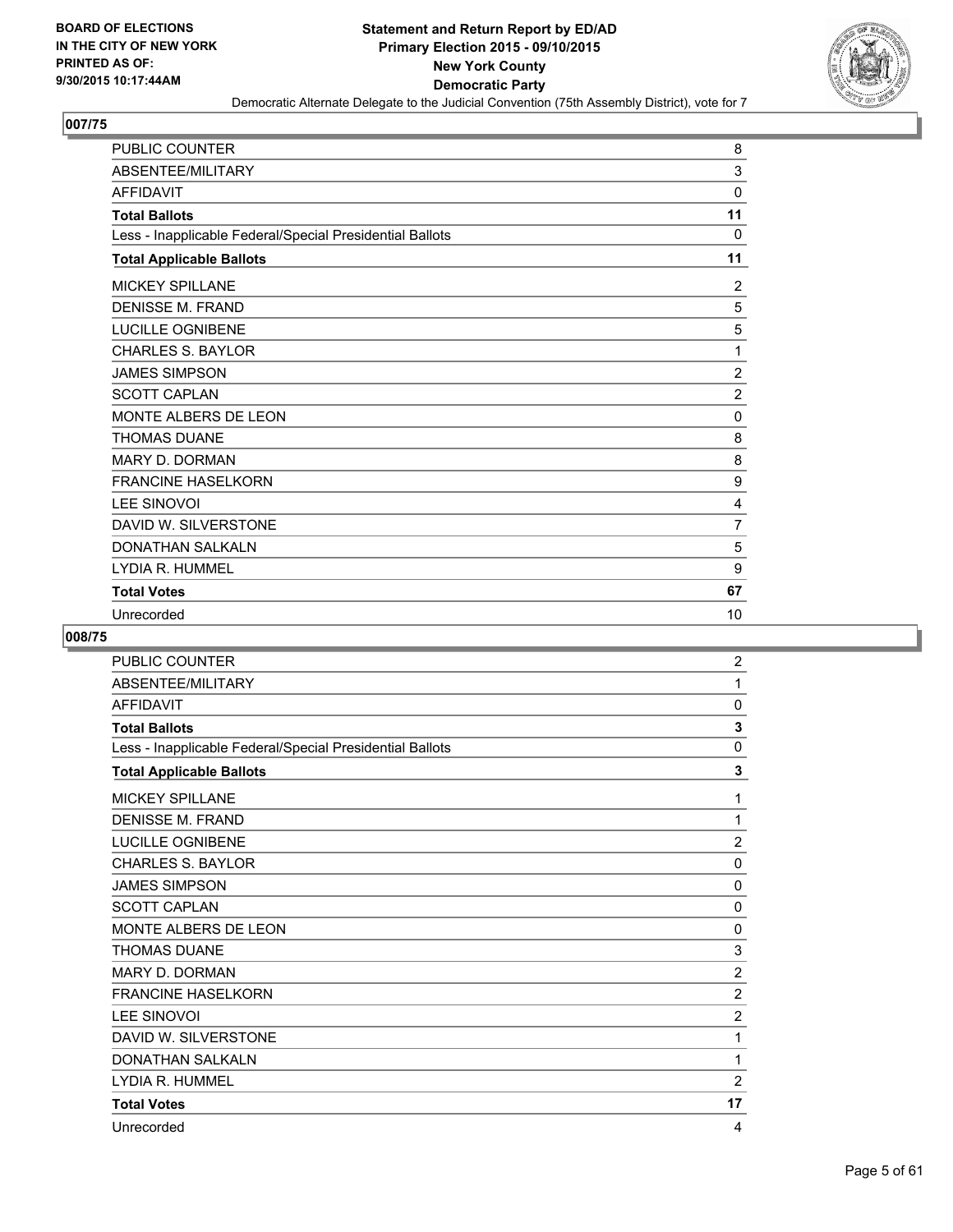

| <b>PUBLIC COUNTER</b>                                    | 5              |
|----------------------------------------------------------|----------------|
| ABSENTEE/MILITARY                                        | 1              |
| <b>AFFIDAVIT</b>                                         | 0              |
| <b>Total Ballots</b>                                     | 6              |
| Less - Inapplicable Federal/Special Presidential Ballots | 0              |
| <b>Total Applicable Ballots</b>                          | 6              |
| <b>MICKEY SPILLANE</b>                                   | 4              |
| <b>DENISSE M. FRAND</b>                                  | 4              |
| <b>LUCILLE OGNIBENE</b>                                  | 3              |
| <b>CHARLES S. BAYLOR</b>                                 | 3              |
| <b>JAMES SIMPSON</b>                                     | 3              |
| <b>SCOTT CAPLAN</b>                                      | 3              |
| <b>MONTE ALBERS DE LEON</b>                              | 3              |
| <b>THOMAS DUANE</b>                                      | 3              |
| <b>MARY D. DORMAN</b>                                    | $\overline{2}$ |
| <b>FRANCINE HASELKORN</b>                                | 1              |
| <b>LEE SINOVOI</b>                                       | 1              |
| DAVID W. SILVERSTONE                                     | 3              |
| <b>DONATHAN SALKALN</b>                                  | 1              |
| LYDIA R. HUMMEL                                          | 3              |
| UNATTRIBUTABLE WRITE-IN (WRITE-IN)                       | 1              |
| <b>Total Votes</b>                                       | 38             |
| Unrecorded                                               | 4              |

| <b>PUBLIC COUNTER</b>                                    | 8              |
|----------------------------------------------------------|----------------|
| ABSENTEE/MILITARY                                        | 0              |
| <b>AFFIDAVIT</b>                                         | $\mathbf 0$    |
| <b>Total Ballots</b>                                     | 8              |
| Less - Inapplicable Federal/Special Presidential Ballots | $\mathbf{0}$   |
| <b>Total Applicable Ballots</b>                          | 8              |
| <b>MICKEY SPILLANE</b>                                   | 3              |
| <b>DENISSE M. FRAND</b>                                  | $\overline{2}$ |
| LUCILLE OGNIBENE                                         | $\overline{2}$ |
| <b>CHARLES S. BAYLOR</b>                                 | 1              |
| <b>JAMES SIMPSON</b>                                     | 4              |
| <b>SCOTT CAPLAN</b>                                      | $\overline{2}$ |
| MONTE ALBERS DE LEON                                     | $\overline{2}$ |
| <b>THOMAS DUANE</b>                                      | 3              |
| <b>MARY D. DORMAN</b>                                    | $\overline{2}$ |
| <b>FRANCINE HASELKORN</b>                                | 3              |
| <b>LEE SINOVOI</b>                                       | 3              |
| DAVID W. SILVERSTONE                                     | 4              |
| <b>DONATHAN SALKALN</b>                                  | 3              |
| LYDIA R. HUMMEL                                          | 4              |
| <b>Total Votes</b>                                       | 38             |
| Unrecorded                                               | 18             |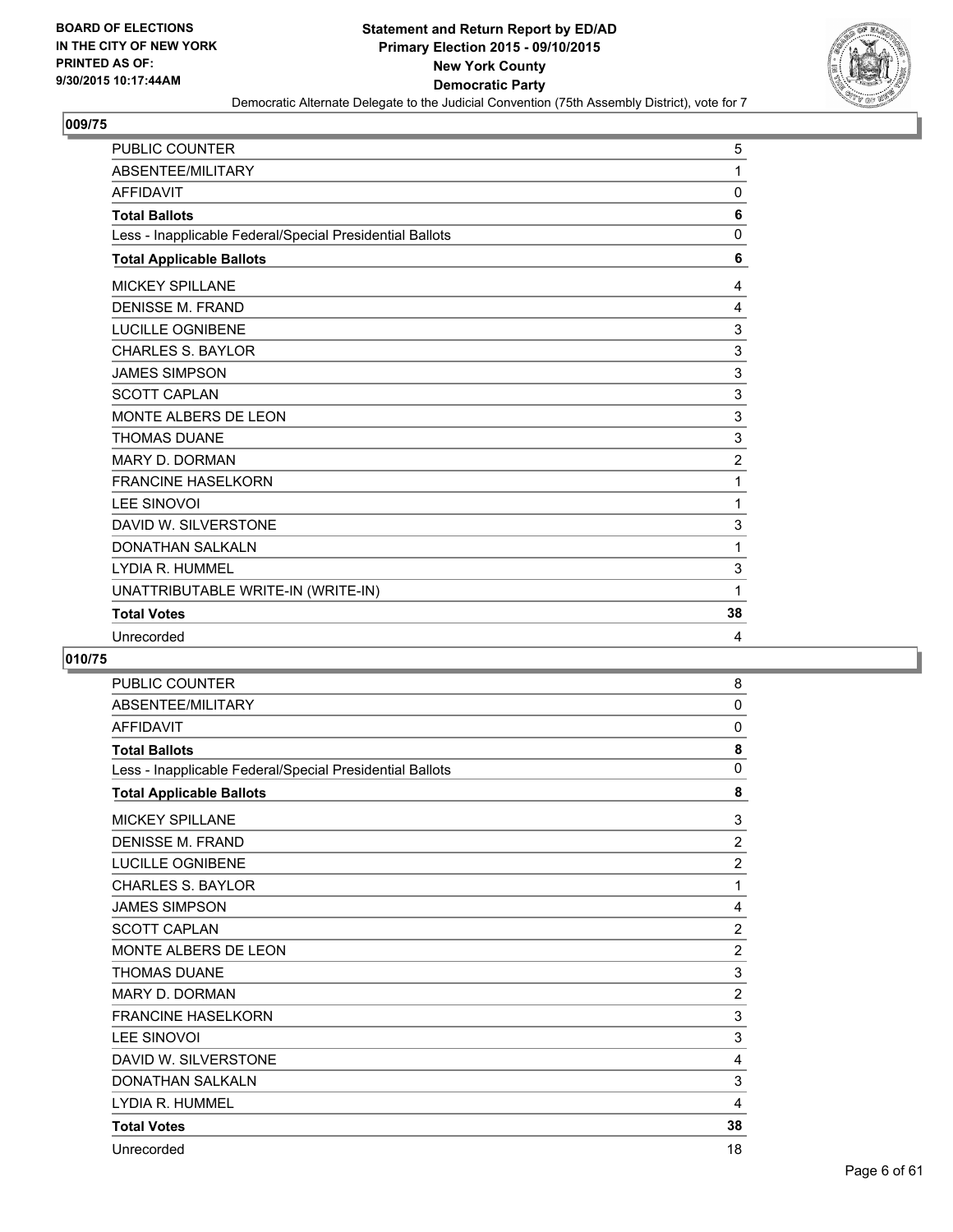

| <b>PUBLIC COUNTER</b>                                    | 9              |
|----------------------------------------------------------|----------------|
| ABSENTEE/MILITARY                                        | $\mathbf 0$    |
| <b>AFFIDAVIT</b>                                         | 0              |
| <b>Total Ballots</b>                                     | 9              |
| Less - Inapplicable Federal/Special Presidential Ballots | $\Omega$       |
| <b>Total Applicable Ballots</b>                          | 9              |
| <b>MICKEY SPILLANE</b>                                   | $\overline{2}$ |
| <b>DENISSE M. FRAND</b>                                  | 1              |
| <b>LUCILLE OGNIBENE</b>                                  | $\overline{2}$ |
| <b>CHARLES S. BAYLOR</b>                                 | 3              |
| <b>JAMES SIMPSON</b>                                     | $\overline{2}$ |
| <b>SCOTT CAPLAN</b>                                      | 3              |
| <b>MONTE ALBERS DE LEON</b>                              | $\overline{2}$ |
| <b>THOMAS DUANE</b>                                      | 6              |
| <b>MARY D. DORMAN</b>                                    | 5              |
| <b>FRANCINE HASELKORN</b>                                | 5              |
| <b>LEE SINOVOI</b>                                       | 6              |
| DAVID W. SILVERSTONE                                     | 5              |
| <b>DONATHAN SALKALN</b>                                  | 4              |
| LYDIA R. HUMMEL                                          | 5              |
| <b>Total Votes</b>                                       | 51             |
| Unrecorded                                               | 12             |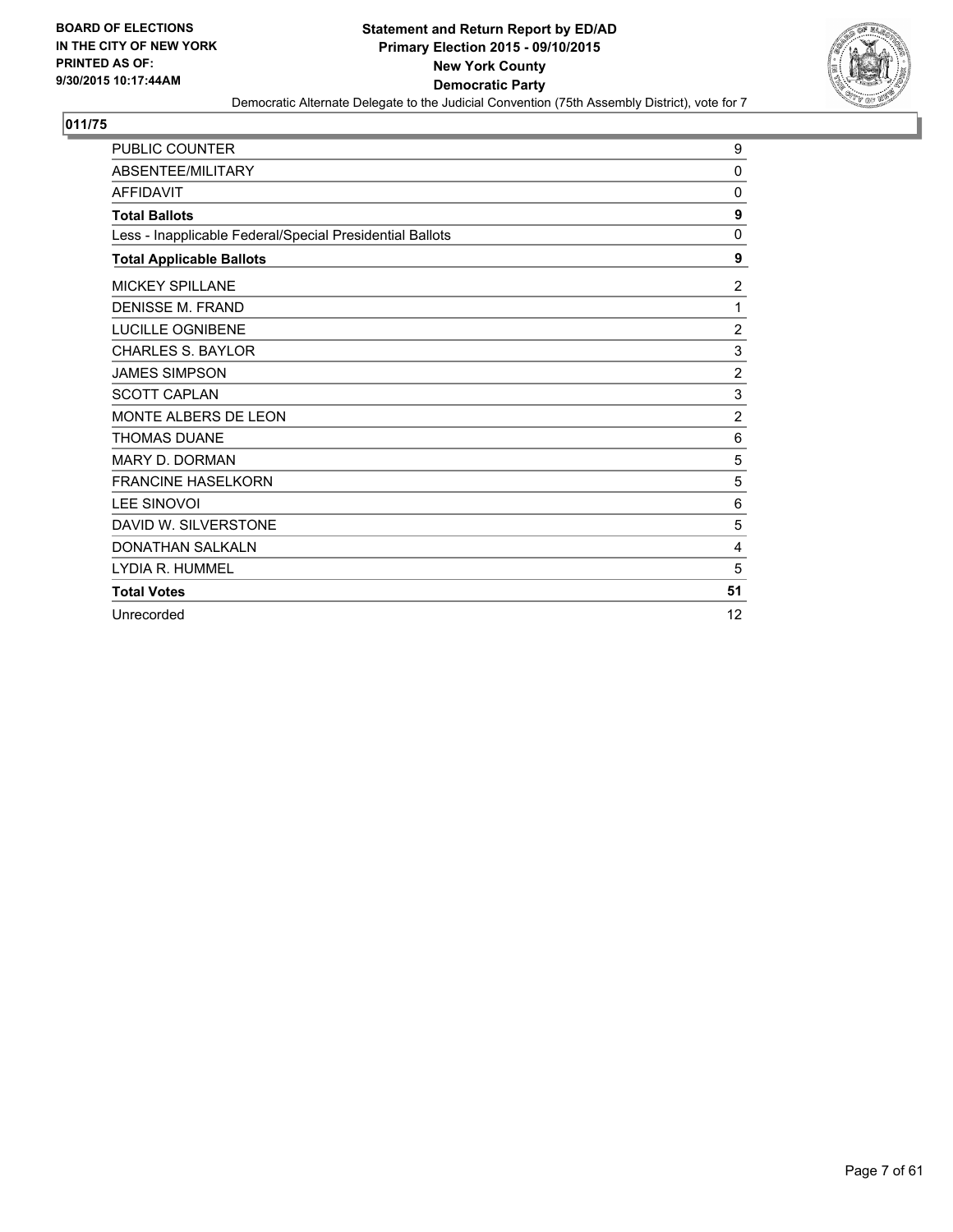

| <b>PUBLIC COUNTER</b>                                    | 7              |
|----------------------------------------------------------|----------------|
| ABSENTEE/MILITARY                                        | 4              |
| <b>AFFIDAVIT</b>                                         | $\Omega$       |
| <b>Total Ballots</b>                                     | 11             |
| Less - Inapplicable Federal/Special Presidential Ballots | 0              |
| <b>Total Applicable Ballots</b>                          | 11             |
| <b>MICKEY SPILLANE</b>                                   | $\overline{2}$ |
| <b>DENISSE M. FRAND</b>                                  | $\overline{2}$ |
| <b>LUCILLE OGNIBENE</b>                                  | 3              |
| <b>CHARLES S. BAYLOR</b>                                 | 1              |
| <b>JAMES SIMPSON</b>                                     | $\overline{2}$ |
| <b>SCOTT CAPLAN</b>                                      | 3              |
| MONTE ALBERS DE LEON                                     | 4              |
| <b>THOMAS DUANE</b>                                      | 6              |
| <b>MARY D. DORMAN</b>                                    | 3              |
| <b>FRANCINE HASELKORN</b>                                | $\overline{2}$ |
| <b>LEE SINOVOI</b>                                       | 1              |
| DAVID W. SILVERSTONE                                     | $\overline{2}$ |
| <b>DONATHAN SALKALN</b>                                  | $\overline{2}$ |
| LYDIA R. HUMMEL                                          | 3              |
| CAROL DEMECH (WRITE-IN)                                  | 1              |
| LINDA LONGSTREET (WRITE-IN)                              | 1              |
| UNATTRIBUTABLE WRITE-IN (WRITE-IN)                       | 1              |
| <b>Total Votes</b>                                       | 39             |
| Unrecorded                                               | 38             |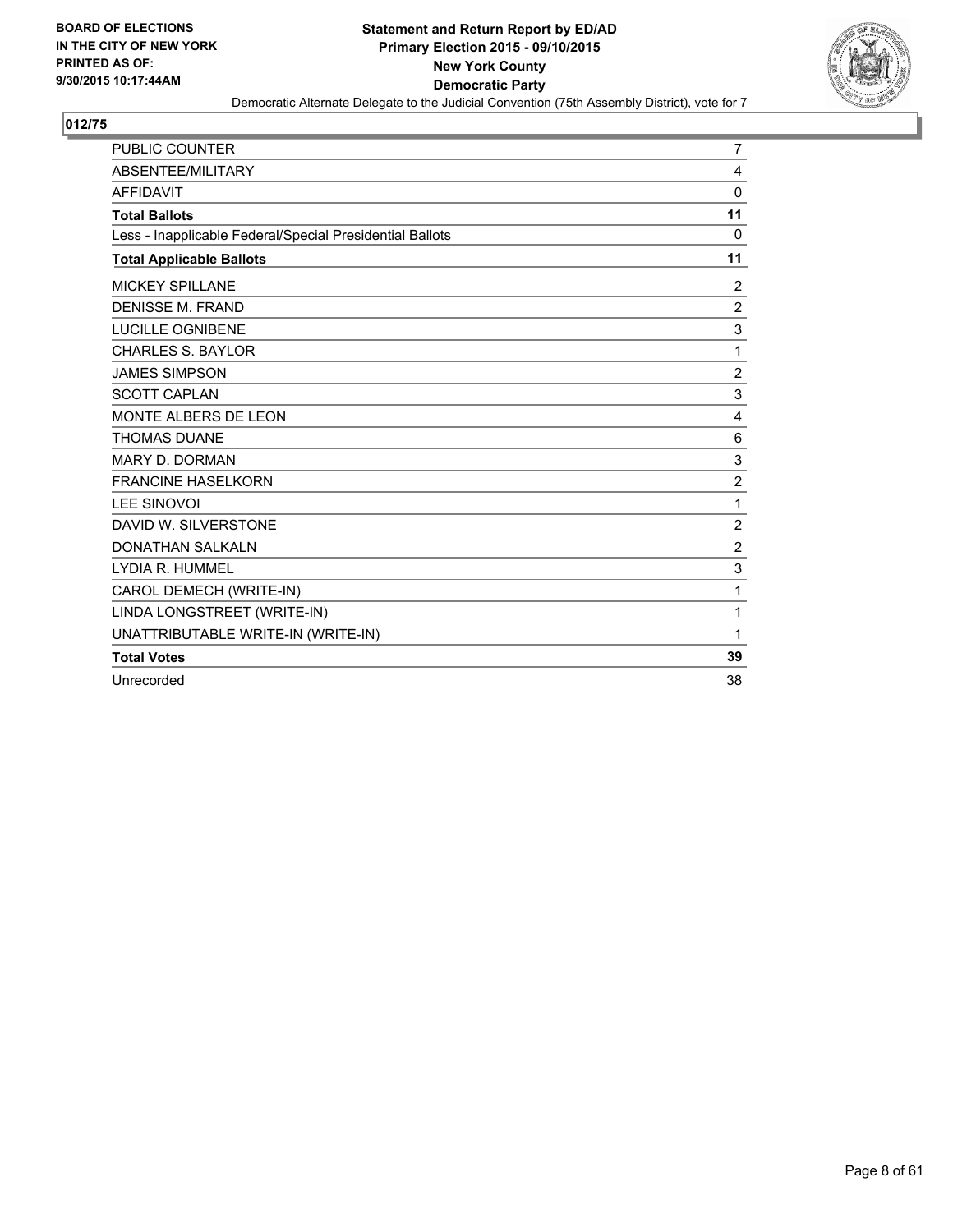

| <b>PUBLIC COUNTER</b>                                    | 13             |
|----------------------------------------------------------|----------------|
| ABSENTEE/MILITARY                                        | 6              |
| <b>AFFIDAVIT</b>                                         | $\Omega$       |
| <b>Total Ballots</b>                                     | 19             |
| Less - Inapplicable Federal/Special Presidential Ballots | $\Omega$       |
| <b>Total Applicable Ballots</b>                          | 19             |
| <b>MICKEY SPILLANE</b>                                   | 10             |
| <b>DENISSE M. FRAND</b>                                  | 5              |
| <b>LUCILLE OGNIBENE</b>                                  | $\overline{7}$ |
| <b>CHARLES S. BAYLOR</b>                                 | 3              |
| <b>JAMES SIMPSON</b>                                     | 4              |
| <b>SCOTT CAPLAN</b>                                      | 5              |
| MONTE ALBERS DE LEON                                     | 3              |
| <b>THOMAS DUANE</b>                                      | 14             |
| <b>MARY D. DORMAN</b>                                    | 7              |
| <b>FRANCINE HASELKORN</b>                                | 1              |
| <b>LEE SINOVOI</b>                                       | 4              |
| DAVID W. SILVERSTONE                                     | 5              |
| DONATHAN SALKALN                                         | 4              |
| LYDIA R. HUMMEL                                          | 5              |
| <b>Total Votes</b>                                       | 77             |
| Unrecorded                                               | 56             |

| <b>PUBLIC COUNTER</b>                                    | 8              |
|----------------------------------------------------------|----------------|
| ABSENTEE/MILITARY                                        | 0              |
| <b>AFFIDAVIT</b>                                         | 0              |
| <b>Total Ballots</b>                                     | 8              |
| Less - Inapplicable Federal/Special Presidential Ballots | $\mathbf{0}$   |
| <b>Total Applicable Ballots</b>                          | 8              |
| <b>MICKEY SPILLANE</b>                                   | 2              |
| <b>DENISSE M. FRAND</b>                                  | 3              |
| LUCILLE OGNIBENE                                         | 3              |
| <b>CHARLES S. BAYLOR</b>                                 | 3              |
| <b>JAMES SIMPSON</b>                                     | 3              |
| <b>SCOTT CAPLAN</b>                                      | 4              |
| MONTE ALBERS DE LEON                                     | $\overline{2}$ |
| <b>THOMAS DUANE</b>                                      | 3              |
| <b>MARY D. DORMAN</b>                                    | 3              |
| <b>FRANCINE HASELKORN</b>                                | 3              |
| <b>LEE SINOVOI</b>                                       | 4              |
| DAVID W. SILVERSTONE                                     | 1              |
| <b>DONATHAN SALKALN</b>                                  | 1              |
| LYDIA R. HUMMEL                                          | $\overline{2}$ |
| <b>Total Votes</b>                                       | 37             |
| Unrecorded                                               | 19             |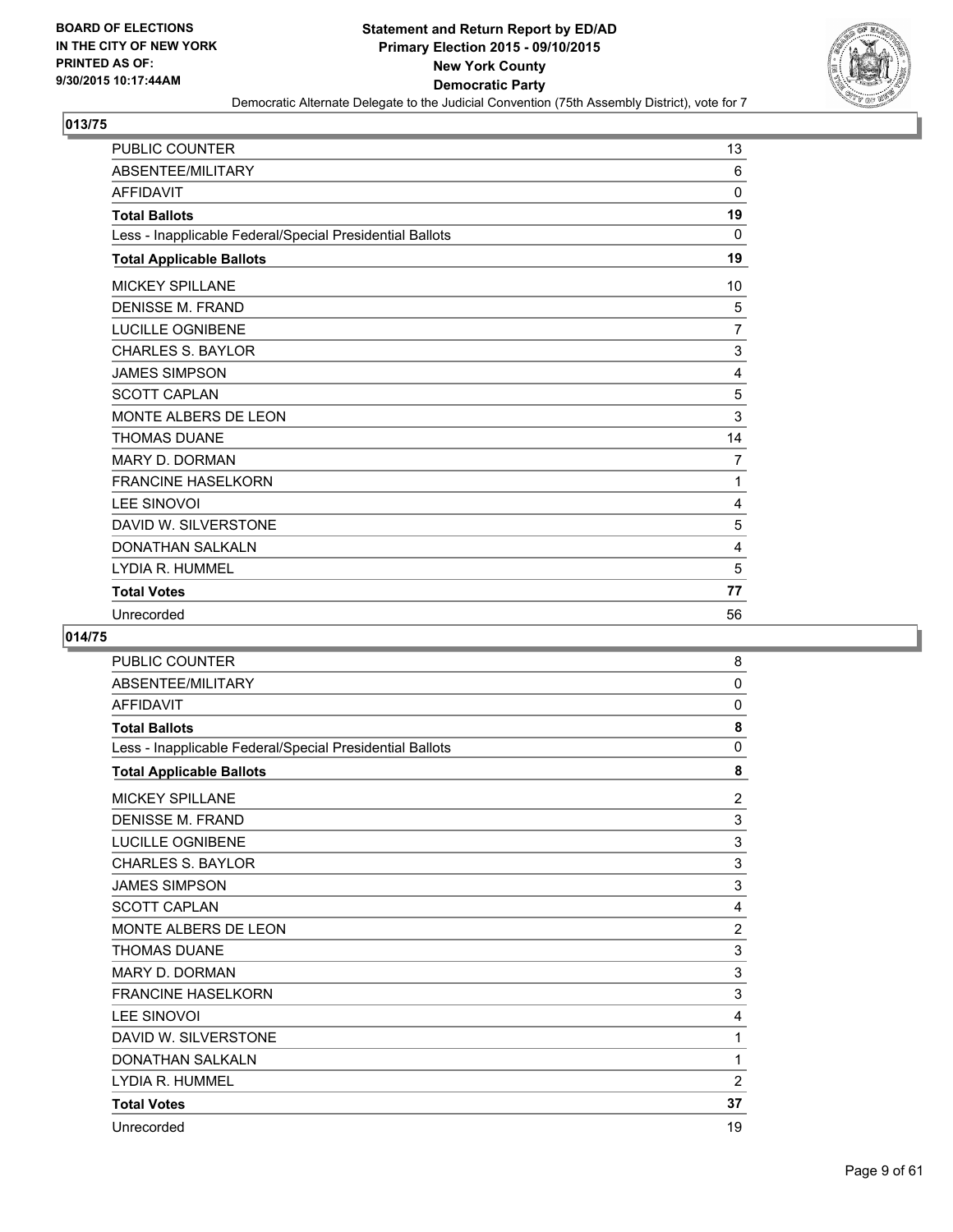

| <b>PUBLIC COUNTER</b>                                    | $\overline{7}$ |
|----------------------------------------------------------|----------------|
| ABSENTEE/MILITARY                                        | $\overline{2}$ |
| <b>AFFIDAVIT</b>                                         | $\Omega$       |
| <b>Total Ballots</b>                                     | 9              |
| Less - Inapplicable Federal/Special Presidential Ballots | $\Omega$       |
| <b>Total Applicable Ballots</b>                          | 9              |
| <b>MICKEY SPILLANE</b>                                   | 6              |
| <b>DENISSE M. FRAND</b>                                  | 3              |
| LUCILLE OGNIBENE                                         | 4              |
| <b>CHARLES S. BAYLOR</b>                                 | 4              |
| <b>JAMES SIMPSON</b>                                     | 4              |
| <b>SCOTT CAPLAN</b>                                      | 6              |
| MONTE ALBERS DE LEON                                     | 4              |
| <b>THOMAS DUANE</b>                                      | 6              |
| <b>MARY D. DORMAN</b>                                    | 4              |
| <b>FRANCINE HASELKORN</b>                                | $\overline{2}$ |
| <b>LEE SINOVOI</b>                                       | 4              |
| DAVID W. SILVERSTONE                                     | $\overline{2}$ |
| <b>DONATHAN SALKALN</b>                                  | $\overline{2}$ |
| LYDIA R. HUMMEL                                          | 5              |
| <b>Total Votes</b>                                       | 56             |
| Unrecorded                                               | 7              |

| <b>PUBLIC COUNTER</b>                                    | 6              |
|----------------------------------------------------------|----------------|
| ABSENTEE/MILITARY                                        | 0              |
| <b>AFFIDAVIT</b>                                         | $\Omega$       |
| <b>Total Ballots</b>                                     | 6              |
| Less - Inapplicable Federal/Special Presidential Ballots | 0              |
| <b>Total Applicable Ballots</b>                          | 6              |
| <b>MICKEY SPILLANE</b>                                   | 4              |
| <b>DENISSE M. FRAND</b>                                  | 1              |
| <b>LUCILLE OGNIBENE</b>                                  | $\overline{c}$ |
| <b>CHARLES S. BAYLOR</b>                                 | 4              |
| <b>JAMES SIMPSON</b>                                     | 4              |
| <b>SCOTT CAPLAN</b>                                      | 4              |
| MONTE ALBERS DE LEON                                     | $\overline{c}$ |
| <b>THOMAS DUANE</b>                                      | 4              |
| <b>MARY D. DORMAN</b>                                    | 3              |
| <b>FRANCINE HASELKORN</b>                                | 1              |
| <b>LEE SINOVOI</b>                                       | 1              |
| DAVID W. SILVERSTONE                                     | 3              |
| <b>DONATHAN SALKALN</b>                                  | 1              |
| LYDIA R. HUMMEL                                          | 1              |
| <b>Total Votes</b>                                       | 35             |
| Unrecorded                                               | 7              |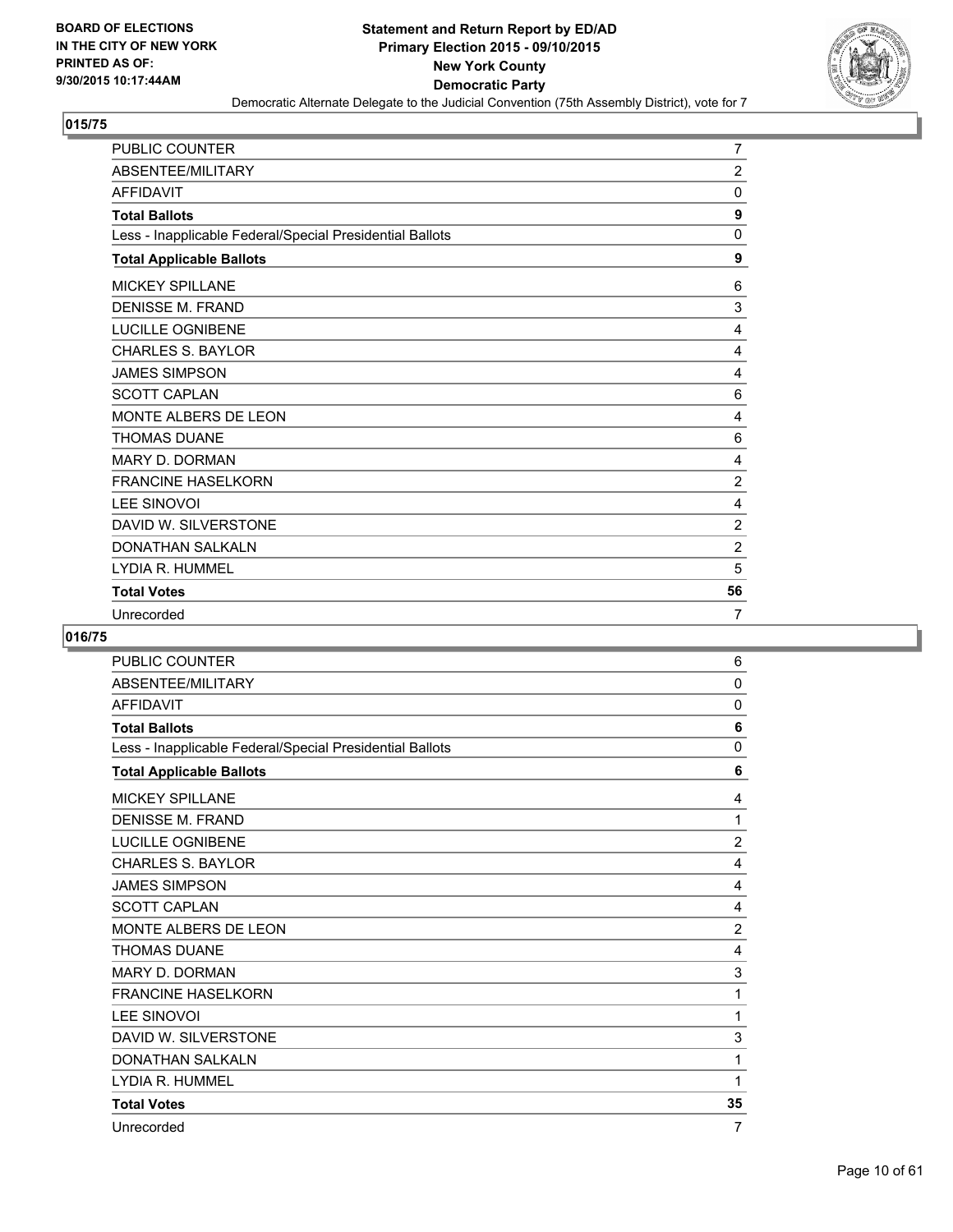

| <b>PUBLIC COUNTER</b>                                    | 6              |
|----------------------------------------------------------|----------------|
| ABSENTEE/MILITARY                                        | 1              |
| <b>AFFIDAVIT</b>                                         | 0              |
| <b>Total Ballots</b>                                     | $\overline{7}$ |
| Less - Inapplicable Federal/Special Presidential Ballots | 0              |
| <b>Total Applicable Ballots</b>                          | $\overline{7}$ |
| <b>MICKEY SPILLANE</b>                                   | 1              |
| <b>DENISSE M. FRAND</b>                                  | 2              |
| <b>LUCILLE OGNIBENE</b>                                  | 1              |
| <b>CHARLES S. BAYLOR</b>                                 | 3              |
| <b>JAMES SIMPSON</b>                                     | $\overline{2}$ |
| <b>SCOTT CAPLAN</b>                                      | 3              |
| MONTE ALBERS DE LEON                                     | 1              |
| <b>THOMAS DUANE</b>                                      | 4              |
| <b>MARY D. DORMAN</b>                                    | 4              |
| <b>FRANCINE HASELKORN</b>                                | 4              |
| <b>LEE SINOVOI</b>                                       | 4              |
| DAVID W. SILVERSTONE                                     | 4              |
| <b>DONATHAN SALKALN</b>                                  | 3              |
| LYDIA R. HUMMEL                                          | 4              |
| KIM MOSTARITOLO (WRITE-IN)                               | 1              |
| MICHAEL MCMAHON (WRITE-IN)                               | 1              |
| <b>Total Votes</b>                                       | 42             |
| Unrecorded                                               | $\overline{7}$ |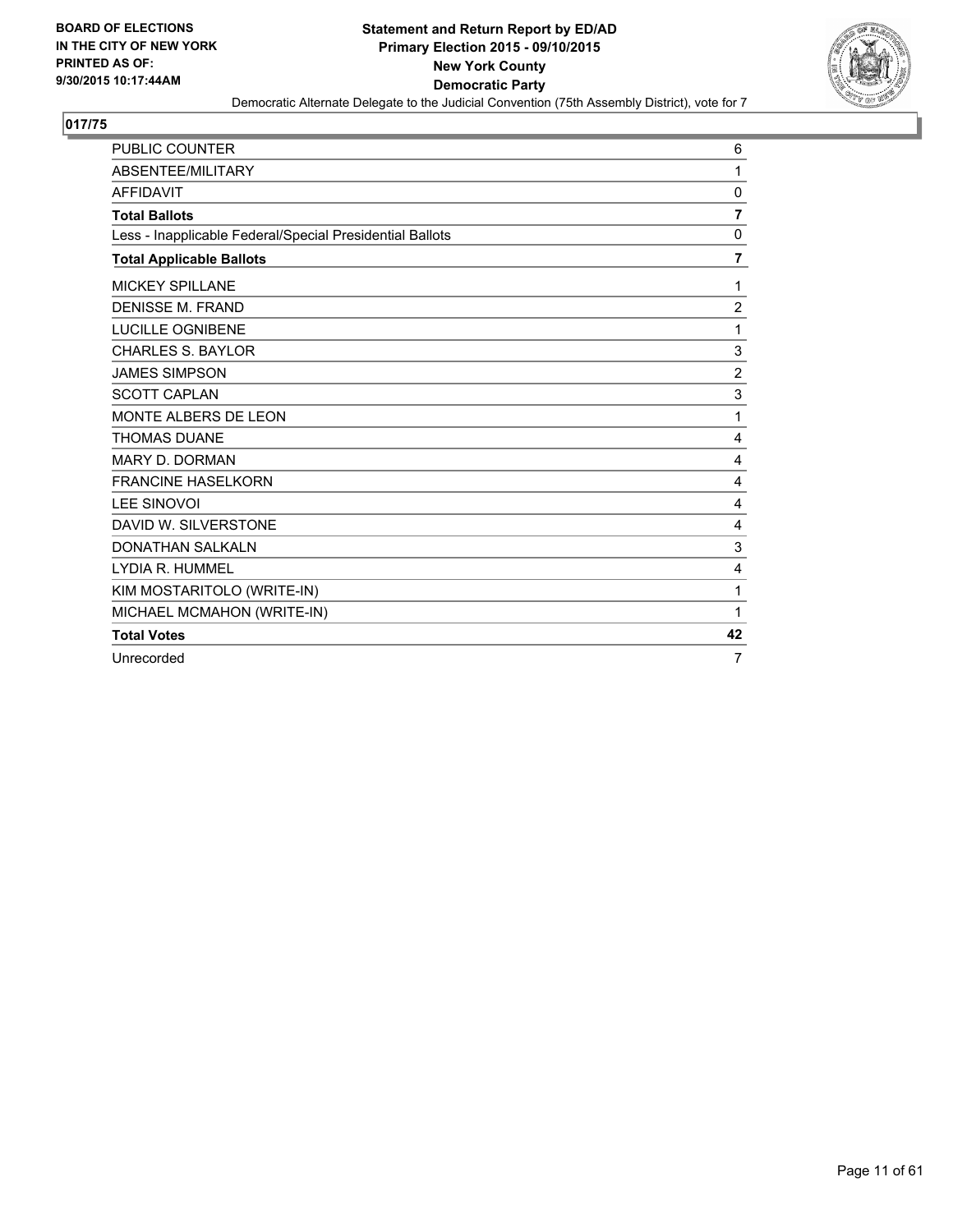

| PUBLIC COUNTER                                           | 4              |
|----------------------------------------------------------|----------------|
| ABSENTEE/MILITARY                                        | 3              |
| <b>AFFIDAVIT</b>                                         | 0              |
| <b>Total Ballots</b>                                     | $\overline{7}$ |
| Less - Inapplicable Federal/Special Presidential Ballots | 0              |
| <b>Total Applicable Ballots</b>                          | $\overline{7}$ |
| <b>MICKEY SPILLANE</b>                                   | 1              |
| <b>DENISSE M. FRAND</b>                                  | 3              |
| LUCILLE OGNIBENE                                         | 3              |
| <b>CHARLES S. BAYLOR</b>                                 | 1              |
| <b>JAMES SIMPSON</b>                                     | 0              |
| <b>SCOTT CAPLAN</b>                                      | $\overline{2}$ |
| MONTE ALBERS DE LEON                                     | 1              |
| <b>THOMAS DUANE</b>                                      | 6              |
| <b>MARY D. DORMAN</b>                                    | 4              |
| <b>FRANCINE HASELKORN</b>                                | 5              |
| <b>LEE SINOVOI</b>                                       | $\overline{2}$ |
| DAVID W. SILVERSTONE                                     | 3              |
| <b>DONATHAN SALKALN</b>                                  | $\overline{2}$ |
| LYDIA R. HUMMEL                                          | 4              |
| <b>Total Votes</b>                                       | 37             |
| Unrecorded                                               | 12             |

| <b>PUBLIC COUNTER</b>                                    | 8              |
|----------------------------------------------------------|----------------|
| ABSENTEE/MILITARY                                        | 1              |
| <b>AFFIDAVIT</b>                                         | 0              |
| <b>Total Ballots</b>                                     | 9              |
| Less - Inapplicable Federal/Special Presidential Ballots | $\mathbf{0}$   |
| <b>Total Applicable Ballots</b>                          | 9              |
| <b>MICKEY SPILLANE</b>                                   | 3              |
| <b>DENISSE M. FRAND</b>                                  | 5              |
| <b>LUCILLE OGNIBENE</b>                                  | 5              |
| <b>CHARLES S. BAYLOR</b>                                 | $\overline{2}$ |
| <b>JAMES SIMPSON</b>                                     | 1              |
| <b>SCOTT CAPLAN</b>                                      | $\overline{2}$ |
| MONTE ALBERS DE LEON                                     | 0              |
| <b>THOMAS DUANE</b>                                      | 6              |
| <b>MARY D. DORMAN</b>                                    | $\overline{7}$ |
| <b>FRANCINE HASELKORN</b>                                | $\overline{7}$ |
| <b>LEE SINOVOI</b>                                       | 3              |
| DAVID W. SILVERSTONE                                     | 4              |
| <b>DONATHAN SALKALN</b>                                  | 3              |
| LYDIA R. HUMMEL                                          | $\overline{7}$ |
| <b>Total Votes</b>                                       | 55             |
| Unrecorded                                               | 8              |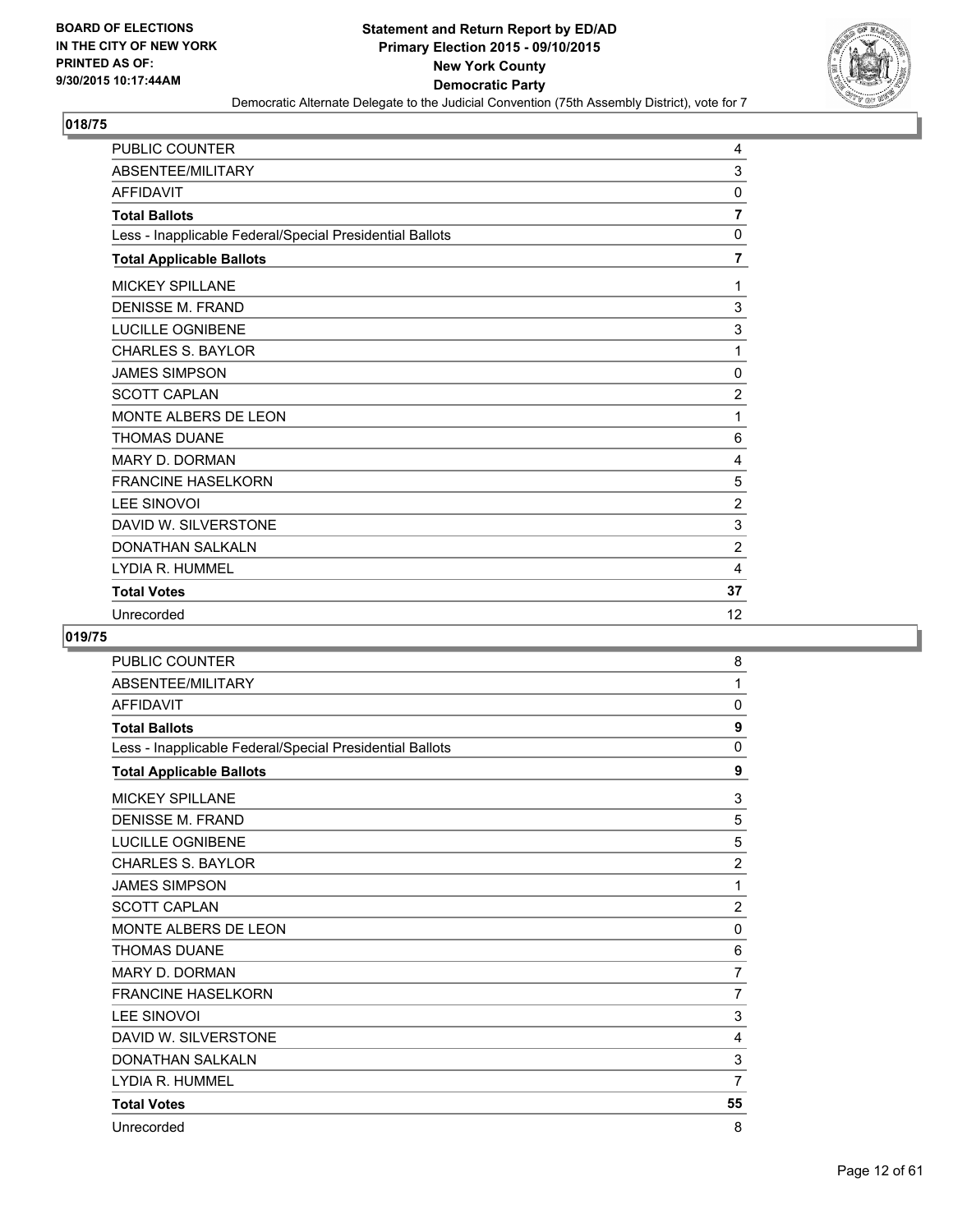

| <b>PUBLIC COUNTER</b>                                    | 11             |
|----------------------------------------------------------|----------------|
| ABSENTEE/MILITARY                                        | 1              |
| <b>AFFIDAVIT</b>                                         | 0              |
| <b>Total Ballots</b>                                     | 12             |
| Less - Inapplicable Federal/Special Presidential Ballots | $\Omega$       |
| <b>Total Applicable Ballots</b>                          | 12             |
| MICKEY SPILLANE                                          | 1              |
| <b>DENISSE M. FRAND</b>                                  | $\overline{2}$ |
| <b>LUCILLE OGNIBENE</b>                                  | $\overline{2}$ |
| <b>CHARLES S. BAYLOR</b>                                 | $\overline{2}$ |
| <b>JAMES SIMPSON</b>                                     | 0              |
| <b>SCOTT CAPLAN</b>                                      | 3              |
| <b>MONTE ALBERS DE LEON</b>                              | 1              |
| <b>THOMAS DUANE</b>                                      | $\overline{7}$ |
| <b>MARY D. DORMAN</b>                                    | 5              |
| <b>FRANCINE HASELKORN</b>                                | 6              |
| <b>LEE SINOVOI</b>                                       | 4              |
| DAVID W. SILVERSTONE                                     | 6              |
| <b>DONATHAN SALKALN</b>                                  | 4              |
| LYDIA R. HUMMEL                                          | 5              |
| ADAM LASS (WRITE-IN)                                     | 1              |
| TI-HUA CHANG (WRITE-IN)                                  | 1              |
| <b>Total Votes</b>                                       | 50             |
| Unrecorded                                               | 34             |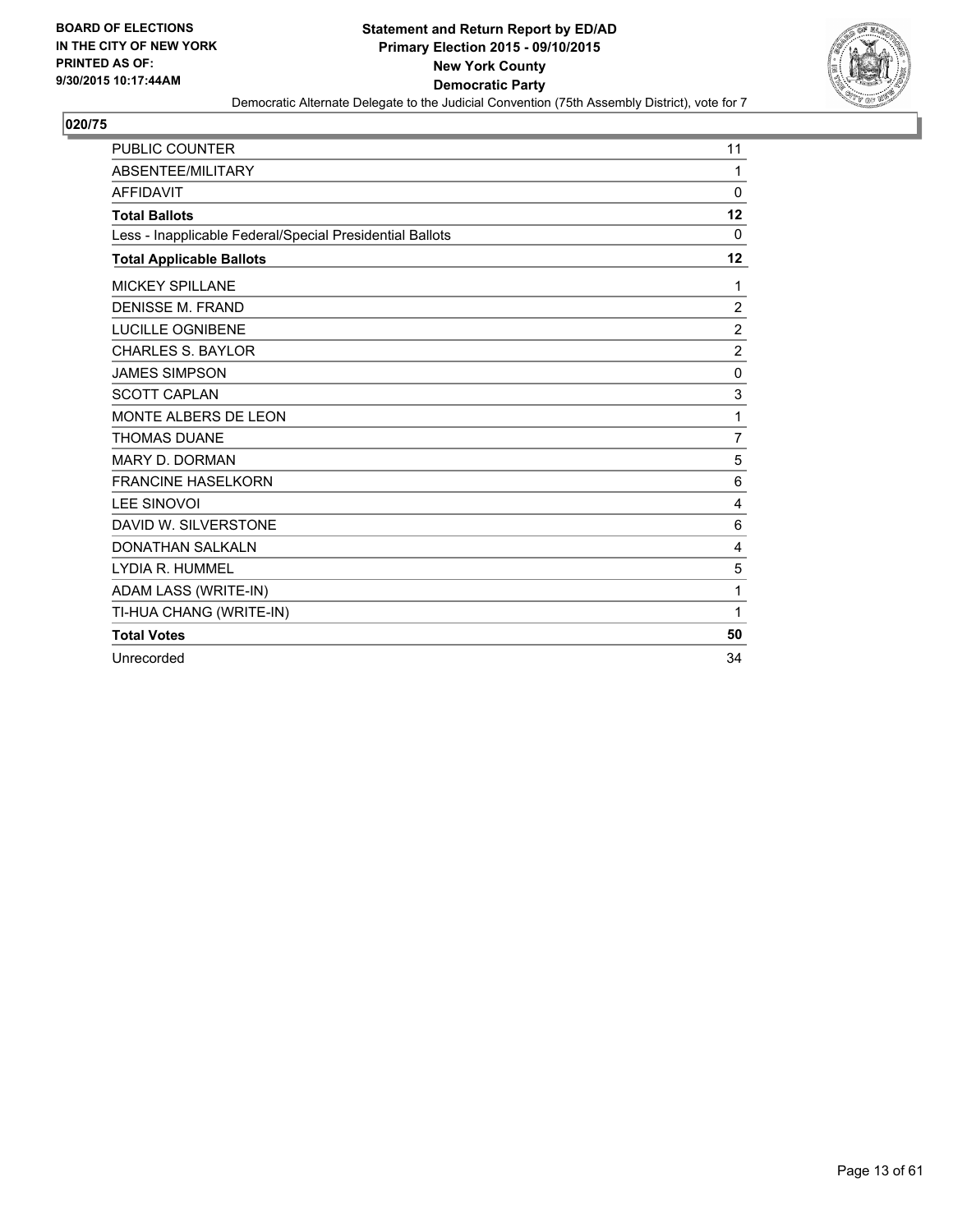

| PUBLIC COUNTER                                           | 5              |
|----------------------------------------------------------|----------------|
| ABSENTEE/MILITARY                                        | $\mathbf{0}$   |
| <b>AFFIDAVIT</b>                                         | 0              |
| <b>Total Ballots</b>                                     | 5              |
| Less - Inapplicable Federal/Special Presidential Ballots | 0              |
| <b>Total Applicable Ballots</b>                          | 5              |
| <b>MICKEY SPILLANE</b>                                   | 3              |
| <b>DENISSE M. FRAND</b>                                  | 1              |
| LUCILLE OGNIBENE                                         | $\overline{2}$ |
| <b>CHARLES S. BAYLOR</b>                                 | 1              |
| <b>JAMES SIMPSON</b>                                     | $\overline{2}$ |
| <b>SCOTT CAPLAN</b>                                      | 1              |
| <b>MONTE ALBERS DE LEON</b>                              | 1              |
| <b>THOMAS DUANE</b>                                      | 4              |
| <b>MARY D. DORMAN</b>                                    | 3              |
| <b>FRANCINE HASELKORN</b>                                | 4              |
| <b>LEE SINOVOI</b>                                       | 4              |
| DAVID W. SILVERSTONE                                     | 2              |
| <b>DONATHAN SALKALN</b>                                  | 3              |
| LYDIA R. HUMMEL                                          | 4              |
| <b>Total Votes</b>                                       | 35             |

| PUBLIC COUNTER                                           | $\overline{7}$ |
|----------------------------------------------------------|----------------|
| ABSENTEE/MILITARY                                        | 1              |
| <b>AFFIDAVIT</b>                                         | 0              |
| <b>Total Ballots</b>                                     | 8              |
| Less - Inapplicable Federal/Special Presidential Ballots | 0              |
| <b>Total Applicable Ballots</b>                          | 8              |
| <b>MICKEY SPILLANE</b>                                   | 5              |
| <b>DENISSE M. FRAND</b>                                  | 3              |
| LUCILLE OGNIBENE                                         | 4              |
| <b>CHARLES S. BAYLOR</b>                                 | $\mathsf 3$    |
| <b>JAMES SIMPSON</b>                                     | 3              |
| <b>SCOTT CAPLAN</b>                                      | $\overline{2}$ |
| MONTE ALBERS DE LEON                                     | 4              |
| <b>THOMAS DUANE</b>                                      | 3              |
| <b>MARY D. DORMAN</b>                                    | $\overline{2}$ |
| <b>FRANCINE HASELKORN</b>                                | 4              |
| <b>LEE SINOVOI</b>                                       | $\overline{2}$ |
| DAVID W. SILVERSTONE                                     | $\overline{2}$ |
| <b>DONATHAN SALKALN</b>                                  | $\overline{2}$ |
| LYDIA R. HUMMEL                                          | 5              |
| <b>Total Votes</b>                                       | 44             |
| Unrecorded                                               | 12             |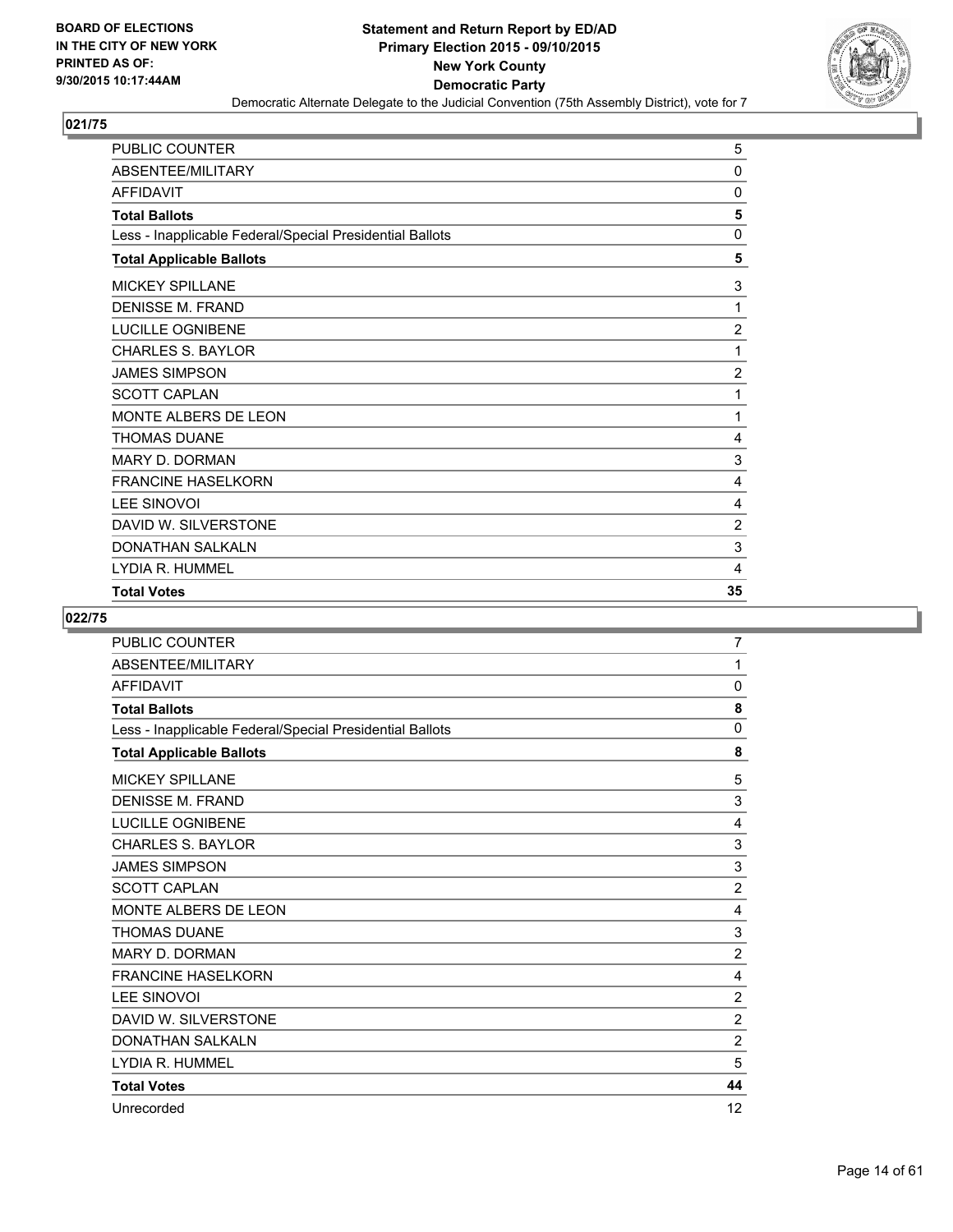

| <b>PUBLIC COUNTER</b>                                    | 14           |
|----------------------------------------------------------|--------------|
| ABSENTEE/MILITARY                                        | 6            |
| <b>AFFIDAVIT</b>                                         | 0            |
| <b>Total Ballots</b>                                     | 20           |
| Less - Inapplicable Federal/Special Presidential Ballots | $\mathbf{0}$ |
| <b>Total Applicable Ballots</b>                          | 20           |
| <b>MICKEY SPILLANE</b>                                   | 6            |
| <b>DENISSE M. FRAND</b>                                  | 5            |
| <b>LUCILLE OGNIBENE</b>                                  | 4            |
| <b>CHARLES S. BAYLOR</b>                                 | 5            |
| <b>JAMES SIMPSON</b>                                     | 4            |
| <b>SCOTT CAPLAN</b>                                      | 5            |
| MONTE ALBERS DE LEON                                     | 1            |
| <b>THOMAS DUANE</b>                                      | 14           |
| <b>MARY D. DORMAN</b>                                    | 12           |
| <b>FRANCINE HASELKORN</b>                                | 11           |
| <b>LEE SINOVOI</b>                                       | 12           |
| DAVID W. SILVERSTONE                                     | 13           |
| <b>DONATHAN SALKALN</b>                                  | 9            |
| LYDIA R. HUMMEL                                          | 13           |
| <b>Total Votes</b>                                       | 114          |
| Unrecorded                                               | 26           |

| <b>PUBLIC COUNTER</b>                                    | 3              |
|----------------------------------------------------------|----------------|
| ABSENTEE/MILITARY                                        | 0              |
| <b>AFFIDAVIT</b>                                         | 0              |
| <b>Total Ballots</b>                                     | 3              |
| Less - Inapplicable Federal/Special Presidential Ballots | 0              |
| <b>Total Applicable Ballots</b>                          | 3              |
| <b>MICKEY SPILLANE</b>                                   | 0              |
| <b>DENISSE M. FRAND</b>                                  | 0              |
| LUCILLE OGNIBENE                                         | $\mathbf 0$    |
| <b>CHARLES S. BAYLOR</b>                                 | 0              |
| <b>JAMES SIMPSON</b>                                     | 0              |
| <b>SCOTT CAPLAN</b>                                      | 0              |
| MONTE ALBERS DE LEON                                     | 1              |
| <b>THOMAS DUANE</b>                                      | $\overline{2}$ |
| <b>MARY D. DORMAN</b>                                    | 1              |
| <b>FRANCINE HASELKORN</b>                                | 1              |
| <b>LEE SINOVOI</b>                                       | 1              |
| DAVID W. SILVERSTONE                                     | 1              |
| <b>DONATHAN SALKALN</b>                                  | 1              |
| LYDIA R. HUMMEL                                          | 1              |
| <b>Total Votes</b>                                       | 9              |
| Unrecorded                                               | 12             |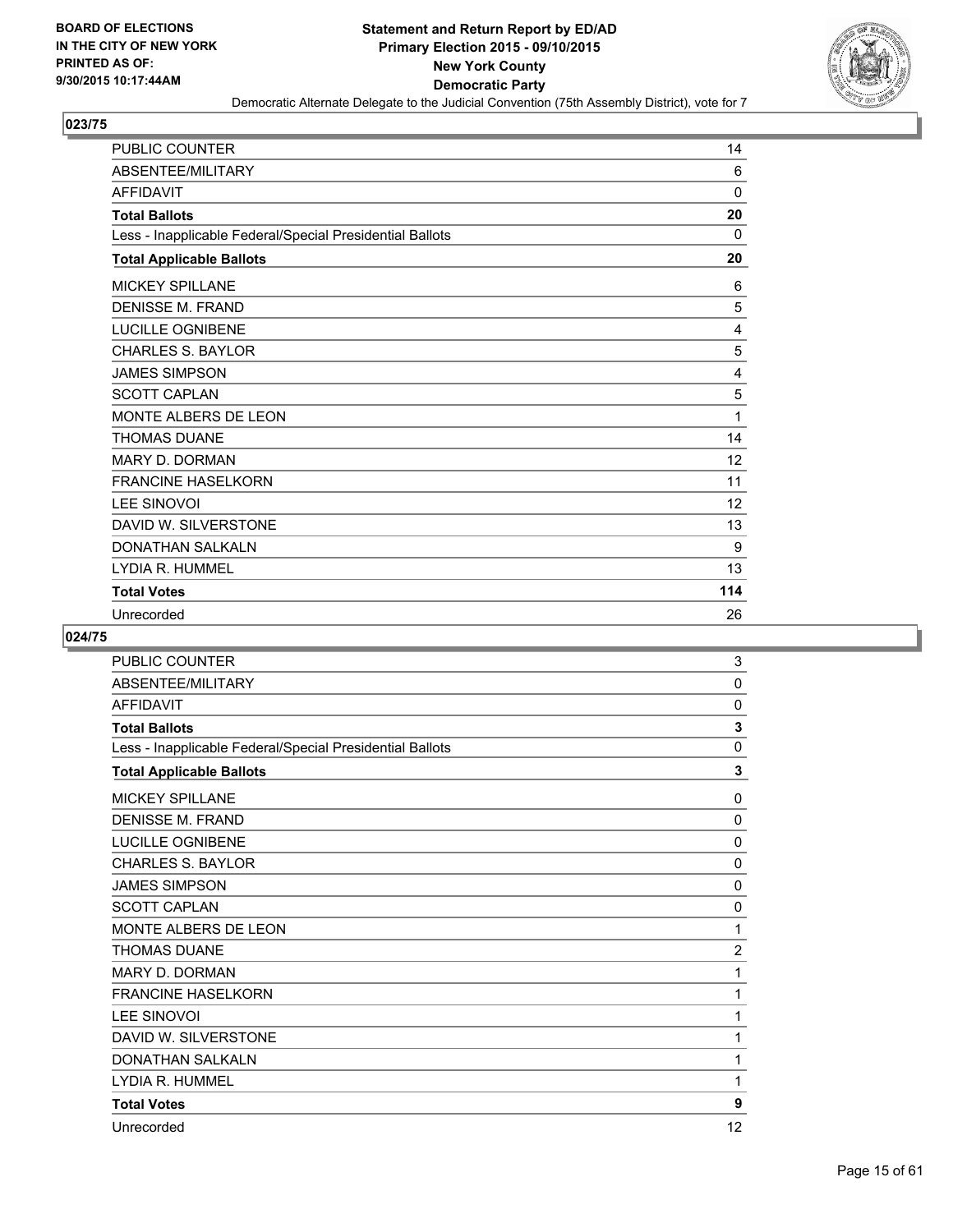

| <b>PUBLIC COUNTER</b>                                    | 10             |
|----------------------------------------------------------|----------------|
| ABSENTEE/MILITARY                                        | 0              |
| <b>AFFIDAVIT</b>                                         | $\Omega$       |
| <b>Total Ballots</b>                                     | 10             |
| Less - Inapplicable Federal/Special Presidential Ballots | 0              |
| <b>Total Applicable Ballots</b>                          | 10             |
| <b>MICKEY SPILLANE</b>                                   | 6              |
| <b>DENISSE M. FRAND</b>                                  | 4              |
| LUCILLE OGNIBENE                                         | 1              |
| <b>CHARLES S. BAYLOR</b>                                 | 4              |
| <b>JAMES SIMPSON</b>                                     | 1              |
| <b>SCOTT CAPLAN</b>                                      | 5              |
| MONTE ALBERS DE LEON                                     | 3              |
| <b>THOMAS DUANE</b>                                      | 9              |
| <b>MARY D. DORMAN</b>                                    | 6              |
| <b>FRANCINE HASELKORN</b>                                | 4              |
| <b>LEE SINOVOI</b>                                       | 4              |
| DAVID W. SILVERSTONE                                     | 5              |
| <b>DONATHAN SALKALN</b>                                  | $\overline{2}$ |
| LYDIA R. HUMMEL                                          | 5              |
| <b>Total Votes</b>                                       | 59             |
| Unrecorded                                               | 11             |

| <b>PUBLIC COUNTER</b>                                    | 19             |
|----------------------------------------------------------|----------------|
| ABSENTEE/MILITARY                                        | 4              |
| <b>AFFIDAVIT</b>                                         | 0              |
| <b>Total Ballots</b>                                     | 23             |
| Less - Inapplicable Federal/Special Presidential Ballots | $\mathbf{0}$   |
| <b>Total Applicable Ballots</b>                          | 23             |
| <b>MICKEY SPILLANE</b>                                   | 6              |
| <b>DENISSE M. FRAND</b>                                  | 6              |
| LUCILLE OGNIBENE                                         | 6              |
| <b>CHARLES S. BAYLOR</b>                                 | 5              |
| <b>JAMES SIMPSON</b>                                     | $\overline{2}$ |
| <b>SCOTT CAPLAN</b>                                      | $\overline{4}$ |
| MONTE ALBERS DE LEON                                     | $\mathsf 3$    |
| <b>THOMAS DUANE</b>                                      | 21             |
| <b>MARY D. DORMAN</b>                                    | 15             |
| <b>FRANCINE HASELKORN</b>                                | 14             |
| <b>LEE SINOVOI</b>                                       | 12             |
| DAVID W. SILVERSTONE                                     | 11             |
| <b>DONATHAN SALKALN</b>                                  | 10             |
| LYDIA R. HUMMEL                                          | 13             |
| <b>Total Votes</b>                                       | 128            |
| Unrecorded                                               | 33             |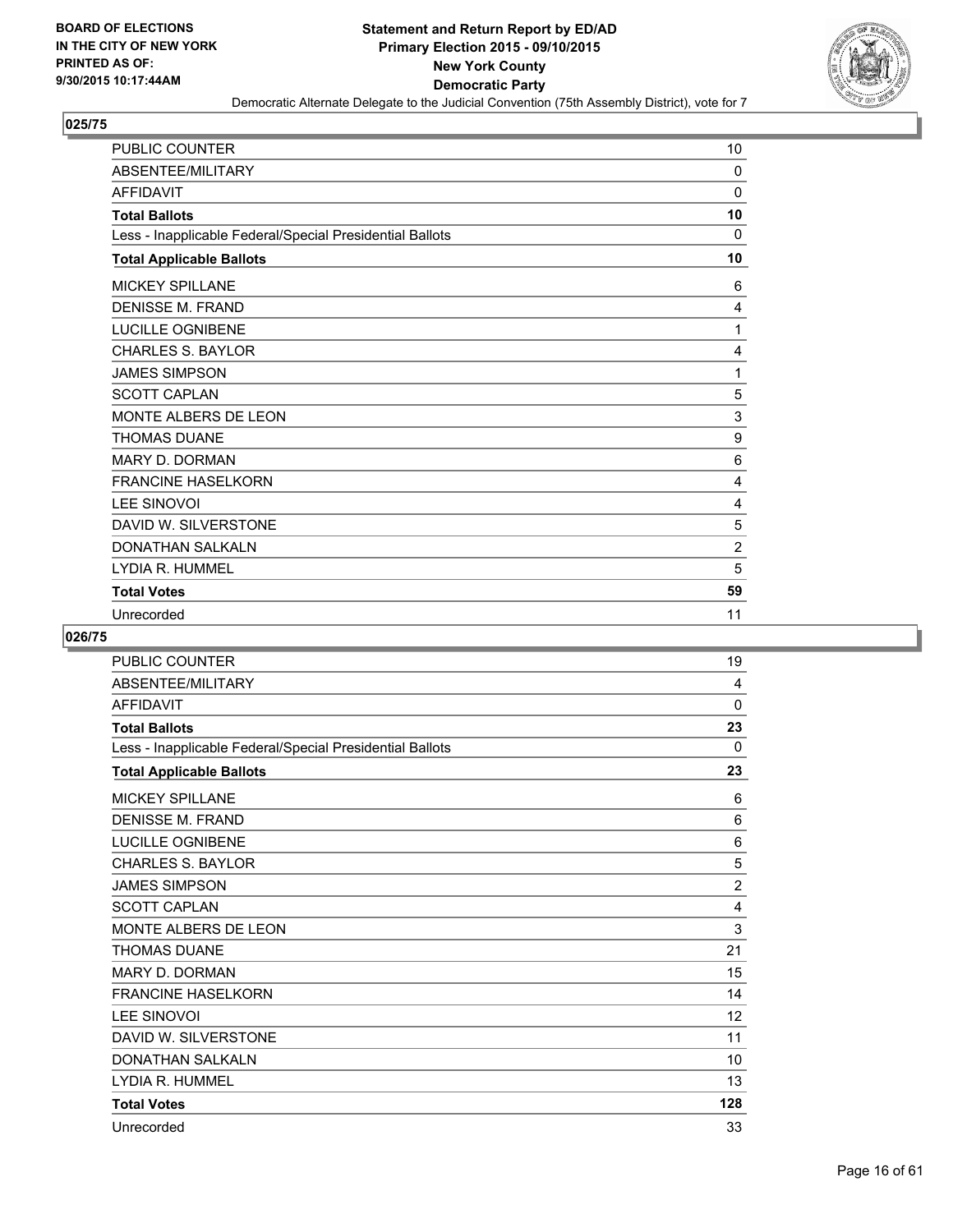

| <b>PUBLIC COUNTER</b>                                    | 21             |
|----------------------------------------------------------|----------------|
| ABSENTEE/MILITARY                                        | 3              |
| <b>AFFIDAVIT</b>                                         | 1              |
| <b>Total Ballots</b>                                     | 25             |
| Less - Inapplicable Federal/Special Presidential Ballots | $\mathbf{0}$   |
| <b>Total Applicable Ballots</b>                          | 25             |
| <b>MICKEY SPILLANE</b>                                   | 6              |
| <b>DENISSE M. FRAND</b>                                  | 3              |
| <b>LUCILLE OGNIBENE</b>                                  | 10             |
| <b>CHARLES S. BAYLOR</b>                                 | 6              |
| <b>JAMES SIMPSON</b>                                     | $\overline{2}$ |
| <b>SCOTT CAPLAN</b>                                      | 4              |
| MONTE ALBERS DE LEON                                     | 5              |
| <b>THOMAS DUANE</b>                                      | 11             |
| <b>MARY D. DORMAN</b>                                    | 10             |
| <b>FRANCINE HASELKORN</b>                                | 7              |
| <b>LEE SINOVOI</b>                                       | 9              |
| DAVID W. SILVERSTONE                                     | 9              |
| <b>DONATHAN SALKALN</b>                                  | 7              |
| LYDIA R. HUMMEL                                          | 8              |
| <b>Total Votes</b>                                       | 97             |
| Unrecorded                                               | 78             |

| <b>PUBLIC COUNTER</b>                                    | 28             |
|----------------------------------------------------------|----------------|
| ABSENTEE/MILITARY                                        | $\overline{2}$ |
| <b>AFFIDAVIT</b>                                         | 0              |
| <b>Total Ballots</b>                                     | 30             |
| Less - Inapplicable Federal/Special Presidential Ballots | $\mathbf{0}$   |
| <b>Total Applicable Ballots</b>                          | 30             |
| <b>MICKEY SPILLANE</b>                                   | 12             |
| <b>DENISSE M. FRAND</b>                                  | 15             |
| <b>LUCILLE OGNIBENE</b>                                  | 10             |
| <b>CHARLES S. BAYLOR</b>                                 | 10             |
| <b>JAMES SIMPSON</b>                                     | 16             |
| <b>SCOTT CAPLAN</b>                                      | 13             |
| MONTE ALBERS DE LEON                                     | 9              |
| <b>THOMAS DUANE</b>                                      | 16             |
| <b>MARY D. DORMAN</b>                                    | 15             |
| <b>FRANCINE HASELKORN</b>                                | 12             |
| <b>LEE SINOVOI</b>                                       | 10             |
| DAVID W. SILVERSTONE                                     | 13             |
| <b>DONATHAN SALKALN</b>                                  | 10             |
| LYDIA R. HUMMEL                                          | 19             |
| <b>Total Votes</b>                                       | 180            |
| Unrecorded                                               | 30             |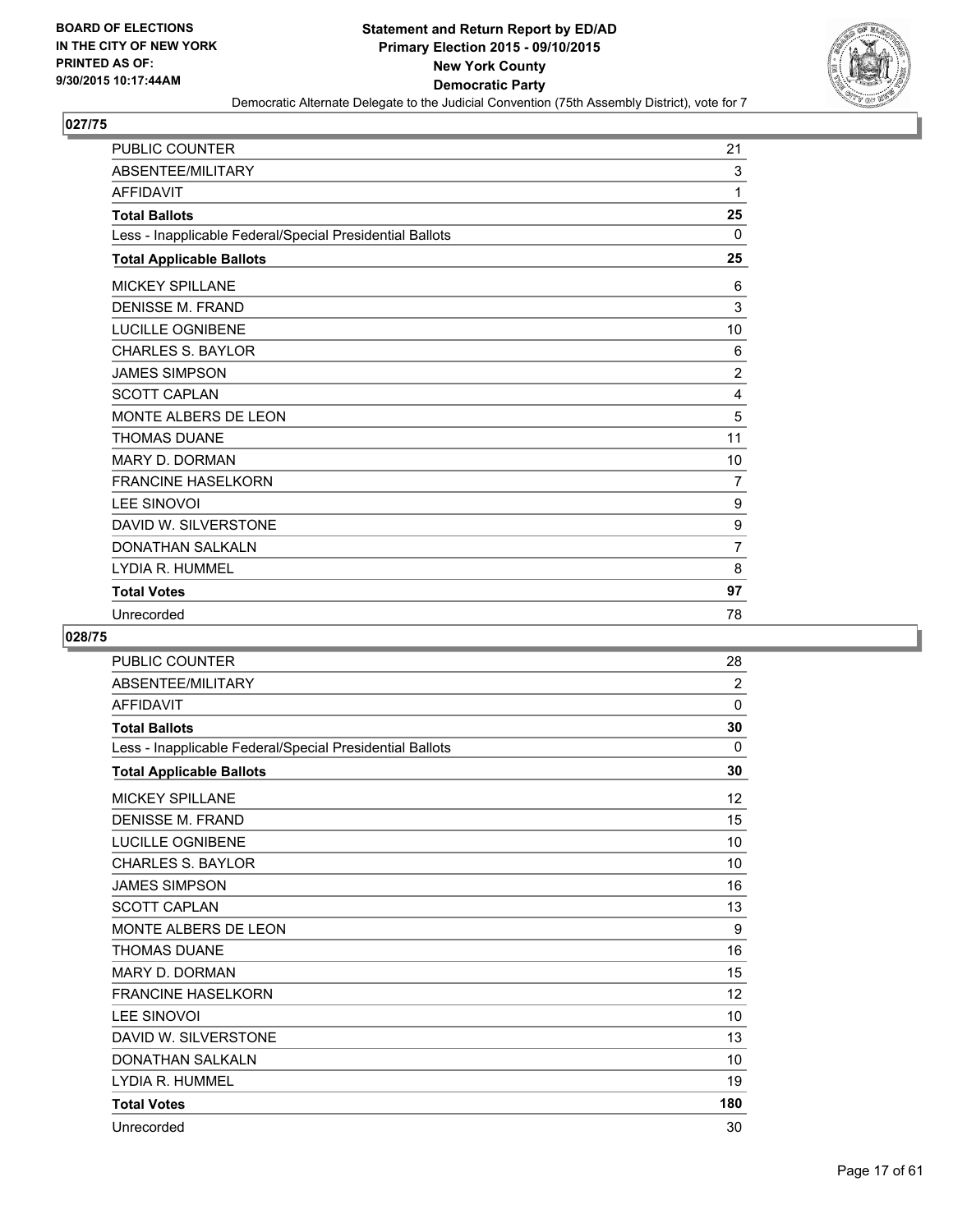

| <b>PUBLIC COUNTER</b>                                    | $\overline{2}$          |
|----------------------------------------------------------|-------------------------|
| ABSENTEE/MILITARY                                        | $\mathbf 0$             |
| <b>AFFIDAVIT</b>                                         | 0                       |
| <b>Total Ballots</b>                                     | $\overline{\mathbf{2}}$ |
| Less - Inapplicable Federal/Special Presidential Ballots | $\Omega$                |
| <b>Total Applicable Ballots</b>                          | $\overline{2}$          |
| <b>MICKEY SPILLANE</b>                                   | 0                       |
| <b>DENISSE M. FRAND</b>                                  | $\mathbf 0$             |
| LUCILLE OGNIBENE                                         | 0                       |
| <b>CHARLES S. BAYLOR</b>                                 | $\mathbf 0$             |
| <b>JAMES SIMPSON</b>                                     | 0                       |
| <b>SCOTT CAPLAN</b>                                      | 1                       |
| MONTE ALBERS DE LEON                                     | 0                       |
| <b>THOMAS DUANE</b>                                      | 1                       |
| <b>MARY D. DORMAN</b>                                    | 1                       |
| <b>FRANCINE HASELKORN</b>                                | 0                       |
| <b>LEE SINOVOI</b>                                       | $\mathbf 0$             |
| DAVID W. SILVERSTONE                                     | 0                       |
| <b>DONATHAN SALKALN</b>                                  | 0                       |
| LYDIA R. HUMMEL                                          | $\Omega$                |
| <b>Total Votes</b>                                       | 3                       |
| Unrecorded                                               | 11                      |

| <b>PUBLIC COUNTER</b>                                    | $\overline{7}$ |
|----------------------------------------------------------|----------------|
| ABSENTEE/MILITARY                                        | 0              |
| <b>AFFIDAVIT</b>                                         | 0              |
| <b>Total Ballots</b>                                     | $\overline{7}$ |
| Less - Inapplicable Federal/Special Presidential Ballots | $\mathbf{0}$   |
| <b>Total Applicable Ballots</b>                          | $\overline{7}$ |
| <b>MICKEY SPILLANE</b>                                   | $\overline{2}$ |
| <b>DENISSE M. FRAND</b>                                  | $\overline{2}$ |
| LUCILLE OGNIBENE                                         | $\overline{2}$ |
| <b>CHARLES S. BAYLOR</b>                                 | 3              |
| <b>JAMES SIMPSON</b>                                     | $\overline{2}$ |
| <b>SCOTT CAPLAN</b>                                      | 4              |
| MONTE ALBERS DE LEON                                     | 1              |
| <b>THOMAS DUANE</b>                                      | 4              |
| <b>MARY D. DORMAN</b>                                    | 3              |
| <b>FRANCINE HASELKORN</b>                                | 3              |
| <b>LEE SINOVOI</b>                                       | 3              |
| DAVID W. SILVERSTONE                                     | 3              |
| <b>DONATHAN SALKALN</b>                                  | $\overline{c}$ |
| LYDIA R. HUMMEL                                          | 3              |
| <b>Total Votes</b>                                       | 37             |
| Unrecorded                                               | 12             |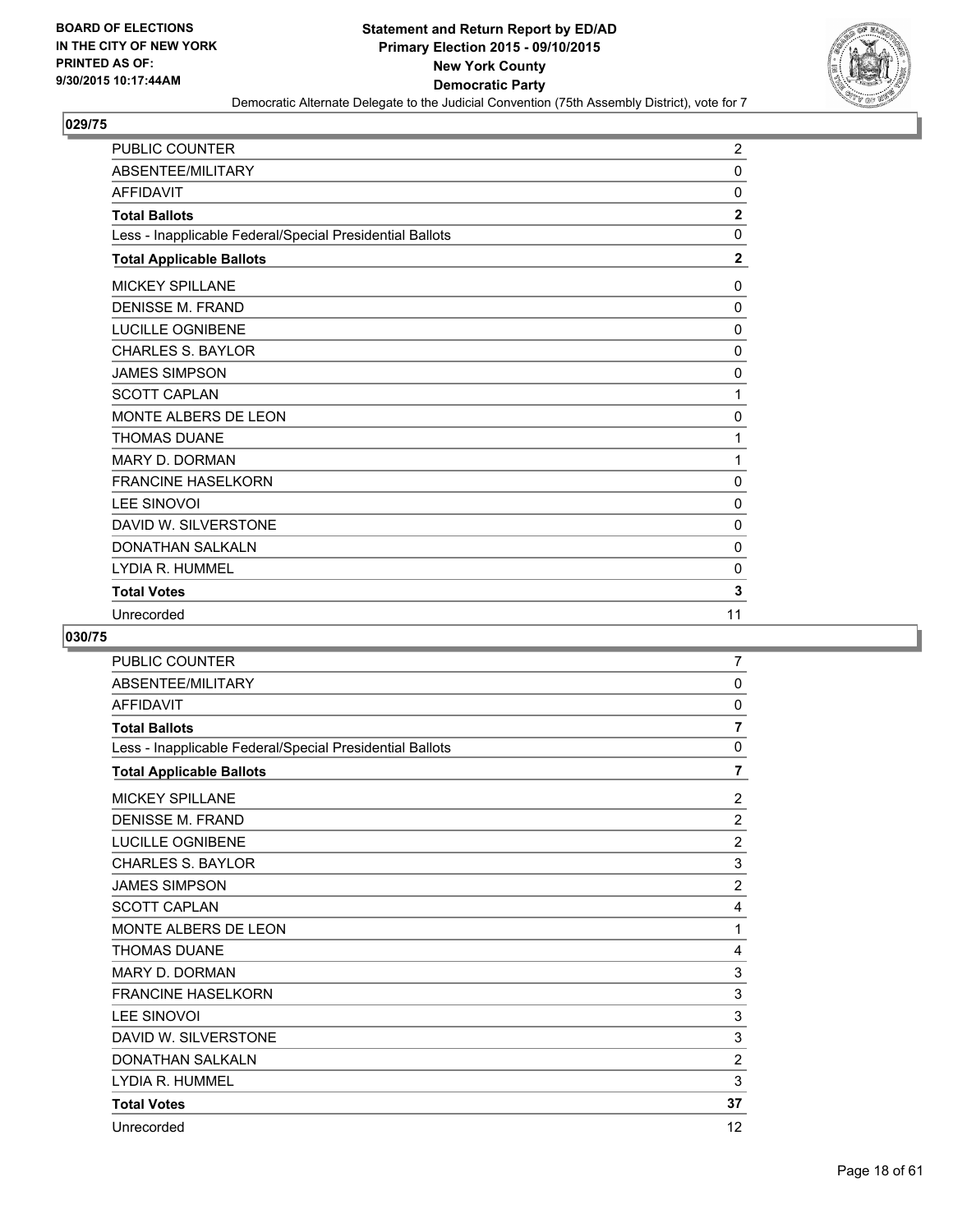

| <b>PUBLIC COUNTER</b>                                    | 22           |
|----------------------------------------------------------|--------------|
| <b>ABSENTEE/MILITARY</b>                                 | 3            |
| <b>AFFIDAVIT</b>                                         | $\mathbf{0}$ |
| <b>Total Ballots</b>                                     | 25           |
| Less - Inapplicable Federal/Special Presidential Ballots | 0            |
| <b>Total Applicable Ballots</b>                          | 25           |
| <b>MICKEY SPILLANE</b>                                   | 10           |
| <b>DENISSE M. FRAND</b>                                  | 9            |
| <b>LUCILLE OGNIBENE</b>                                  | 10           |
| <b>CHARLES S. BAYLOR</b>                                 | 10           |
| <b>JAMES SIMPSON</b>                                     | 5            |
| <b>SCOTT CAPLAN</b>                                      | 8            |
| <b>MONTE ALBERS DE LEON</b>                              | 5            |
| <b>THOMAS DUANE</b>                                      | 13           |
| <b>MARY D. DORMAN</b>                                    | 9            |
| <b>FRANCINE HASELKORN</b>                                | 10           |
| <b>LEE SINOVOI</b>                                       | 4            |
| DAVID W. SILVERSTONE                                     | 9            |
| <b>DONATHAN SALKALN</b>                                  | 5            |
| LYDIA R. HUMMEL                                          | 12           |
| DAVID SILVESTONE (WRITE-IN)                              | 1            |
| UNATTRIBUTABLE WRITE-IN (WRITE-IN)                       | 1            |
| <b>Total Votes</b>                                       | 121          |
| Unrecorded                                               | 54           |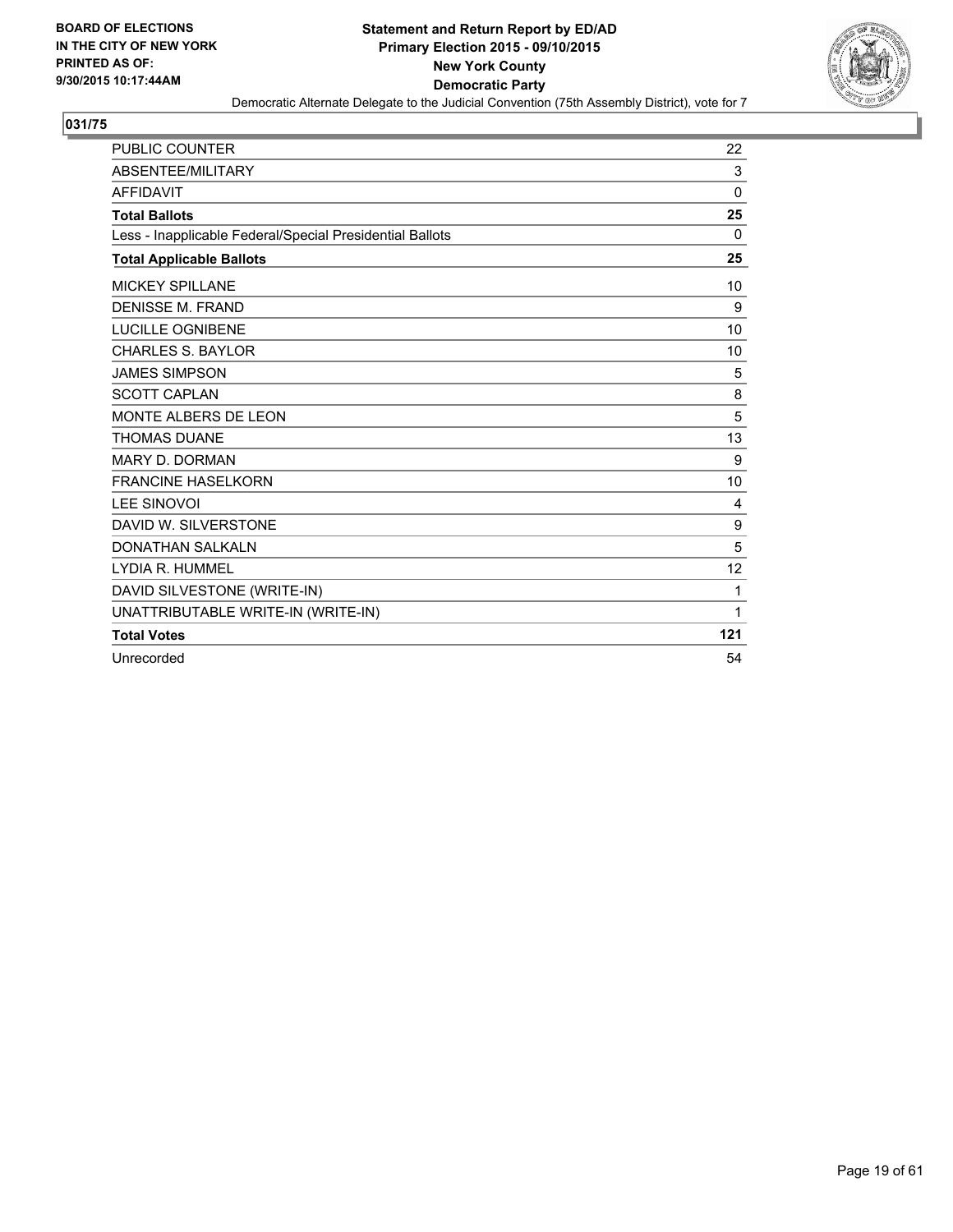

| <b>PUBLIC COUNTER</b>                                    | 11             |
|----------------------------------------------------------|----------------|
| ABSENTEE/MILITARY                                        | $\mathbf{0}$   |
| <b>AFFIDAVIT</b>                                         | $\mathbf 0$    |
| <b>Total Ballots</b>                                     | 11             |
| Less - Inapplicable Federal/Special Presidential Ballots | $\Omega$       |
| <b>Total Applicable Ballots</b>                          | 11             |
| <b>MICKEY SPILLANE</b>                                   | 4              |
| <b>DENISSE M. FRAND</b>                                  | 6              |
| <b>LUCILLE OGNIBENE</b>                                  | 4              |
| <b>CHARLES S. BAYLOR</b>                                 | 5              |
| <b>JAMES SIMPSON</b>                                     | 4              |
| <b>SCOTT CAPLAN</b>                                      | 7              |
| MONTE ALBERS DE LEON                                     | $\overline{2}$ |
| <b>THOMAS DUANE</b>                                      | 5              |
| <b>MARY D. DORMAN</b>                                    | $\overline{c}$ |
| <b>FRANCINE HASELKORN</b>                                | 5              |
| <b>LEE SINOVOI</b>                                       | $\overline{2}$ |
| DAVID W. SILVERSTONE                                     | 8              |
| <b>DONATHAN SALKALN</b>                                  | 1              |
| LYDIA R. HUMMEL                                          | 5              |
| <b>Total Votes</b>                                       | 60             |
| Unrecorded                                               | 17             |

| <b>PUBLIC COUNTER</b>                                    | 6              |
|----------------------------------------------------------|----------------|
| ABSENTEE/MILITARY                                        | $\mathbf{0}$   |
| <b>AFFIDAVIT</b>                                         | 0              |
| <b>Total Ballots</b>                                     | 6              |
| Less - Inapplicable Federal/Special Presidential Ballots | 0              |
| <b>Total Applicable Ballots</b>                          | 6              |
| <b>MICKEY SPILLANE</b>                                   | 3              |
| <b>DENISSE M. FRAND</b>                                  | 3              |
| LUCILLE OGNIBENE                                         | 3              |
| <b>CHARLES S. BAYLOR</b>                                 | $\overline{2}$ |
| <b>JAMES SIMPSON</b>                                     | 1              |
| <b>SCOTT CAPLAN</b>                                      | 5              |
| MONTE ALBERS DE LEON                                     | 0              |
| <b>THOMAS DUANE</b>                                      | 3              |
| <b>MARY D. DORMAN</b>                                    | $\overline{2}$ |
| <b>FRANCINE HASELKORN</b>                                | $\overline{2}$ |
| <b>LEE SINOVOI</b>                                       | 1              |
| DAVID W. SILVERSTONE                                     | 3              |
| <b>DONATHAN SALKALN</b>                                  | 1              |
| LYDIA R. HUMMEL                                          | 3              |
| <b>Total Votes</b>                                       | 32             |
| Unrecorded                                               | 10             |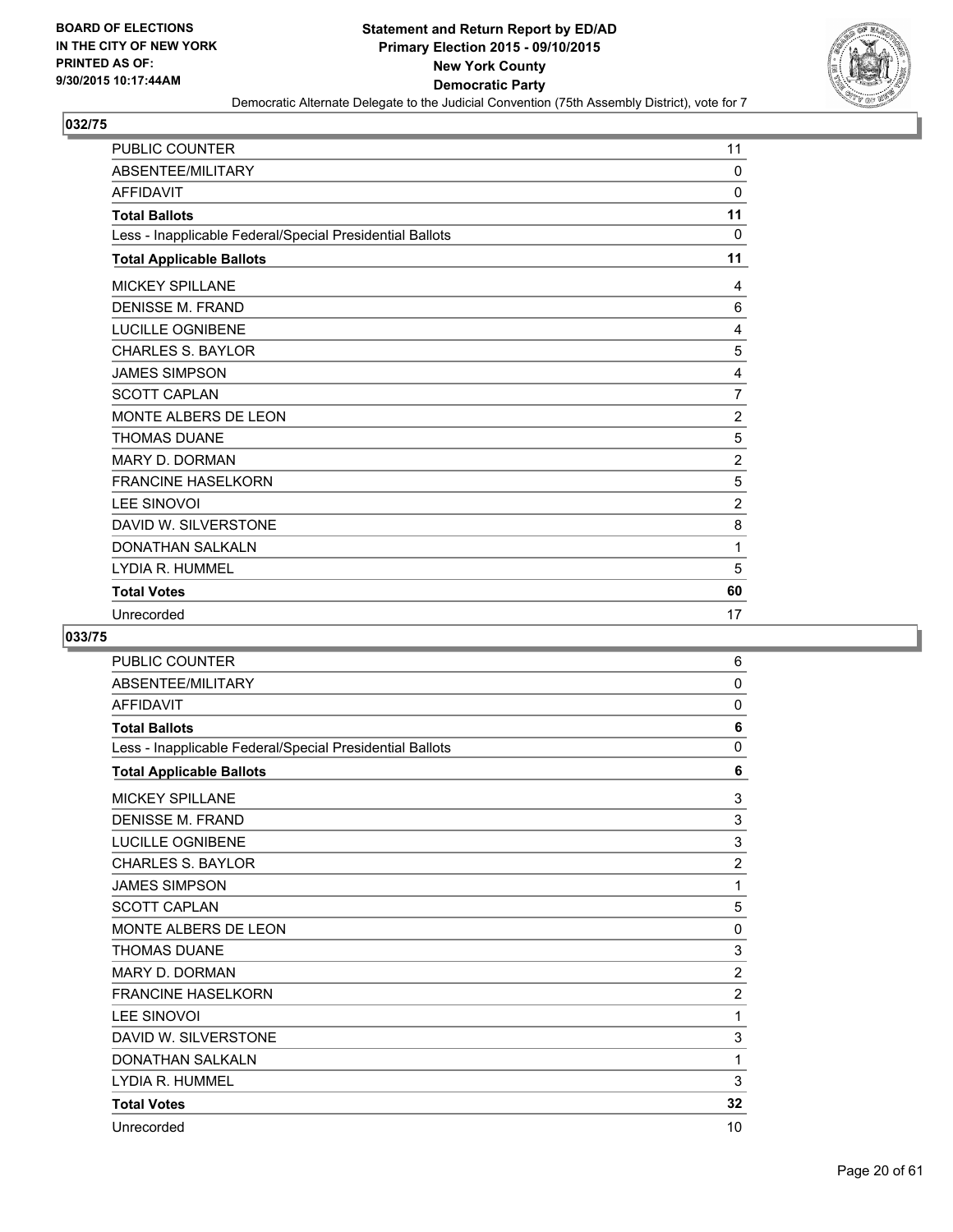

| <b>PUBLIC COUNTER</b>                                    | 32             |
|----------------------------------------------------------|----------------|
| ABSENTEE/MILITARY                                        | 3              |
| <b>AFFIDAVIT</b>                                         | $\Omega$       |
| <b>Total Ballots</b>                                     | 35             |
| Less - Inapplicable Federal/Special Presidential Ballots | $\Omega$       |
| <b>Total Applicable Ballots</b>                          | 35             |
| <b>MICKEY SPILLANE</b>                                   | 15             |
| <b>DENISSE M. FRAND</b>                                  | 8              |
| <b>LUCILLE OGNIBENE</b>                                  | 10             |
| <b>CHARLES S. BAYLOR</b>                                 | 12             |
| <b>JAMES SIMPSON</b>                                     | $\overline{7}$ |
| <b>SCOTT CAPLAN</b>                                      | 8              |
| MONTE ALBERS DE LEON                                     | 5              |
| <b>THOMAS DUANE</b>                                      | 12             |
| <b>MARY D. DORMAN</b>                                    | 10             |
| <b>FRANCINE HASELKORN</b>                                | 8              |
| <b>LEE SINOVOI</b>                                       | 5              |
| DAVID W. SILVERSTONE                                     | 4              |
| <b>DONATHAN SALKALN</b>                                  | 6              |
| LYDIA R. HUMMEL                                          | 10             |
| <b>Total Votes</b>                                       | 120            |
| Unrecorded                                               | 125            |

| <b>PUBLIC COUNTER</b>                                    | 5              |
|----------------------------------------------------------|----------------|
| ABSENTEE/MILITARY                                        | 1              |
| <b>AFFIDAVIT</b>                                         | 0              |
| <b>Total Ballots</b>                                     | 6              |
| Less - Inapplicable Federal/Special Presidential Ballots | $\mathbf{0}$   |
| <b>Total Applicable Ballots</b>                          | 6              |
| <b>MICKEY SPILLANE</b>                                   | $\overline{2}$ |
| <b>DENISSE M. FRAND</b>                                  | 2              |
| <b>LUCILLE OGNIBENE</b>                                  | 1              |
| <b>CHARLES S. BAYLOR</b>                                 | $\overline{2}$ |
| <b>JAMES SIMPSON</b>                                     | 1              |
| <b>SCOTT CAPLAN</b>                                      | $\overline{2}$ |
| MONTE ALBERS DE LEON                                     | 0              |
| <b>THOMAS DUANE</b>                                      | 3              |
| <b>MARY D. DORMAN</b>                                    | 3              |
| <b>FRANCINE HASELKORN</b>                                | $\overline{2}$ |
| <b>LEE SINOVOI</b>                                       | 1              |
| DAVID W. SILVERSTONE                                     | 1              |
| <b>DONATHAN SALKALN</b>                                  | $\overline{2}$ |
| LYDIA R. HUMMEL                                          | 1              |
| <b>Total Votes</b>                                       | 23             |
| Unrecorded                                               | 19             |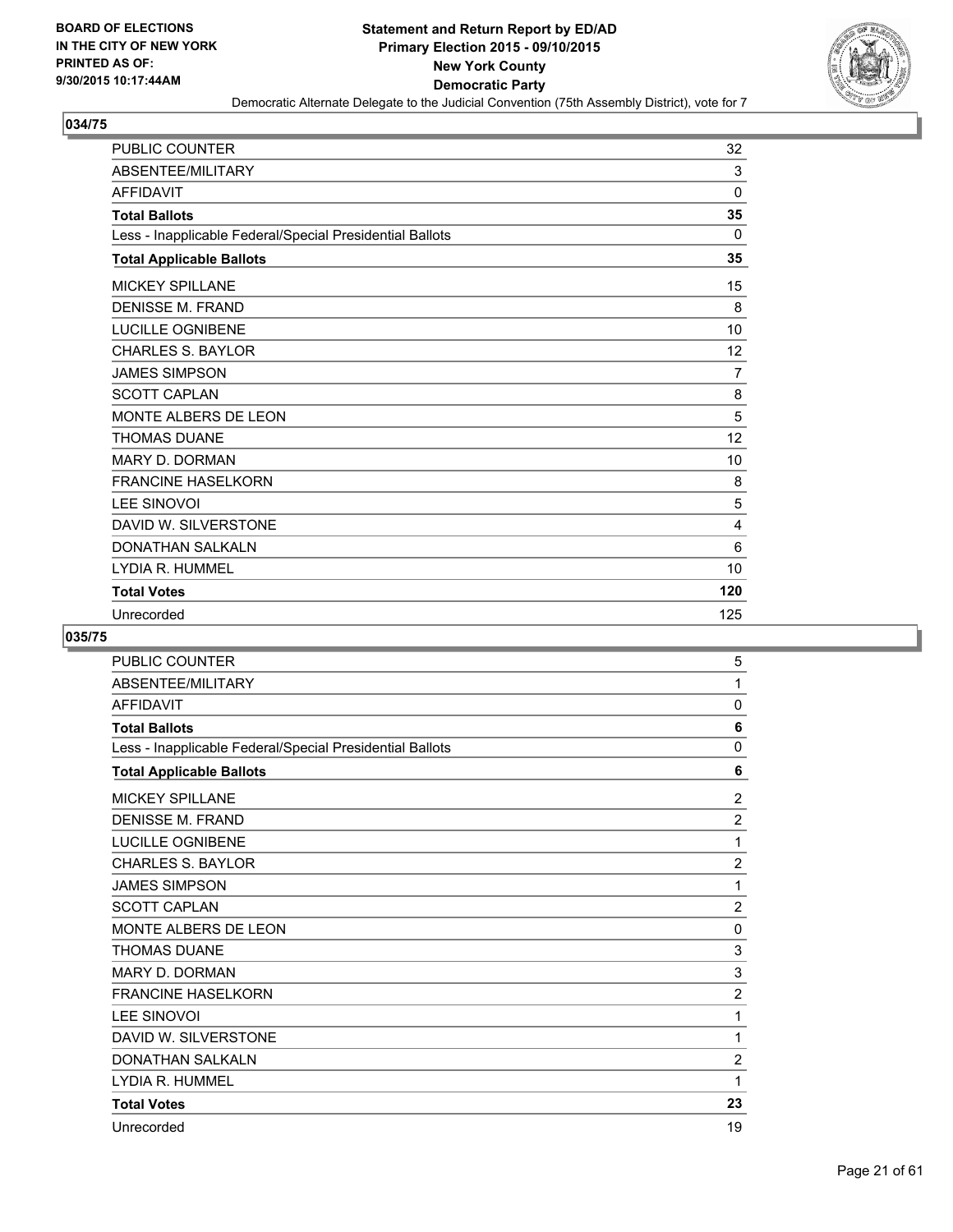

| <b>PUBLIC COUNTER</b>                                    | 4              |
|----------------------------------------------------------|----------------|
| ABSENTEE/MILITARY                                        | 1              |
| <b>AFFIDAVIT</b>                                         | 0              |
| <b>Total Ballots</b>                                     | 5              |
| Less - Inapplicable Federal/Special Presidential Ballots | $\mathbf 0$    |
| <b>Total Applicable Ballots</b>                          | 5              |
| <b>MICKEY SPILLANE</b>                                   | 3              |
| <b>DENISSE M. FRAND</b>                                  | $\overline{2}$ |
| LUCILLE OGNIBENE                                         | 2              |
| <b>CHARLES S. BAYLOR</b>                                 | $\overline{2}$ |
| <b>JAMES SIMPSON</b>                                     | 3              |
| <b>SCOTT CAPLAN</b>                                      | $\overline{2}$ |
| MONTE ALBERS DE LEON                                     | 1              |
| <b>THOMAS DUANE</b>                                      | 3              |
| <b>MARY D. DORMAN</b>                                    | $\overline{2}$ |
| <b>FRANCINE HASELKORN</b>                                | $\overline{2}$ |
| <b>LEE SINOVOI</b>                                       | $\mathbf 0$    |
| DAVID W. SILVERSTONE                                     | 1              |
| <b>DONATHAN SALKALN</b>                                  | 1              |
| LYDIA R. HUMMEL                                          | $\overline{2}$ |
| <b>Total Votes</b>                                       | 26             |
| Unrecorded                                               | 9              |

| <b>PUBLIC COUNTER</b>                                    | 5              |
|----------------------------------------------------------|----------------|
| ABSENTEE/MILITARY                                        | $\mathbf{0}$   |
| <b>AFFIDAVIT</b>                                         | 0              |
| <b>Total Ballots</b>                                     | 5              |
| Less - Inapplicable Federal/Special Presidential Ballots | 0              |
| <b>Total Applicable Ballots</b>                          | 5              |
| <b>MICKEY SPILLANE</b>                                   | 1              |
| DENISSE M. FRAND                                         | 1              |
| LUCILLE OGNIBENE                                         | $\overline{2}$ |
| <b>CHARLES S. BAYLOR</b>                                 | $\overline{2}$ |
| <b>JAMES SIMPSON</b>                                     | 1              |
| <b>SCOTT CAPLAN</b>                                      | $\overline{2}$ |
| MONTE ALBERS DE LEON                                     | 1              |
| <b>THOMAS DUANE</b>                                      | $\overline{2}$ |
| <b>MARY D. DORMAN</b>                                    | $\overline{2}$ |
| <b>FRANCINE HASELKORN</b>                                | 3              |
| <b>LEE SINOVOI</b>                                       | $\overline{2}$ |
| DAVID W. SILVERSTONE                                     | 4              |
| <b>DONATHAN SALKALN</b>                                  | 0              |
| LYDIA R. HUMMEL                                          | 1              |
| <b>Total Votes</b>                                       | 24             |
| Unrecorded                                               | 11             |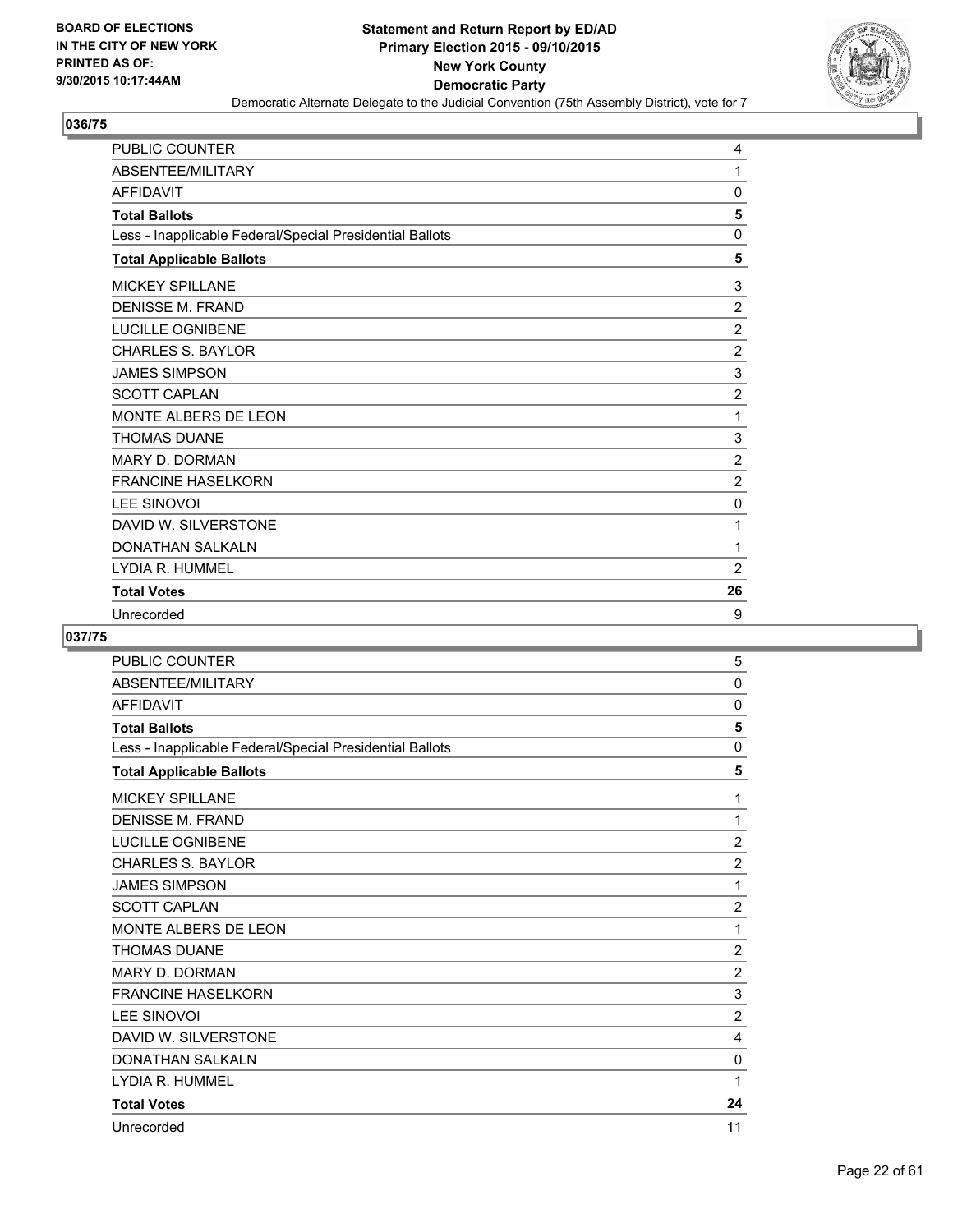

| <b>PUBLIC COUNTER</b>                                    | 13             |
|----------------------------------------------------------|----------------|
| ABSENTEE/MILITARY                                        | 7              |
| <b>AFFIDAVIT</b>                                         | $\mathbf{0}$   |
| <b>Total Ballots</b>                                     | 20             |
| Less - Inapplicable Federal/Special Presidential Ballots | $\Omega$       |
| <b>Total Applicable Ballots</b>                          | 20             |
| <b>MICKEY SPILLANE</b>                                   | $\overline{7}$ |
| <b>DENISSE M. FRAND</b>                                  | $\overline{7}$ |
| <b>LUCILLE OGNIBENE</b>                                  | 7              |
| <b>CHARLES S. BAYLOR</b>                                 | 6              |
| <b>JAMES SIMPSON</b>                                     | 5              |
| <b>SCOTT CAPLAN</b>                                      | 6              |
| MONTE ALBERS DE LEON                                     | $\overline{2}$ |
| <b>THOMAS DUANE</b>                                      | 16             |
| <b>MARY D. DORMAN</b>                                    | 9              |
| <b>FRANCINE HASELKORN</b>                                | 7              |
| <b>LEE SINOVOI</b>                                       | $\overline{2}$ |
| DAVID W. SILVERSTONE                                     | 5              |
| <b>DONATHAN SALKALN</b>                                  | 6              |
| LYDIA R. HUMMEL                                          | 9              |
| <b>Total Votes</b>                                       | 94             |
| Unrecorded                                               | 46             |

| <b>PUBLIC COUNTER</b>                                    | 6              |
|----------------------------------------------------------|----------------|
| ABSENTEE/MILITARY                                        | 0              |
| <b>AFFIDAVIT</b>                                         | 0              |
| <b>Total Ballots</b>                                     | 6              |
| Less - Inapplicable Federal/Special Presidential Ballots | $\mathbf{0}$   |
| <b>Total Applicable Ballots</b>                          | 6              |
| <b>MICKEY SPILLANE</b>                                   | $\overline{2}$ |
| <b>DENISSE M. FRAND</b>                                  | 1              |
| <b>LUCILLE OGNIBENE</b>                                  | 3              |
| <b>CHARLES S. BAYLOR</b>                                 | 5              |
| <b>JAMES SIMPSON</b>                                     | 4              |
| <b>SCOTT CAPLAN</b>                                      | $\overline{2}$ |
| MONTE ALBERS DE LEON                                     | 1              |
| <b>THOMAS DUANE</b>                                      | 4              |
| <b>MARY D. DORMAN</b>                                    | 3              |
| <b>FRANCINE HASELKORN</b>                                | $\overline{2}$ |
| <b>LEE SINOVOI</b>                                       | 0              |
| DAVID W. SILVERSTONE                                     | 1              |
| <b>DONATHAN SALKALN</b>                                  | 1              |
| LYDIA R. HUMMEL                                          | 1              |
| <b>Total Votes</b>                                       | 30             |
| Unrecorded                                               | 12             |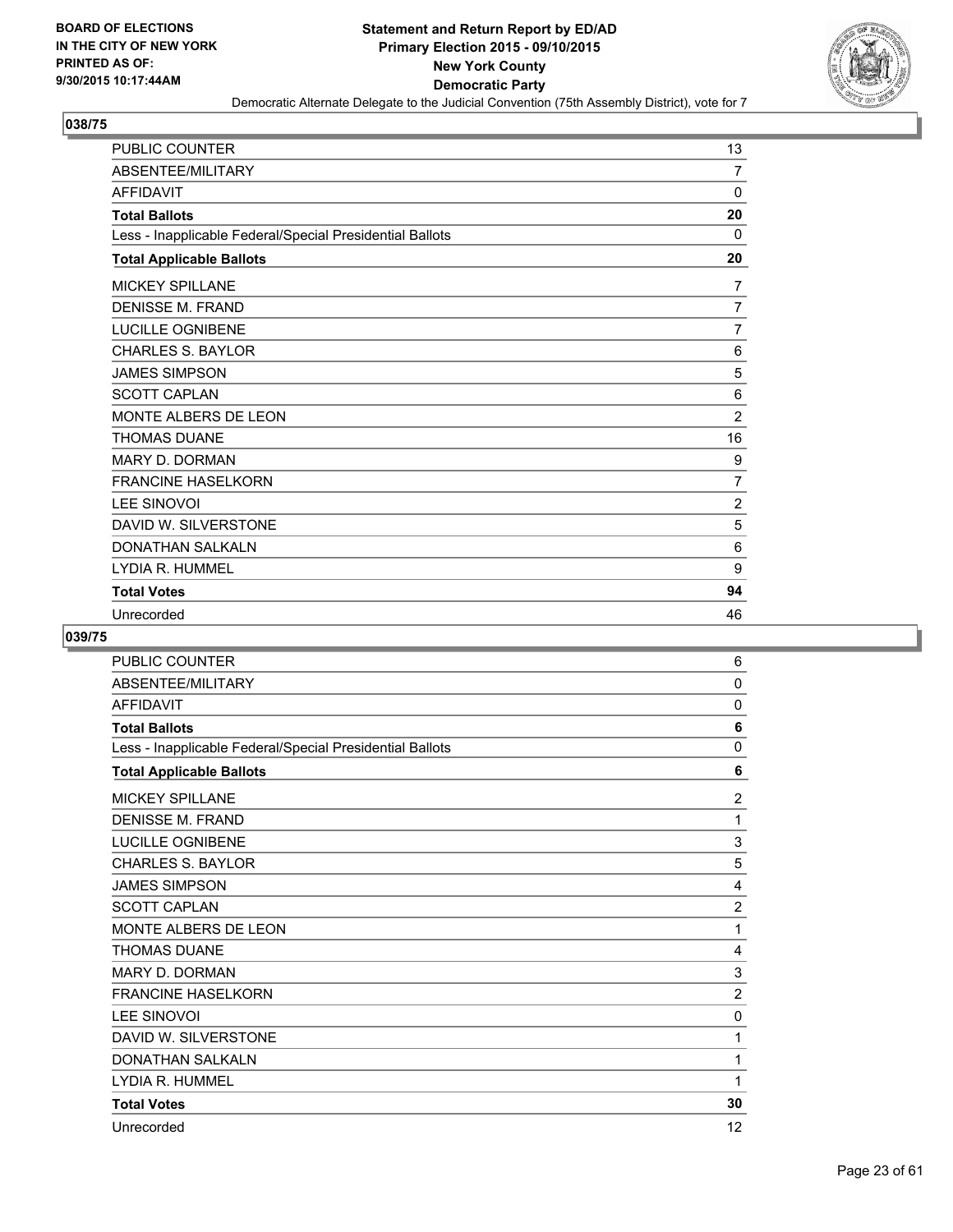

| <b>PUBLIC COUNTER</b>                                    | 10             |
|----------------------------------------------------------|----------------|
| ABSENTEE/MILITARY                                        | 1              |
| <b>AFFIDAVIT</b>                                         | 0              |
| <b>Total Ballots</b>                                     | 11             |
| Less - Inapplicable Federal/Special Presidential Ballots | $\Omega$       |
| <b>Total Applicable Ballots</b>                          | 11             |
| <b>MICKEY SPILLANE</b>                                   | $\Omega$       |
| <b>DENISSE M. FRAND</b>                                  | $\overline{2}$ |
| LUCILLE OGNIBENE                                         | 3              |
| <b>CHARLES S. BAYLOR</b>                                 | 4              |
| <b>JAMES SIMPSON</b>                                     | 4              |
| <b>SCOTT CAPLAN</b>                                      | $\overline{2}$ |
| MONTE ALBERS DE LEON                                     | 4              |
| <b>THOMAS DUANE</b>                                      | 5              |
| <b>MARY D. DORMAN</b>                                    | $\overline{2}$ |
| <b>FRANCINE HASELKORN</b>                                | $\overline{2}$ |
| <b>LEE SINOVOI</b>                                       | 5              |
| DAVID W. SILVERSTONE                                     | $\overline{c}$ |
| <b>DONATHAN SALKALN</b>                                  | $\overline{2}$ |
| LYDIA R. HUMMEL                                          | 3              |
| <b>Total Votes</b>                                       | 40             |
| Unrecorded                                               | 37             |

| PUBLIC COUNTER                                           | 27           |
|----------------------------------------------------------|--------------|
| ABSENTEE/MILITARY                                        | 3            |
| <b>AFFIDAVIT</b>                                         | 0            |
| <b>Total Ballots</b>                                     | 30           |
| Less - Inapplicable Federal/Special Presidential Ballots | $\mathbf{0}$ |
| <b>Total Applicable Ballots</b>                          | 30           |
| <b>MICKEY SPILLANE</b>                                   | 8            |
| <b>DENISSE M. FRAND</b>                                  | 6            |
| <b>LUCILLE OGNIBENE</b>                                  | 9            |
| <b>CHARLES S. BAYLOR</b>                                 | 8            |
| <b>JAMES SIMPSON</b>                                     | 4            |
| <b>SCOTT CAPLAN</b>                                      | 5            |
| MONTE ALBERS DE LEON                                     | 4            |
| <b>THOMAS DUANE</b>                                      | 23           |
| <b>MARY D. DORMAN</b>                                    | 14           |
| <b>FRANCINE HASELKORN</b>                                | 11           |
| <b>LEE SINOVOI</b>                                       | 9            |
| DAVID W. SILVERSTONE                                     | 10           |
| <b>DONATHAN SALKALN</b>                                  | 9            |
| LYDIA R. HUMMEL                                          | 13           |
| <b>Total Votes</b>                                       | 133          |
| Unrecorded                                               | 77           |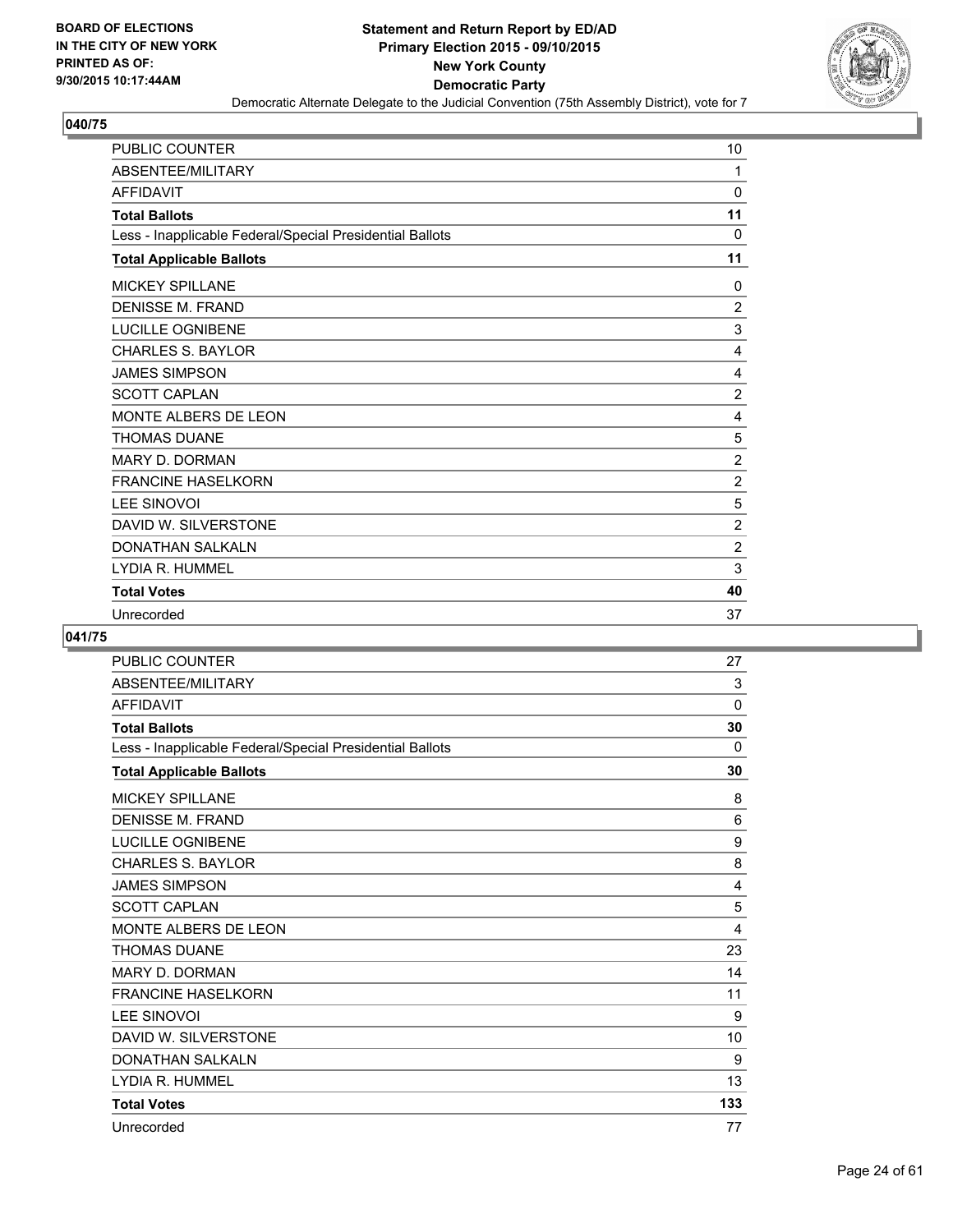

| <b>PUBLIC COUNTER</b>                                    | $\mathbf{1}$ |
|----------------------------------------------------------|--------------|
| ABSENTEE/MILITARY                                        | $\mathbf{0}$ |
| <b>AFFIDAVIT</b>                                         | 0            |
| <b>Total Ballots</b>                                     | 1            |
| Less - Inapplicable Federal/Special Presidential Ballots | $\mathbf{0}$ |
| <b>Total Applicable Ballots</b>                          | 1            |
| <b>MICKEY SPILLANE</b>                                   | 0            |
| <b>DENISSE M. FRAND</b>                                  | 0            |
| <b>LUCILLE OGNIBENE</b>                                  | $\mathbf{0}$ |
| <b>CHARLES S. BAYLOR</b>                                 | $\mathbf{0}$ |
| <b>JAMES SIMPSON</b>                                     | 0            |
| <b>SCOTT CAPLAN</b>                                      | $\mathbf{0}$ |
| MONTE ALBERS DE LEON                                     | 0            |
| <b>THOMAS DUANE</b>                                      | 1            |
| <b>MARY D. DORMAN</b>                                    | 0            |
| <b>FRANCINE HASELKORN</b>                                | $\mathbf{0}$ |
| <b>LEE SINOVOI</b>                                       | 0            |
| DAVID W. SILVERSTONE                                     | 0            |
| <b>DONATHAN SALKALN</b>                                  | $\mathbf{0}$ |
| LYDIA R. HUMMEL                                          | 0            |
| <b>Total Votes</b>                                       | 1            |
| Unrecorded                                               | 6            |

| <b>PUBLIC COUNTER</b>                                    | 30  |
|----------------------------------------------------------|-----|
| ABSENTEE/MILITARY                                        | 3   |
| <b>AFFIDAVIT</b>                                         | 0   |
| <b>Total Ballots</b>                                     | 33  |
| Less - Inapplicable Federal/Special Presidential Ballots | 0   |
| <b>Total Applicable Ballots</b>                          | 33  |
| <b>MICKEY SPILLANE</b>                                   | 11  |
| <b>DENISSE M. FRAND</b>                                  | 11  |
| <b>LUCILLE OGNIBENE</b>                                  | 13  |
| <b>CHARLES S. BAYLOR</b>                                 | 9   |
| <b>JAMES SIMPSON</b>                                     | 9   |
| <b>SCOTT CAPLAN</b>                                      | 8   |
| MONTE ALBERS DE LEON                                     | 6   |
| <b>THOMAS DUANE</b>                                      | 26  |
| <b>MARY D. DORMAN</b>                                    | 16  |
| <b>FRANCINE HASELKORN</b>                                | 15  |
| <b>LEE SINOVOI</b>                                       | 13  |
| DAVID W. SILVERSTONE                                     | 11  |
| <b>DONATHAN SALKALN</b>                                  | 12  |
| LYDIA R. HUMMEL                                          | 18  |
| <b>Total Votes</b>                                       | 178 |
| Unrecorded                                               | 53  |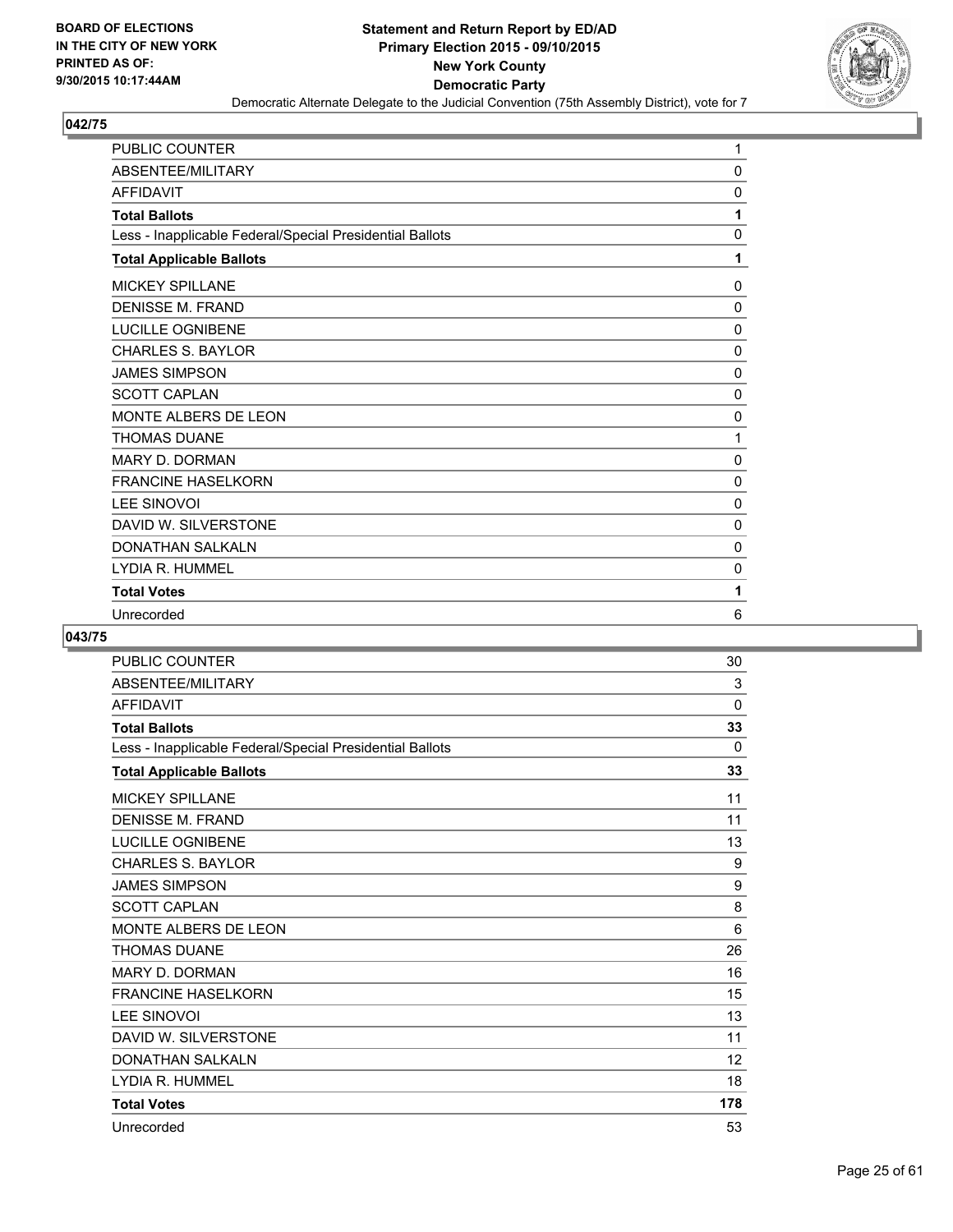

| <b>PUBLIC COUNTER</b>                                    | 45       |
|----------------------------------------------------------|----------|
| ABSENTEE/MILITARY                                        | 10       |
| <b>AFFIDAVIT</b>                                         | 0        |
| <b>Total Ballots</b>                                     | 55       |
| Less - Inapplicable Federal/Special Presidential Ballots | $\Omega$ |
| <b>Total Applicable Ballots</b>                          | 55       |
| <b>MICKEY SPILLANE</b>                                   | 18       |
| <b>DENISSE M. FRAND</b>                                  | 14       |
| <b>LUCILLE OGNIBENE</b>                                  | 16       |
| <b>CHARLES S. BAYLOR</b>                                 | 15       |
| <b>JAMES SIMPSON</b>                                     | 12       |
| <b>SCOTT CAPLAN</b>                                      | 13       |
| <b>MONTE ALBERS DE LEON</b>                              | 4        |
| <b>THOMAS DUANE</b>                                      | 45       |
| <b>MARY D. DORMAN</b>                                    | 28       |
| <b>FRANCINE HASELKORN</b>                                | 24       |
| <b>LEE SINOVOI</b>                                       | 25       |
| DAVID W. SILVERSTONE                                     | 24       |
| <b>DONATHAN SALKALN</b>                                  | 19       |
| LYDIA R. HUMMEL                                          | 29       |
| <b>Total Votes</b>                                       | 286      |
| Unrecorded                                               | 99       |

| <b>PUBLIC COUNTER</b>                                    | 7              |
|----------------------------------------------------------|----------------|
| ABSENTEE/MILITARY                                        | 3              |
| <b>AFFIDAVIT</b>                                         | 0              |
| <b>Total Ballots</b>                                     | 10             |
| Less - Inapplicable Federal/Special Presidential Ballots | $\mathbf{0}$   |
| <b>Total Applicable Ballots</b>                          | 10             |
| <b>MICKEY SPILLANE</b>                                   | $\overline{2}$ |
| <b>DENISSE M. FRAND</b>                                  | $\overline{2}$ |
| LUCILLE OGNIBENE                                         | 1              |
| <b>CHARLES S. BAYLOR</b>                                 | 4              |
| <b>JAMES SIMPSON</b>                                     | 3              |
| <b>SCOTT CAPLAN</b>                                      | 1              |
| MONTE ALBERS DE LEON                                     | 0              |
| <b>THOMAS DUANE</b>                                      | 8              |
| <b>MARY D. DORMAN</b>                                    | $\overline{2}$ |
| <b>FRANCINE HASELKORN</b>                                | 0              |
| <b>LEE SINOVOI</b>                                       | 1              |
| DAVID W. SILVERSTONE                                     | $\overline{2}$ |
| <b>DONATHAN SALKALN</b>                                  | 0              |
| LYDIA R. HUMMEL                                          | $\overline{2}$ |
| <b>Total Votes</b>                                       | 28             |
| Unrecorded                                               | 42             |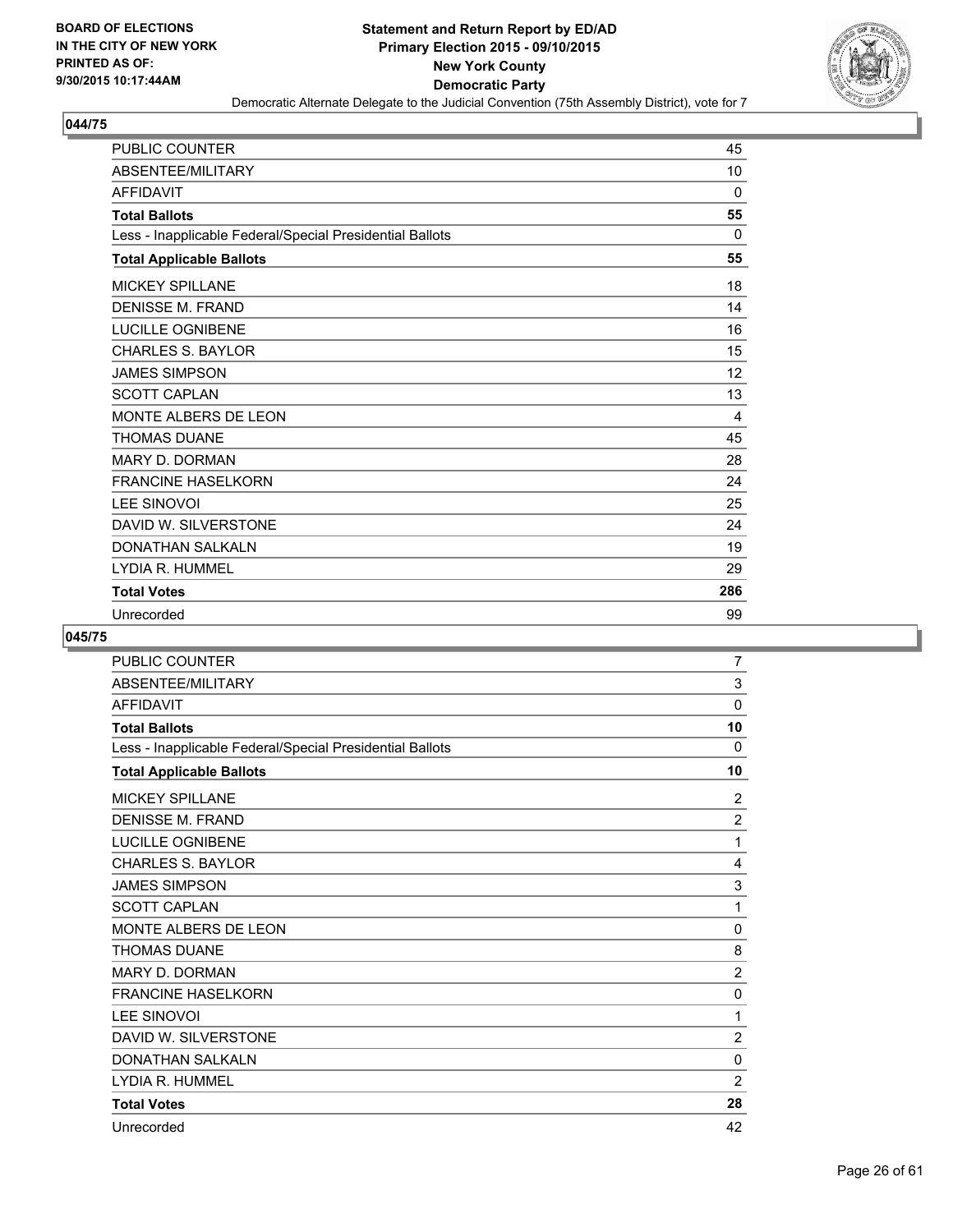

| <b>PUBLIC COUNTER</b>                                    | 8              |
|----------------------------------------------------------|----------------|
| ABSENTEE/MILITARY                                        | 1              |
| <b>AFFIDAVIT</b>                                         | 0              |
| <b>Total Ballots</b>                                     | 9              |
| Less - Inapplicable Federal/Special Presidential Ballots | $\Omega$       |
| <b>Total Applicable Ballots</b>                          | 9              |
| <b>MICKEY SPILLANE</b>                                   | 3              |
| <b>DENISSE M. FRAND</b>                                  | 3              |
| LUCILLE OGNIBENE                                         | 4              |
| <b>CHARLES S. BAYLOR</b>                                 | 3              |
| <b>JAMES SIMPSON</b>                                     | $\overline{c}$ |
| <b>SCOTT CAPLAN</b>                                      | 4              |
| MONTE ALBERS DE LEON                                     | 0              |
| <b>THOMAS DUANE</b>                                      | 4              |
| <b>MARY D. DORMAN</b>                                    | 5              |
| <b>FRANCINE HASELKORN</b>                                | 6              |
| <b>LEE SINOVOI</b>                                       | 3              |
| DAVID W. SILVERSTONE                                     | 5              |
| <b>DONATHAN SALKALN</b>                                  | 4              |
| LYDIA R. HUMMEL                                          | 7              |
| <b>Total Votes</b>                                       | 53             |
| Unrecorded                                               | 10             |

| <b>PUBLIC COUNTER</b>                                    | 4              |
|----------------------------------------------------------|----------------|
| ABSENTEE/MILITARY                                        | 1              |
| <b>AFFIDAVIT</b>                                         | 0              |
| <b>Total Ballots</b>                                     | 5              |
| Less - Inapplicable Federal/Special Presidential Ballots | 0              |
| <b>Total Applicable Ballots</b>                          | 5              |
| <b>MICKEY SPILLANE</b>                                   | 2              |
| <b>DENISSE M. FRAND</b>                                  | 4              |
| LUCILLE OGNIBENE                                         | 0              |
| <b>CHARLES S. BAYLOR</b>                                 | 4              |
| <b>JAMES SIMPSON</b>                                     | 1              |
| <b>SCOTT CAPLAN</b>                                      | $\overline{c}$ |
| MONTE ALBERS DE LEON                                     | 1              |
| <b>THOMAS DUANE</b>                                      | 5              |
| <b>MARY D. DORMAN</b>                                    | 3              |
| <b>FRANCINE HASELKORN</b>                                | 1              |
| <b>LEE SINOVOI</b>                                       | 1              |
| DAVID W. SILVERSTONE                                     | 3              |
| <b>DONATHAN SALKALN</b>                                  | 0              |
| LYDIA R. HUMMEL                                          | 3              |
| <b>Total Votes</b>                                       | 30             |
| Unrecorded                                               | 5              |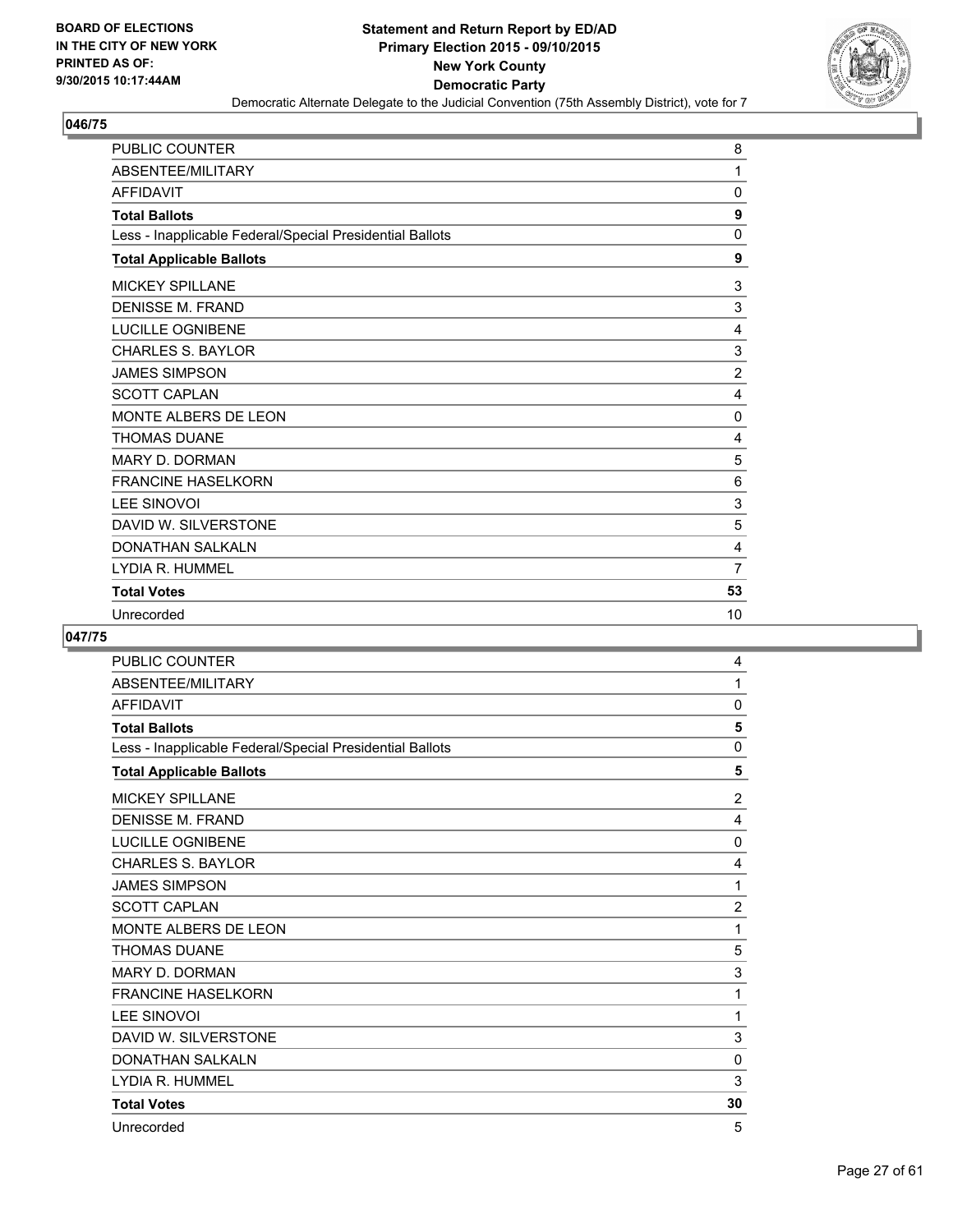

| <b>PUBLIC COUNTER</b>                                    | $\overline{7}$ |
|----------------------------------------------------------|----------------|
| ABSENTEE/MILITARY                                        | 0              |
| <b>AFFIDAVIT</b>                                         | 0              |
| <b>Total Ballots</b>                                     | $\overline{7}$ |
| Less - Inapplicable Federal/Special Presidential Ballots | 0              |
| <b>Total Applicable Ballots</b>                          | $\overline{7}$ |
| <b>MICKEY SPILLANE</b>                                   | 3              |
| <b>DENISSE M. FRAND</b>                                  | 3              |
| <b>LUCILLE OGNIBENE</b>                                  | 4              |
| <b>CHARLES S. BAYLOR</b>                                 | 1              |
| <b>JAMES SIMPSON</b>                                     | 3              |
| <b>SCOTT CAPLAN</b>                                      | 1              |
| <b>MONTE ALBERS DE LEON</b>                              | $\overline{2}$ |
| <b>THOMAS DUANE</b>                                      | 4              |
| <b>MARY D. DORMAN</b>                                    | 3              |
| <b>FRANCINE HASELKORN</b>                                | 0              |
| <b>LEE SINOVOI</b>                                       | 1              |
| DAVID W. SILVERSTONE                                     | 3              |
| <b>DONATHAN SALKALN</b>                                  | 0              |
| LYDIA R. HUMMEL                                          | $\overline{2}$ |
| MARGE EARTHLIFE (WRITE-IN)                               | 1              |
| <b>Total Votes</b>                                       | 31             |
| Unrecorded                                               | 18             |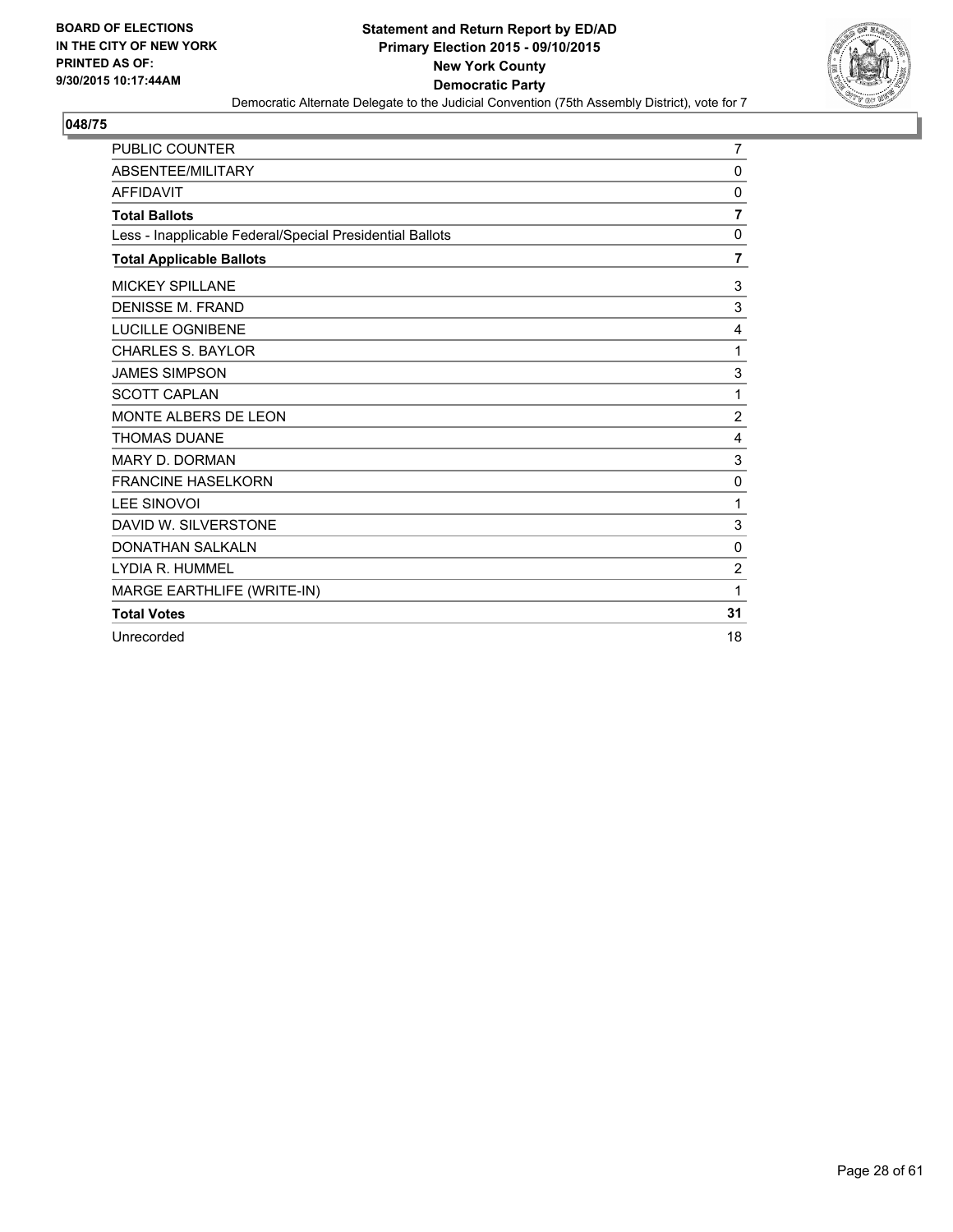

| <b>PUBLIC COUNTER</b>                                    | 6              |
|----------------------------------------------------------|----------------|
| <b>ABSENTEE/MILITARY</b>                                 | $\overline{2}$ |
| <b>AFFIDAVIT</b>                                         | 0              |
| <b>Total Ballots</b>                                     | 8              |
| Less - Inapplicable Federal/Special Presidential Ballots | 0              |
| <b>Total Applicable Ballots</b>                          | 8              |
| <b>MICKEY SPILLANE</b>                                   | 3              |
| <b>DENISSE M. FRAND</b>                                  | $\overline{2}$ |
| <b>LUCILLE OGNIBENE</b>                                  | $\overline{2}$ |
| <b>CHARLES S. BAYLOR</b>                                 | 3              |
| <b>JAMES SIMPSON</b>                                     | $\overline{2}$ |
| <b>SCOTT CAPLAN</b>                                      | 3              |
| MONTE ALBERS DE LEON                                     | $\overline{2}$ |
| <b>THOMAS DUANE</b>                                      | 3              |
| MARY D. DORMAN                                           | 3              |
| <b>FRANCINE HASELKORN</b>                                | $\mathbf 0$    |
| <b>LEE SINOVOI</b>                                       | $\mathbf 0$    |
| DAVID W. SILVERSTONE                                     | 1              |
| <b>DONATHAN SALKALN</b>                                  | $\mathbf 0$    |
| LYDIA R. HUMMEL                                          | 0              |
| DANIEL P. COPE (WRITE-IN)                                | 1              |
| KEVIN MULLEN (WRITE-IN)                                  | 1              |
| UNATTRIBUTABLE WRITE-IN (WRITE-IN)                       | $\overline{2}$ |
| <b>Total Votes</b>                                       | 28             |
| Unrecorded                                               | 28             |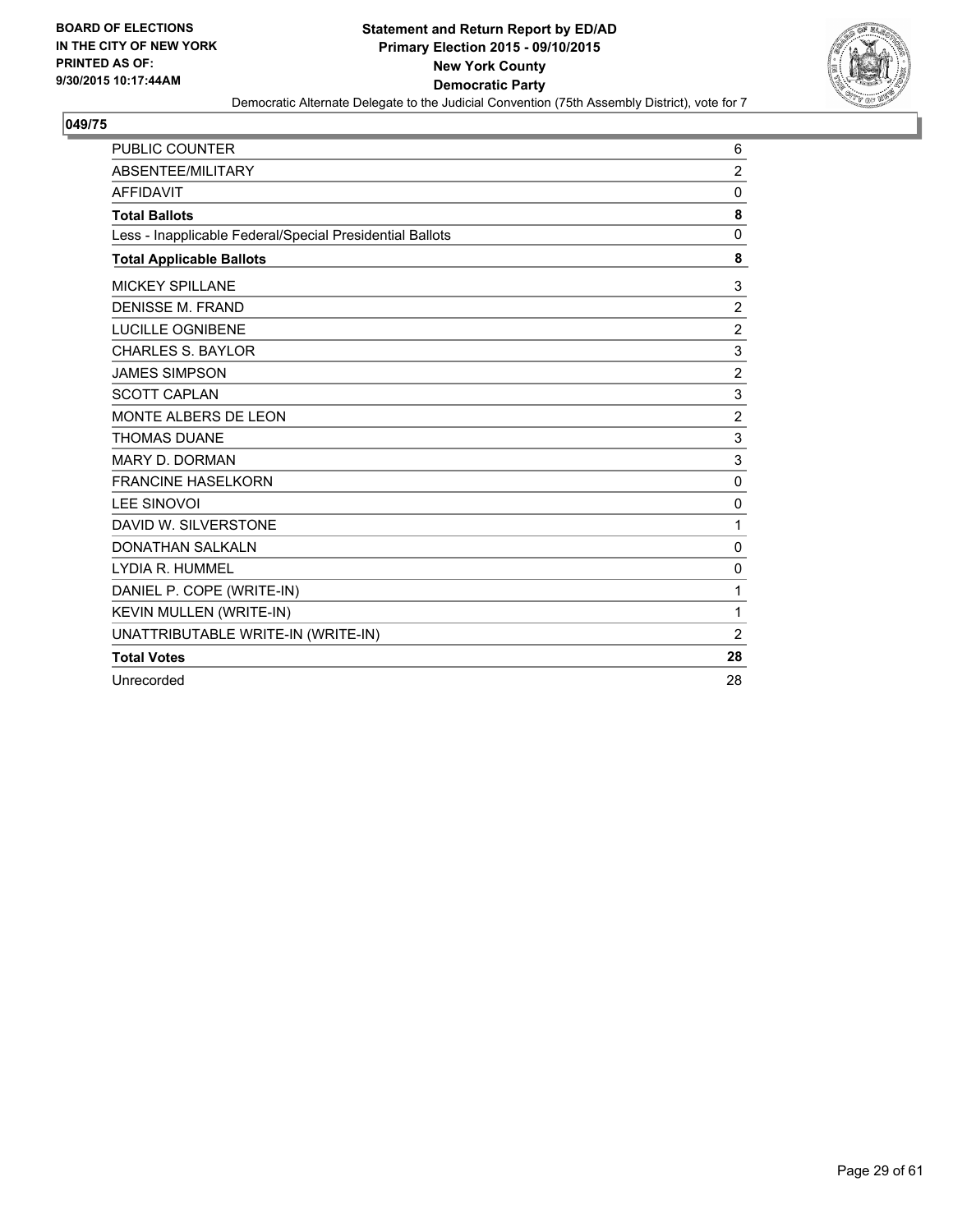

| <b>PUBLIC COUNTER</b>                                    | $\overline{2}$ |
|----------------------------------------------------------|----------------|
| ABSENTEE/MILITARY                                        | 1              |
| <b>AFFIDAVIT</b>                                         | $\mathbf 0$    |
| <b>Total Ballots</b>                                     | 3              |
| Less - Inapplicable Federal/Special Presidential Ballots | $\mathbf 0$    |
| <b>Total Applicable Ballots</b>                          | 3              |
| <b>MICKEY SPILLANE</b>                                   | $\overline{c}$ |
| <b>DENISSE M. FRAND</b>                                  | 1              |
| LUCILLE OGNIBENE                                         | 3              |
| <b>CHARLES S. BAYLOR</b>                                 | 1              |
| <b>JAMES SIMPSON</b>                                     | 0              |
| <b>SCOTT CAPLAN</b>                                      | 1              |
| <b>MONTE ALBERS DE LEON</b>                              | 1              |
| <b>THOMAS DUANE</b>                                      | 1              |
| <b>MARY D. DORMAN</b>                                    | $\overline{2}$ |
| <b>FRANCINE HASELKORN</b>                                | 1              |
| <b>LEE SINOVOI</b>                                       | $\overline{2}$ |
| DAVID W. SILVERSTONE                                     | 1              |
| DONATHAN SALKALN                                         | $\overline{c}$ |
| LYDIA R. HUMMEL                                          | 3              |
| <b>Total Votes</b>                                       | 21             |

| <b>PUBLIC COUNTER</b>                                    | 1           |
|----------------------------------------------------------|-------------|
| ABSENTEE/MILITARY                                        | $\mathbf 0$ |
| <b>AFFIDAVIT</b>                                         | 0           |
| <b>Total Ballots</b>                                     | 1           |
| Less - Inapplicable Federal/Special Presidential Ballots | $\mathbf 0$ |
| <b>Total Applicable Ballots</b>                          | 1           |
| <b>MICKEY SPILLANE</b>                                   | 0           |
| <b>DENISSE M. FRAND</b>                                  | 1           |
| LUCILLE OGNIBENE                                         | $\mathbf 0$ |
| <b>CHARLES S. BAYLOR</b>                                 | 0           |
| <b>JAMES SIMPSON</b>                                     | 1           |
| <b>SCOTT CAPLAN</b>                                      | 1           |
| <b>MONTE ALBERS DE LEON</b>                              | 0           |
| <b>THOMAS DUANE</b>                                      | 1           |
| MARY D. DORMAN                                           | 1           |
| <b>FRANCINE HASELKORN</b>                                | 1           |
| <b>LEE SINOVOI</b>                                       | 0           |
| DAVID W. SILVERSTONE                                     | 1           |
| <b>DONATHAN SALKALN</b>                                  | 0           |
| LYDIA R. HUMMEL                                          | 0           |
| <b>Total Votes</b>                                       | 7           |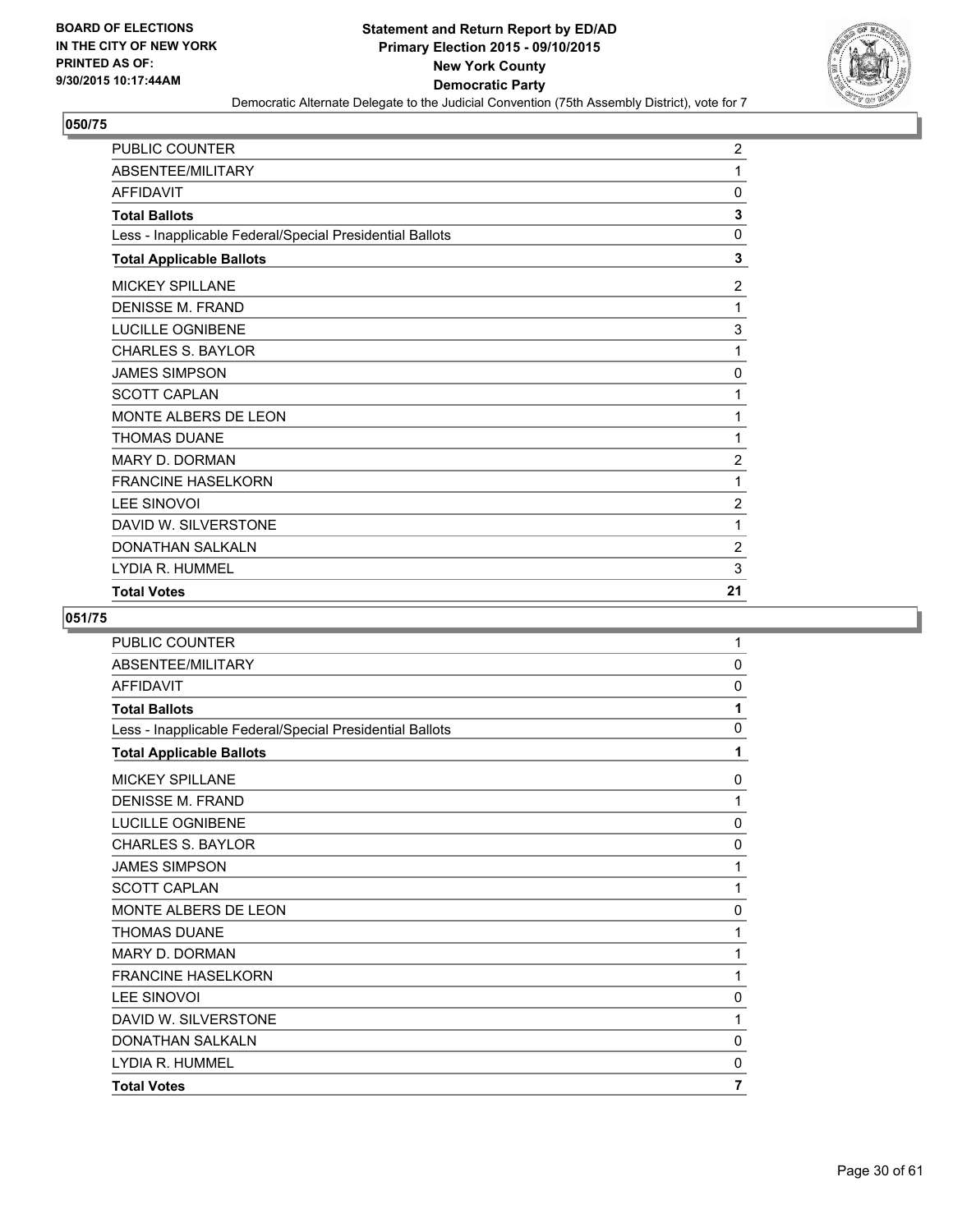

| <b>PUBLIC COUNTER</b>                                    | 4              |
|----------------------------------------------------------|----------------|
| ABSENTEE/MILITARY                                        | 1              |
| <b>AFFIDAVIT</b>                                         | 0              |
| <b>Total Ballots</b>                                     | 5              |
| Less - Inapplicable Federal/Special Presidential Ballots | 0              |
| <b>Total Applicable Ballots</b>                          | 5              |
| <b>MICKEY SPILLANE</b>                                   | 2              |
| <b>DENISSE M. FRAND</b>                                  | $\overline{2}$ |
| <b>LUCILLE OGNIBENE</b>                                  | $\overline{2}$ |
| <b>CHARLES S. BAYLOR</b>                                 | 1              |
| <b>JAMES SIMPSON</b>                                     | $\overline{2}$ |
| <b>SCOTT CAPLAN</b>                                      | $\overline{2}$ |
| MONTE ALBERS DE LEON                                     | $\overline{2}$ |
| <b>THOMAS DUANE</b>                                      | 0              |
| <b>MARY D. DORMAN</b>                                    | $\overline{2}$ |
| <b>FRANCINE HASELKORN</b>                                | 1              |
| <b>LEE SINOVOI</b>                                       | 1              |
| DAVID W. SILVERSTONE                                     | $\overline{2}$ |
| <b>DONATHAN SALKALN</b>                                  | 0              |
| LYDIA R. HUMMEL                                          | 1              |
| <b>Total Votes</b>                                       | 20             |
| Unrecorded                                               | 15             |

| <b>PUBLIC COUNTER</b>                                    | $\overline{2}$ |
|----------------------------------------------------------|----------------|
| ABSENTEE/MILITARY                                        | 0              |
| <b>AFFIDAVIT</b>                                         | $\mathbf{0}$   |
| <b>Total Ballots</b>                                     | $\overline{2}$ |
| Less - Inapplicable Federal/Special Presidential Ballots | 0              |
| <b>Total Applicable Ballots</b>                          | $\overline{2}$ |
| <b>MICKEY SPILLANE</b>                                   | $\overline{2}$ |
| <b>DENISSE M. FRAND</b>                                  | 1              |
| LUCILLE OGNIBENE                                         | $\overline{2}$ |
| <b>CHARLES S. BAYLOR</b>                                 | 1              |
| <b>JAMES SIMPSON</b>                                     | 1              |
| <b>SCOTT CAPLAN</b>                                      | 1              |
| <b>MONTE ALBERS DE LEON</b>                              | 1              |
| <b>THOMAS DUANE</b>                                      | 0              |
| <b>MARY D. DORMAN</b>                                    | 1              |
| <b>FRANCINE HASELKORN</b>                                | 1              |
| <b>LEE SINOVOI</b>                                       | 0              |
| DAVID W. SILVERSTONE                                     | 0              |
| <b>DONATHAN SALKALN</b>                                  | 1              |
| LYDIA R. HUMMEL                                          | $\overline{2}$ |
| <b>Total Votes</b>                                       | 14             |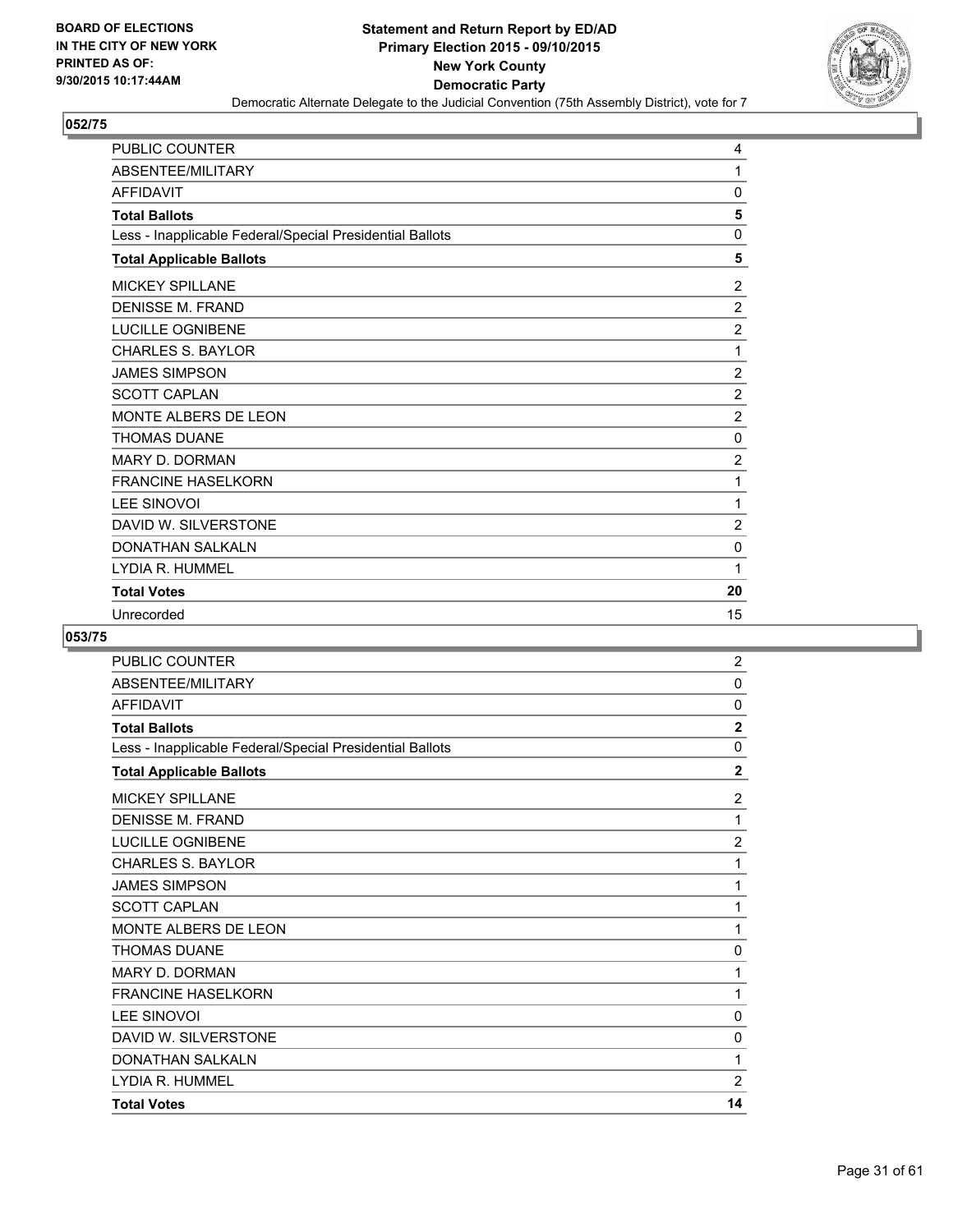

| <b>PUBLIC COUNTER</b>                                    | 3              |
|----------------------------------------------------------|----------------|
| ABSENTEE/MILITARY                                        | $\mathbf{0}$   |
| <b>AFFIDAVIT</b>                                         | 0              |
| <b>Total Ballots</b>                                     | 3              |
| Less - Inapplicable Federal/Special Presidential Ballots | $\mathbf 0$    |
| <b>Total Applicable Ballots</b>                          | 3              |
| <b>MICKEY SPILLANE</b>                                   | 1              |
| <b>DENISSE M. FRAND</b>                                  | 1              |
| LUCILLE OGNIBENE                                         | $\overline{2}$ |
| <b>CHARLES S. BAYLOR</b>                                 | 1              |
| <b>JAMES SIMPSON</b>                                     | $\mathbf 0$    |
| <b>SCOTT CAPLAN</b>                                      | 0              |
| MONTE ALBERS DE LEON                                     | 0              |
| <b>THOMAS DUANE</b>                                      | 1              |
| <b>MARY D. DORMAN</b>                                    | 1              |
| <b>FRANCINE HASELKORN</b>                                | 1              |
| <b>LEE SINOVOI</b>                                       | $\Omega$       |
| DAVID W. SILVERSTONE                                     | 0              |
| <b>DONATHAN SALKALN</b>                                  | 0              |
| LYDIA R. HUMMEL                                          | 1              |
| <b>Total Votes</b>                                       | 9              |
| Unrecorded                                               | 12             |

| <b>PUBLIC COUNTER</b>                                    | 5              |
|----------------------------------------------------------|----------------|
| ABSENTEE/MILITARY                                        | 1              |
| <b>AFFIDAVIT</b>                                         | 0              |
| <b>Total Ballots</b>                                     | 6              |
| Less - Inapplicable Federal/Special Presidential Ballots | $\Omega$       |
| <b>Total Applicable Ballots</b>                          | 6              |
| <b>MICKEY SPILLANE</b>                                   | 4              |
| <b>DENISSE M. FRAND</b>                                  | $\overline{2}$ |
| LUCILLE OGNIBENE                                         | 1              |
| <b>CHARLES S. BAYLOR</b>                                 | 4              |
| <b>JAMES SIMPSON</b>                                     | 3              |
| <b>SCOTT CAPLAN</b>                                      | 3              |
| MONTE ALBERS DE LEON                                     | $\overline{2}$ |
| <b>THOMAS DUANE</b>                                      | 4              |
| <b>MARY D. DORMAN</b>                                    | 0              |
| <b>FRANCINE HASELKORN</b>                                | 1              |
| <b>LEE SINOVOI</b>                                       | $\overline{2}$ |
| DAVID W. SILVERSTONE                                     | $\overline{2}$ |
| <b>DONATHAN SALKALN</b>                                  | 1              |
| LYDIA R. HUMMEL                                          | $\overline{2}$ |
| <b>Total Votes</b>                                       | 31             |
| Unrecorded                                               | 11             |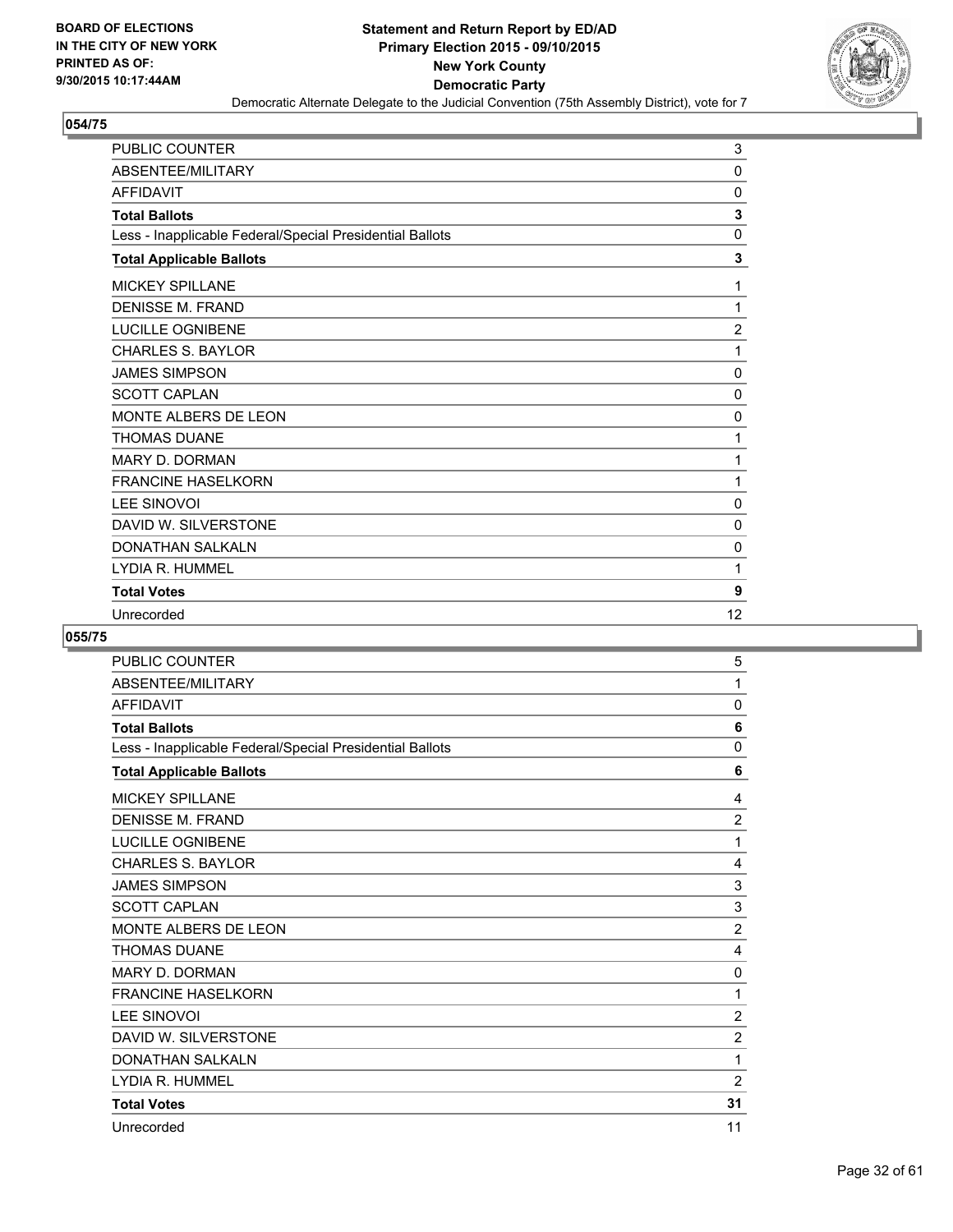

| <b>PUBLIC COUNTER</b>                                    | 5              |
|----------------------------------------------------------|----------------|
| ABSENTEE/MILITARY                                        | 3              |
| <b>AFFIDAVIT</b>                                         | 0              |
| <b>Total Ballots</b>                                     | 8              |
| Less - Inapplicable Federal/Special Presidential Ballots | $\mathbf{0}$   |
| <b>Total Applicable Ballots</b>                          | 8              |
| <b>MICKEY SPILLANE</b>                                   | 3              |
| <b>DENISSE M. FRAND</b>                                  | $\overline{2}$ |
| LUCILLE OGNIBENE                                         | $\overline{2}$ |
| <b>CHARLES S. BAYLOR</b>                                 | 3              |
| <b>JAMES SIMPSON</b>                                     | 1              |
| <b>SCOTT CAPLAN</b>                                      | 5              |
| MONTE ALBERS DE LEON                                     | 1              |
| <b>THOMAS DUANE</b>                                      | $\overline{2}$ |
| <b>MARY D. DORMAN</b>                                    | 5              |
| <b>FRANCINE HASELKORN</b>                                | 3              |
| <b>LEE SINOVOI</b>                                       | 3              |
| DAVID W. SILVERSTONE                                     | 6              |
| <b>DONATHAN SALKALN</b>                                  | $\overline{2}$ |
| LYDIA R. HUMMEL                                          | 4              |
| <b>Total Votes</b>                                       | 42             |
| Unrecorded                                               | 14             |

| <b>PUBLIC COUNTER</b>                                    | 4                       |
|----------------------------------------------------------|-------------------------|
| ABSENTEE/MILITARY                                        | 0                       |
| <b>AFFIDAVIT</b>                                         | 0                       |
| <b>Total Ballots</b>                                     | $\overline{\mathbf{4}}$ |
| Less - Inapplicable Federal/Special Presidential Ballots | $\mathbf{0}$            |
| <b>Total Applicable Ballots</b>                          | 4                       |
| <b>MICKEY SPILLANE</b>                                   | $\overline{2}$          |
| <b>DENISSE M. FRAND</b>                                  | $\overline{2}$          |
| LUCILLE OGNIBENE                                         | 3                       |
| <b>CHARLES S. BAYLOR</b>                                 | 1                       |
| <b>JAMES SIMPSON</b>                                     | $\overline{2}$          |
| <b>SCOTT CAPLAN</b>                                      | $\overline{2}$          |
| <b>MONTE ALBERS DE LEON</b>                              | 1                       |
| <b>THOMAS DUANE</b>                                      | 0                       |
| <b>MARY D. DORMAN</b>                                    | 1                       |
| <b>FRANCINE HASELKORN</b>                                | $\overline{2}$          |
| <b>LEE SINOVOI</b>                                       | 1                       |
| DAVID W. SILVERSTONE                                     | 2                       |
| <b>DONATHAN SALKALN</b>                                  | 1                       |
| LYDIA R. HUMMEL                                          | 1                       |
| <b>Total Votes</b>                                       | 21                      |
| Unrecorded                                               | 7                       |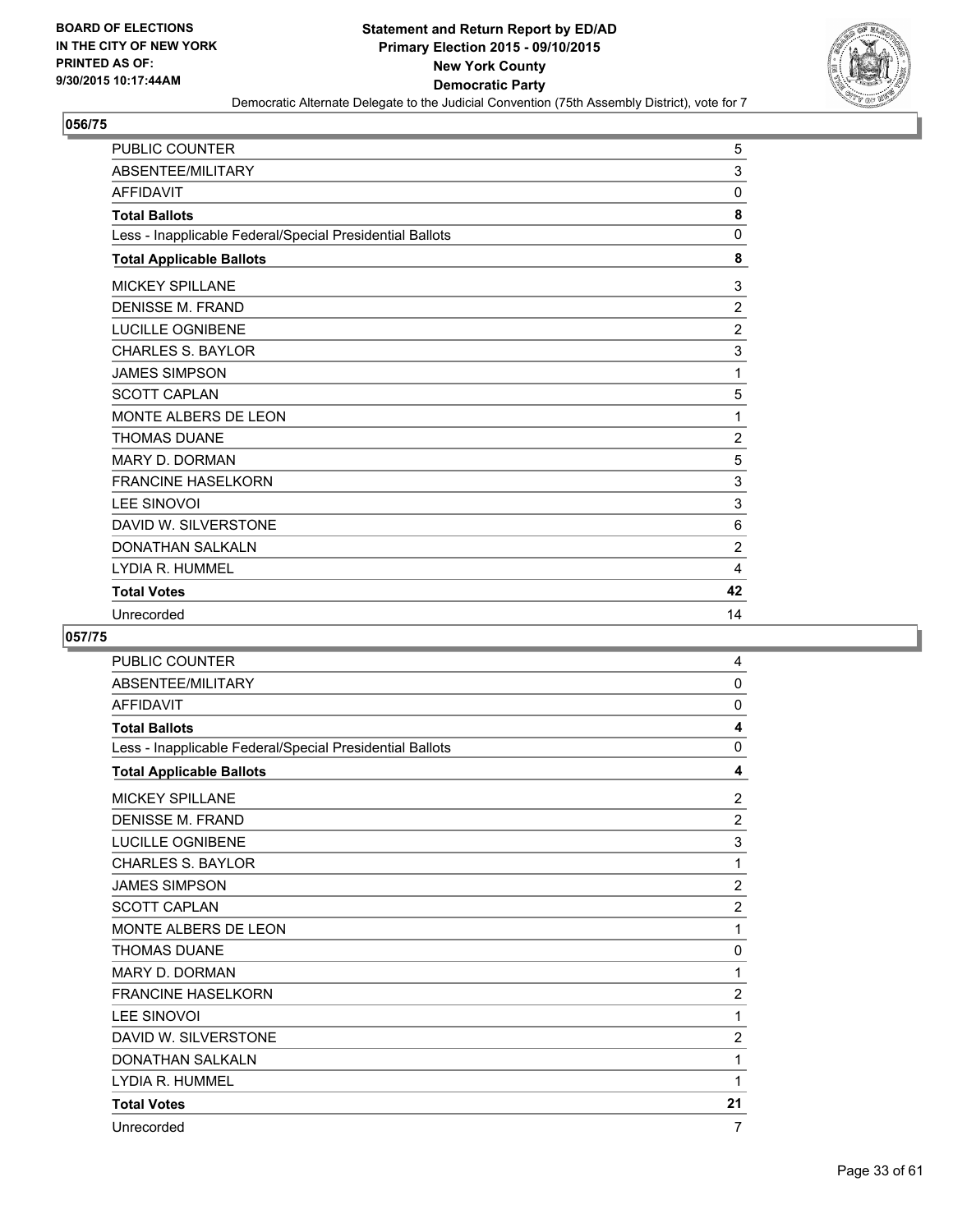

| <b>PUBLIC COUNTER</b>                                    | 1           |
|----------------------------------------------------------|-------------|
| ABSENTEE/MILITARY                                        | 0           |
| <b>AFFIDAVIT</b>                                         | 0           |
| <b>Total Ballots</b>                                     | 1           |
| Less - Inapplicable Federal/Special Presidential Ballots | 0           |
| <b>Total Applicable Ballots</b>                          | 1           |
| <b>MICKEY SPILLANE</b>                                   | 0           |
| <b>DENISSE M. FRAND</b>                                  | 0           |
| <b>LUCILLE OGNIBENE</b>                                  | 1           |
| <b>CHARLES S. BAYLOR</b>                                 | 0           |
| <b>JAMES SIMPSON</b>                                     | 0           |
| <b>SCOTT CAPLAN</b>                                      | 0           |
| MONTE ALBERS DE LEON                                     | 0           |
| <b>THOMAS DUANE</b>                                      | 0           |
| MARY D. DORMAN                                           | $\Omega$    |
| <b>FRANCINE HASELKORN</b>                                | 0           |
| <b>LEE SINOVOI</b>                                       | 0           |
| DAVID W. SILVERSTONE                                     | 0           |
| <b>DONATHAN SALKALN</b>                                  | $\mathbf 0$ |
| LYDIA R. HUMMEL                                          | 0           |
| <b>Total Votes</b>                                       | 1           |
| Unrecorded                                               | 6           |
| 059/75 COMBINED into: 061/75                             |             |
| 060/75 COMBINED into: 061/75                             |             |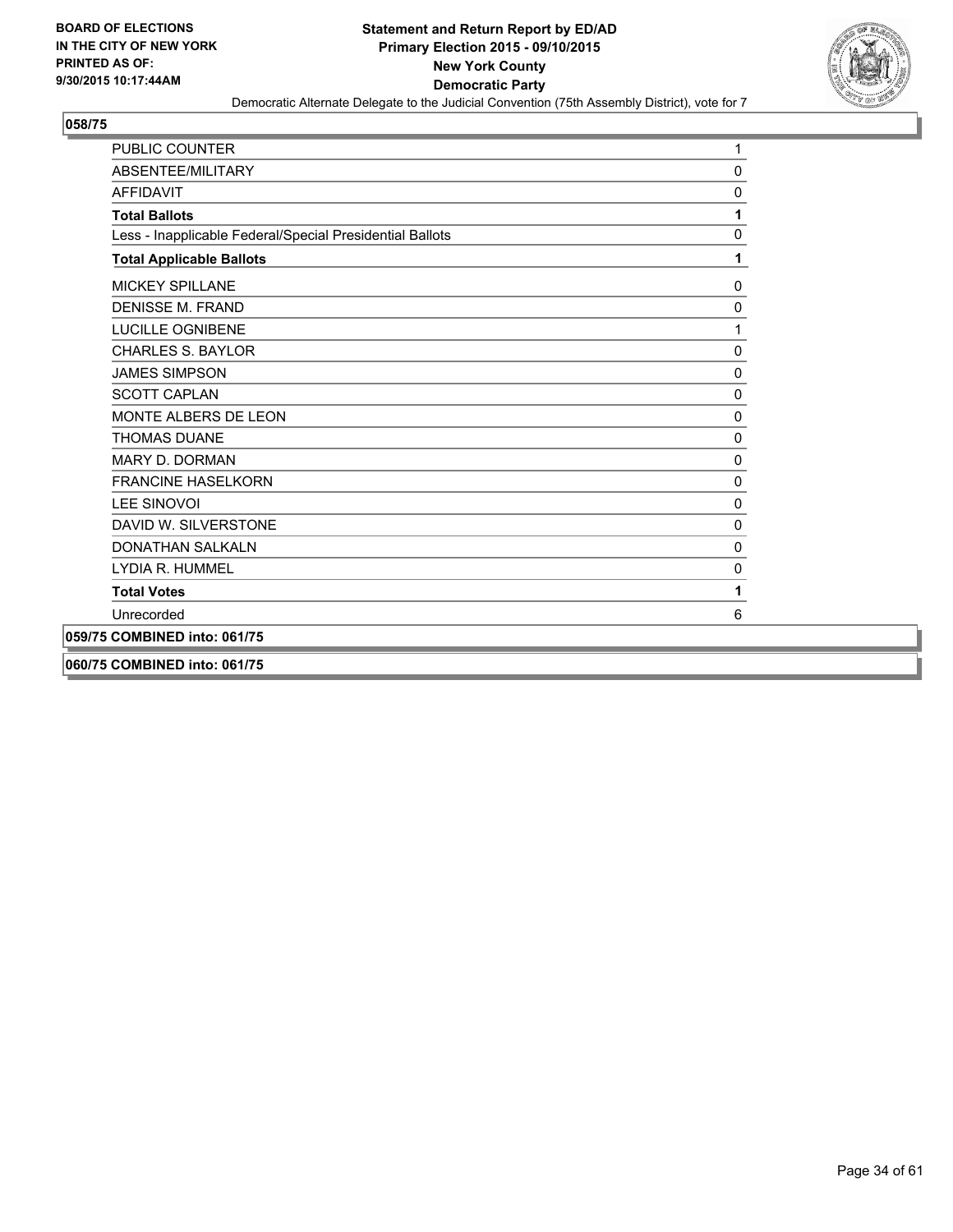

| PUBLIC COUNTER                                           | 0        |
|----------------------------------------------------------|----------|
| ABSENTEE/MILITARY                                        | 0        |
| <b>AFFIDAVIT</b>                                         | 0        |
| <b>Total Ballots</b>                                     | 0        |
| Less - Inapplicable Federal/Special Presidential Ballots | 0        |
| <b>Total Applicable Ballots</b>                          | 0        |
| <b>MICKEY SPILLANE</b>                                   | 0        |
| <b>DENISSE M. FRAND</b>                                  | 0        |
| LUCILLE OGNIBENE                                         | 0        |
| <b>CHARLES S. BAYLOR</b>                                 | 0        |
| <b>JAMES SIMPSON</b>                                     | 0        |
| <b>SCOTT CAPLAN</b>                                      | 0        |
| <b>MONTE ALBERS DE LEON</b>                              | $\Omega$ |
| <b>THOMAS DUANE</b>                                      | 0        |
| <b>MARY D. DORMAN</b>                                    | 0        |
| <b>FRANCINE HASELKORN</b>                                | 0        |
| <b>LEE SINOVOI</b>                                       | $\Omega$ |
| DAVID W. SILVERSTONE                                     | 0        |
| <b>DONATHAN SALKALN</b>                                  | 0        |
| LYDIA R. HUMMEL                                          | 0        |
| <b>Total Votes</b>                                       | 0        |

| PUBLIC COUNTER                                           | 6              |
|----------------------------------------------------------|----------------|
| ABSENTEE/MILITARY                                        | 0              |
| <b>AFFIDAVIT</b>                                         | 0              |
| <b>Total Ballots</b>                                     | 6              |
| Less - Inapplicable Federal/Special Presidential Ballots | 0              |
| <b>Total Applicable Ballots</b>                          | 6              |
| <b>MICKEY SPILLANE</b>                                   | 4              |
| <b>DENISSE M. FRAND</b>                                  | 3              |
| LUCILLE OGNIBENE                                         | $\mathsf 3$    |
| <b>CHARLES S. BAYLOR</b>                                 | $\overline{2}$ |
| <b>JAMES SIMPSON</b>                                     | 1              |
| <b>SCOTT CAPLAN</b>                                      | 5              |
| <b>MONTE ALBERS DE LEON</b>                              | $\overline{2}$ |
| <b>THOMAS DUANE</b>                                      | 5              |
| <b>MARY D. DORMAN</b>                                    | 3              |
| <b>FRANCINE HASELKORN</b>                                | 5              |
| <b>LEE SINOVOI</b>                                       | 1              |
| DAVID W. SILVERSTONE                                     | 4              |
| <b>DONATHAN SALKALN</b>                                  | 0              |
| LYDIA R. HUMMEL                                          | 4              |
| <b>Total Votes</b>                                       | 42             |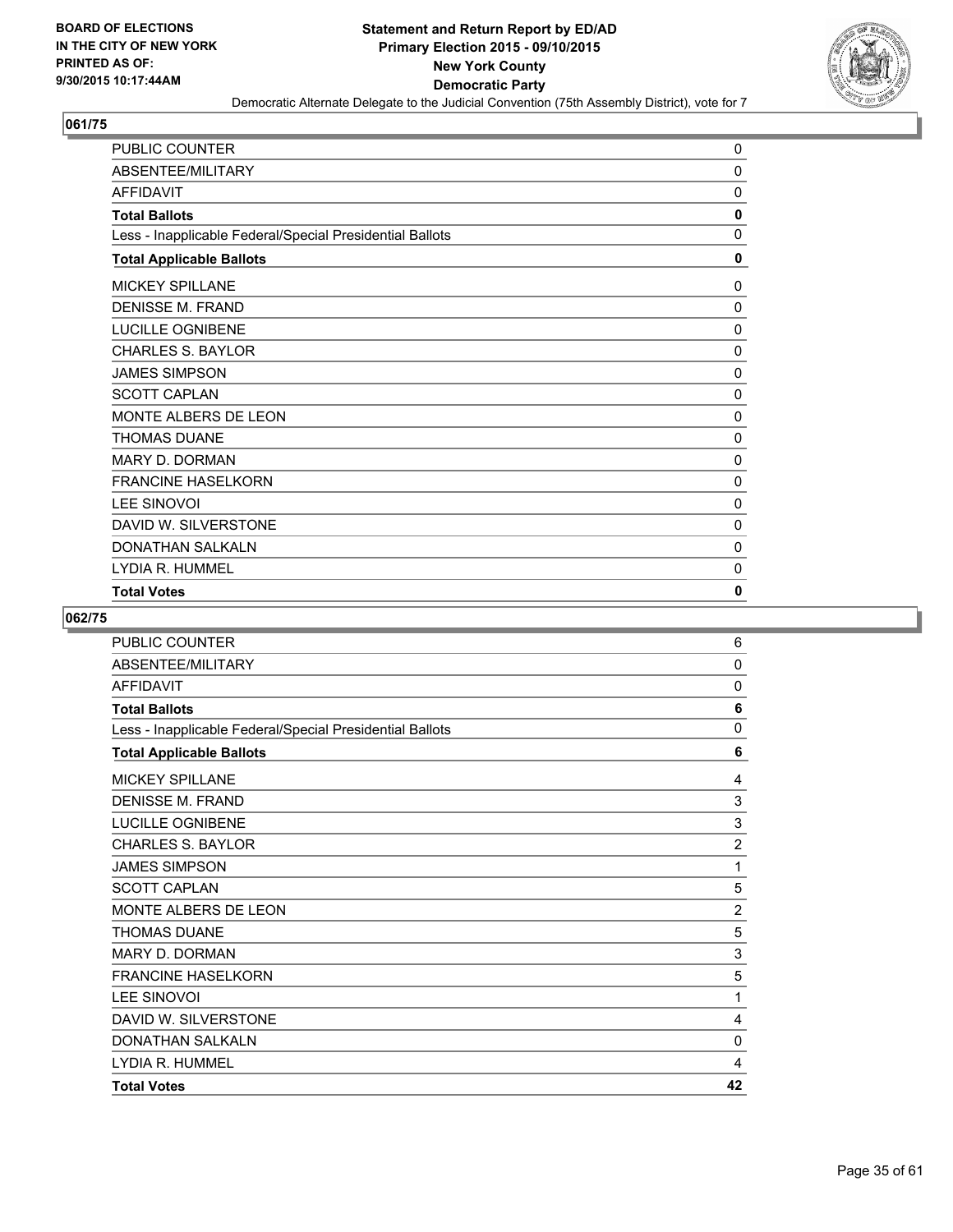

| <b>PUBLIC COUNTER</b>                                    | 12             |
|----------------------------------------------------------|----------------|
| <b>ABSENTEE/MILITARY</b>                                 | 0              |
| <b>AFFIDAVIT</b>                                         | $\Omega$       |
| <b>Total Ballots</b>                                     | 12             |
| Less - Inapplicable Federal/Special Presidential Ballots | $\Omega$       |
| <b>Total Applicable Ballots</b>                          | 12             |
| <b>MICKEY SPILLANE</b>                                   | 6              |
| <b>DENISSE M. FRAND</b>                                  | $\overline{2}$ |
| <b>LUCILLE OGNIBENE</b>                                  | 4              |
| <b>CHARLES S. BAYLOR</b>                                 | 3              |
| <b>JAMES SIMPSON</b>                                     | 4              |
| <b>SCOTT CAPLAN</b>                                      | 5              |
| <b>MONTE ALBERS DE LEON</b>                              | 4              |
| <b>THOMAS DUANE</b>                                      | $\overline{7}$ |
| <b>MARY D. DORMAN</b>                                    | 6              |
| <b>FRANCINE HASELKORN</b>                                | 6              |
| <b>LEE SINOVOI</b>                                       | $\overline{7}$ |
| DAVID W. SILVERSTONE                                     | 8              |
| <b>DONATHAN SALKALN</b>                                  | 6              |
| LYDIA R. HUMMEL                                          | 8              |
| <b>Total Votes</b>                                       | 76             |
| Unrecorded                                               | 8              |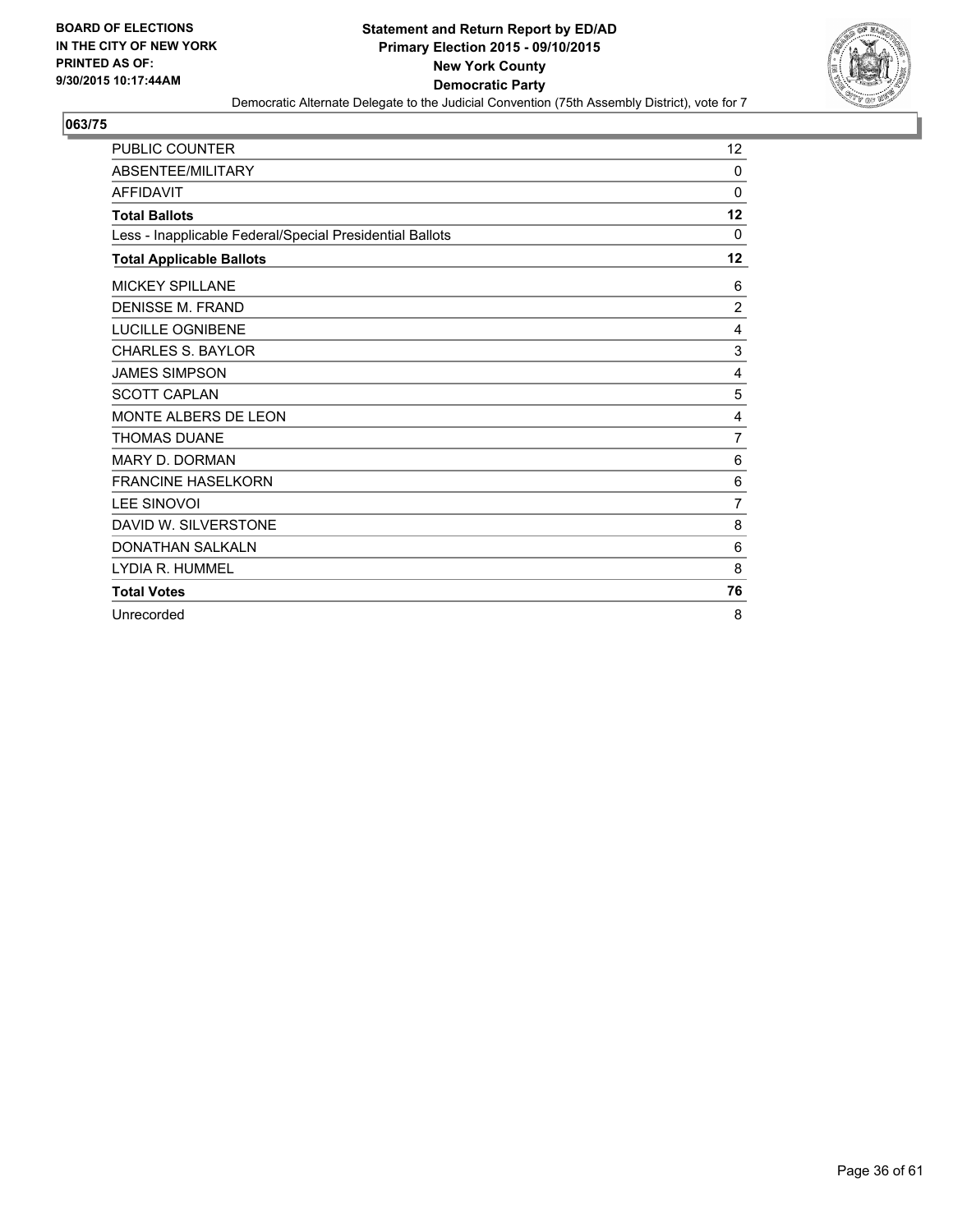

| <b>PUBLIC COUNTER</b>                                    | 17             |
|----------------------------------------------------------|----------------|
| ABSENTEE/MILITARY                                        | 1              |
| <b>AFFIDAVIT</b>                                         | $\mathbf{0}$   |
| <b>Total Ballots</b>                                     | 18             |
| Less - Inapplicable Federal/Special Presidential Ballots | $\mathbf{0}$   |
| <b>Total Applicable Ballots</b>                          | 18             |
| <b>MICKEY SPILLANE</b>                                   | 5              |
| <b>DENISSE M. FRAND</b>                                  | $\overline{7}$ |
| <b>LUCILLE OGNIBENE</b>                                  | 8              |
| <b>CHARLES S. BAYLOR</b>                                 | 3              |
| <b>JAMES SIMPSON</b>                                     | 2              |
| <b>SCOTT CAPLAN</b>                                      | 3              |
| MONTE ALBERS DE LEON                                     | 3              |
| <b>THOMAS DUANE</b>                                      | 8              |
| MARY D. DORMAN                                           | 8              |
| <b>FRANCINE HASELKORN</b>                                | 6              |
| <b>LEE SINOVOI</b>                                       | 5              |
| DAVID W. SILVERSTONE                                     | 6              |
| <b>DONATHAN SALKALN</b>                                  | 6              |
| LYDIA R. HUMMEL                                          | 11             |
| CARMAN L CASTRO (WRITE-IN)                               | 1              |
| <b>GARY ALTMAN (WRITE-IN)</b>                            | 1              |
| JUSTING YU (WRITE-IN)                                    | 1              |
| JZNNY L LOUT (WRITE-IN)                                  | 1              |
| KAREN B BLATT (WRITE-IN)                                 | 1              |
| <b>Total Votes</b>                                       | 86             |
| Unrecorded                                               | 40             |
| 065/75 COMBINED into: 076/75                             |                |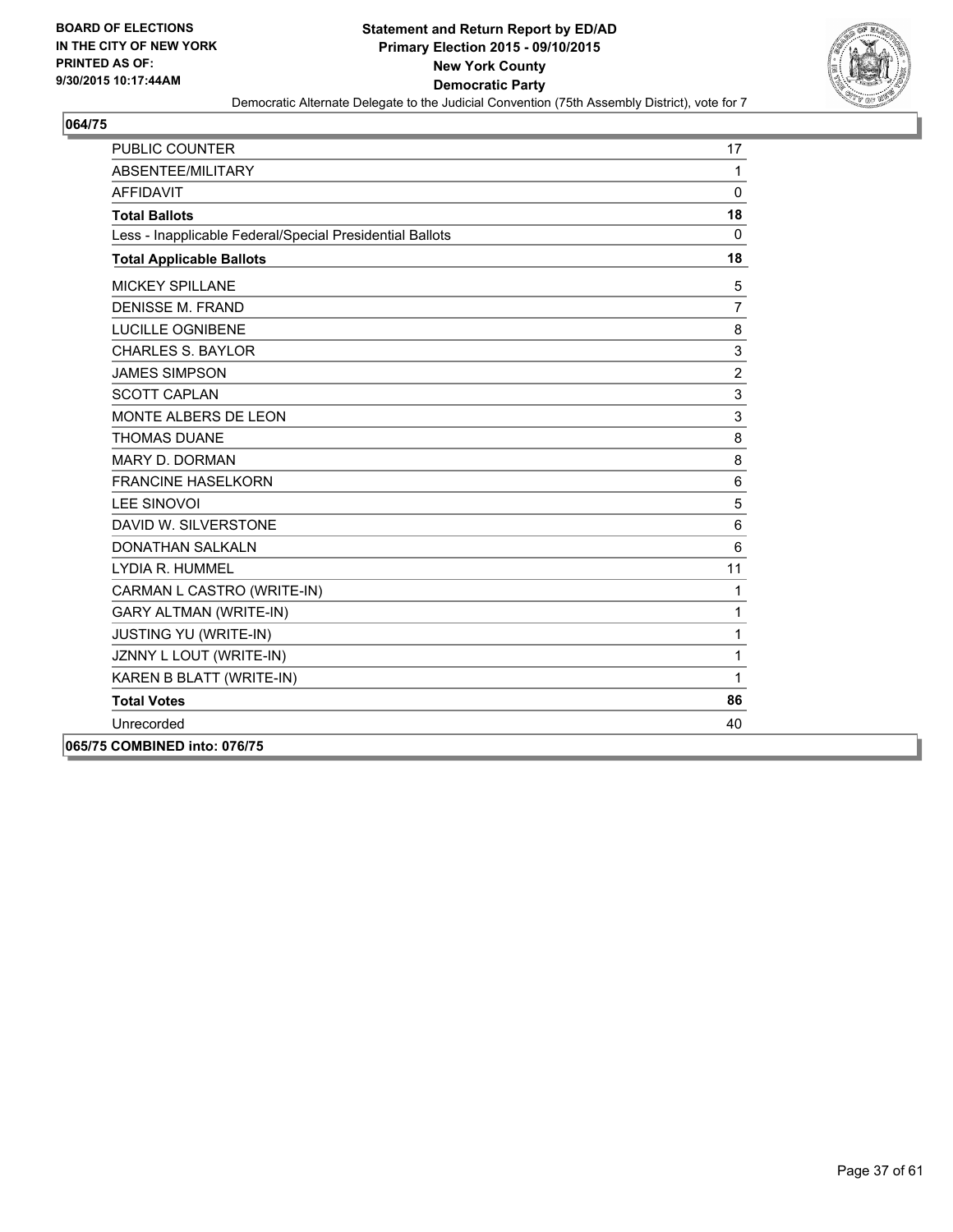

| <b>PUBLIC COUNTER</b>                                    | 3              |
|----------------------------------------------------------|----------------|
| ABSENTEE/MILITARY                                        | $\Omega$       |
| <b>AFFIDAVIT</b>                                         | 0              |
| <b>Total Ballots</b>                                     | 3              |
| Less - Inapplicable Federal/Special Presidential Ballots | $\mathbf 0$    |
| <b>Total Applicable Ballots</b>                          | 3              |
| <b>MICKEY SPILLANE</b>                                   | $\overline{2}$ |
| <b>DENISSE M. FRAND</b>                                  | 1              |
| LUCILLE OGNIBENE                                         | 3              |
| <b>CHARLES S. BAYLOR</b>                                 | 1              |
| <b>JAMES SIMPSON</b>                                     | $\overline{2}$ |
| <b>SCOTT CAPLAN</b>                                      | $\mathbf 0$    |
| MONTE ALBERS DE LEON                                     | $\overline{2}$ |
| <b>THOMAS DUANE</b>                                      | 1              |
| <b>MARY D. DORMAN</b>                                    | 0              |
| <b>FRANCINE HASELKORN</b>                                | 1              |
| <b>LEE SINOVOI</b>                                       | $\mathbf 0$    |
| DAVID W. SILVERSTONE                                     | 1              |
| <b>DONATHAN SALKALN</b>                                  | 0              |
| LYDIA R. HUMMEL                                          | 1              |
| <b>Total Votes</b>                                       | 15             |
| Unrecorded                                               | 6              |

| <b>PUBLIC COUNTER</b>                                    | 6              |
|----------------------------------------------------------|----------------|
| ABSENTEE/MILITARY                                        | $\mathbf{0}$   |
| <b>AFFIDAVIT</b>                                         | 0              |
| <b>Total Ballots</b>                                     | 6              |
| Less - Inapplicable Federal/Special Presidential Ballots | 0              |
| <b>Total Applicable Ballots</b>                          | 6              |
| <b>MICKEY SPILLANE</b>                                   | 0              |
| DENISSE M. FRAND                                         | $\overline{2}$ |
| LUCILLE OGNIBENE                                         | 3              |
| <b>CHARLES S. BAYLOR</b>                                 | 1              |
| <b>JAMES SIMPSON</b>                                     | 0              |
| <b>SCOTT CAPLAN</b>                                      | 1              |
| MONTE ALBERS DE LEON                                     | 0              |
| <b>THOMAS DUANE</b>                                      | 4              |
| <b>MARY D. DORMAN</b>                                    | 5              |
| <b>FRANCINE HASELKORN</b>                                | 5              |
| LEE SINOVOI                                              | 4              |
| DAVID W. SILVERSTONE                                     | 3              |
| <b>DONATHAN SALKALN</b>                                  | $\overline{2}$ |
| LYDIA R. HUMMEL                                          | 5              |
| <b>Total Votes</b>                                       | 35             |
| Unrecorded                                               | 7              |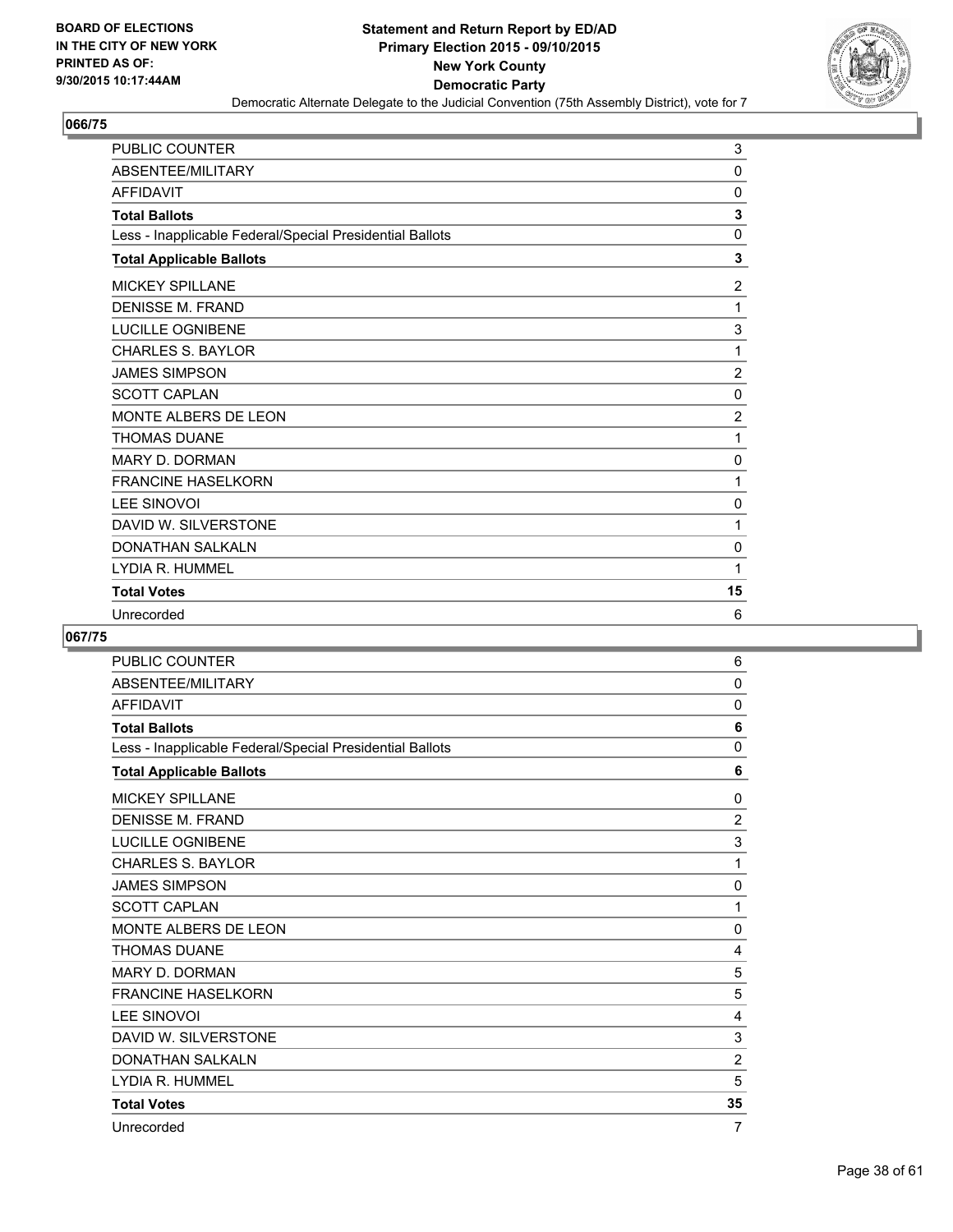

| PUBLIC COUNTER                                           | 1              |
|----------------------------------------------------------|----------------|
| ABSENTEE/MILITARY                                        | 0              |
| <b>AFFIDAVIT</b>                                         | 0              |
| <b>Total Ballots</b>                                     | 1              |
| Less - Inapplicable Federal/Special Presidential Ballots | 0              |
| <b>Total Applicable Ballots</b>                          | 1              |
| <b>MICKEY SPILLANE</b>                                   | 1              |
| <b>DENISSE M. FRAND</b>                                  | 1              |
| LUCILLE OGNIBENE                                         | 1              |
| <b>CHARLES S. BAYLOR</b>                                 | 1              |
| <b>JAMES SIMPSON</b>                                     | 1              |
| <b>SCOTT CAPLAN</b>                                      | 1              |
| MONTE ALBERS DE LEON                                     | 1              |
| <b>THOMAS DUANE</b>                                      | 0              |
| <b>MARY D. DORMAN</b>                                    | 0              |
| <b>FRANCINE HASELKORN</b>                                | 0              |
| <b>LEE SINOVOI</b>                                       | $\mathbf{0}$   |
| DAVID W. SILVERSTONE                                     | 0              |
| <b>DONATHAN SALKALN</b>                                  | 0              |
| LYDIA R. HUMMEL                                          | 0              |
| <b>Total Votes</b>                                       | $\overline{7}$ |

| <b>PUBLIC COUNTER</b>                                    | 4              |
|----------------------------------------------------------|----------------|
| ABSENTEE/MILITARY                                        | 0              |
| <b>AFFIDAVIT</b>                                         | 0              |
| <b>Total Ballots</b>                                     | 4              |
| Less - Inapplicable Federal/Special Presidential Ballots | 0              |
| <b>Total Applicable Ballots</b>                          | 4              |
| <b>MICKEY SPILLANE</b>                                   | 3              |
| <b>DENISSE M. FRAND</b>                                  | $\overline{2}$ |
| LUCILLE OGNIBENE                                         | 1              |
| <b>CHARLES S. BAYLOR</b>                                 | $\overline{2}$ |
| <b>JAMES SIMPSON</b>                                     | $\overline{2}$ |
| <b>SCOTT CAPLAN</b>                                      | 1              |
| <b>MONTE ALBERS DE LEON</b>                              | $\overline{2}$ |
| <b>THOMAS DUANE</b>                                      | $\overline{2}$ |
| <b>MARY D. DORMAN</b>                                    | 1              |
| <b>FRANCINE HASELKORN</b>                                | 1              |
| <b>LEE SINOVOI</b>                                       | 0              |
| DAVID W. SILVERSTONE                                     | $\overline{2}$ |
| <b>DONATHAN SALKALN</b>                                  | 1              |
| LYDIA R. HUMMEL                                          | 1              |
| <b>Total Votes</b>                                       | 21             |
| Unrecorded                                               | 7              |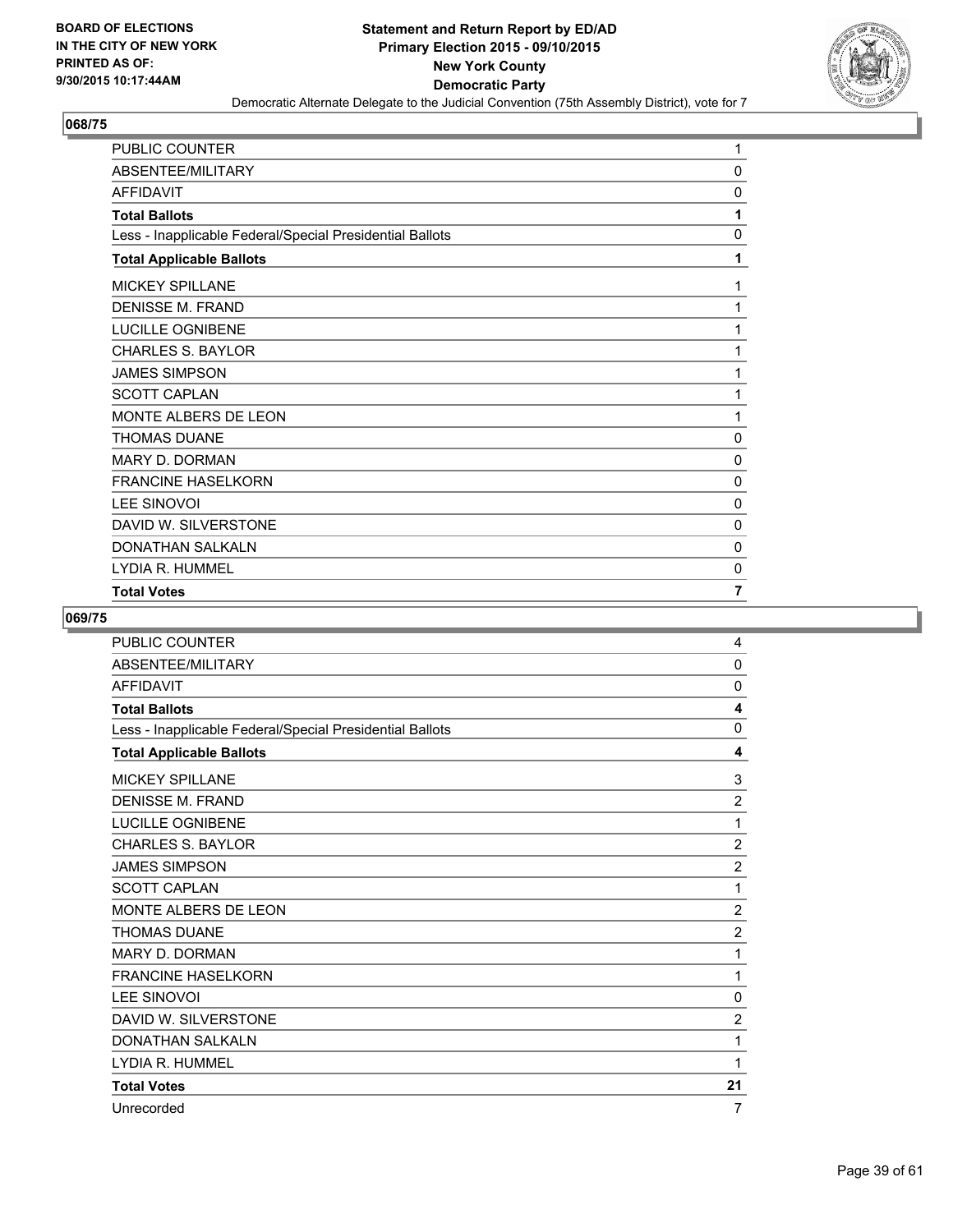

| <b>PUBLIC COUNTER</b>                                    | $\overline{7}$ |
|----------------------------------------------------------|----------------|
| ABSENTEE/MILITARY                                        | 0              |
| <b>AFFIDAVIT</b>                                         | 0              |
| <b>Total Ballots</b>                                     | $\overline{7}$ |
| Less - Inapplicable Federal/Special Presidential Ballots | $\Omega$       |
| <b>Total Applicable Ballots</b>                          | 7              |
| <b>MICKEY SPILLANE</b>                                   | 6              |
| <b>DENISSE M. FRAND</b>                                  | 3              |
| <b>LUCILLE OGNIBENE</b>                                  | 5              |
| <b>CHARLES S. BAYLOR</b>                                 | 5              |
| <b>JAMES SIMPSON</b>                                     | $\overline{2}$ |
| <b>SCOTT CAPLAN</b>                                      | 3              |
| MONTE ALBERS DE LEON                                     | $\overline{2}$ |
| <b>THOMAS DUANE</b>                                      | 6              |
| <b>MARY D. DORMAN</b>                                    | $\overline{2}$ |
| <b>FRANCINE HASELKORN</b>                                | 3              |
| <b>LEE SINOVOI</b>                                       | $\overline{2}$ |
| DAVID W. SILVERSTONE                                     | $\overline{2}$ |
| DONATHAN SALKALN                                         | 2              |
| LYDIA R. HUMMEL                                          | 4              |
| <b>Total Votes</b>                                       | 47             |
| Unrecorded                                               | 2              |

| <b>PUBLIC COUNTER</b>                                    | 29             |
|----------------------------------------------------------|----------------|
| ABSENTEE/MILITARY                                        | 1              |
| <b>AFFIDAVIT</b>                                         | 0              |
| <b>Total Ballots</b>                                     | 30             |
| Less - Inapplicable Federal/Special Presidential Ballots | $\Omega$       |
| <b>Total Applicable Ballots</b>                          | 30             |
| <b>MICKEY SPILLANE</b>                                   | 10             |
| <b>DENISSE M. FRAND</b>                                  | 4              |
| LUCILLE OGNIBENE                                         | $\overline{7}$ |
| <b>CHARLES S. BAYLOR</b>                                 | 5              |
| <b>JAMES SIMPSON</b>                                     | 7              |
| <b>SCOTT CAPLAN</b>                                      | 5              |
| MONTE ALBERS DE LEON                                     | 5              |
| <b>THOMAS DUANE</b>                                      | 19             |
| <b>MARY D. DORMAN</b>                                    | 11             |
| <b>FRANCINE HASELKORN</b>                                | 12             |
| <b>LEE SINOVOI</b>                                       | 10             |
| DAVID W. SILVERSTONE                                     | 10             |
| <b>DONATHAN SALKALN</b>                                  | 6              |
| LYDIA R. HUMMEL                                          | 11             |
| <b>Total Votes</b>                                       | 122            |
| Unrecorded                                               | 88             |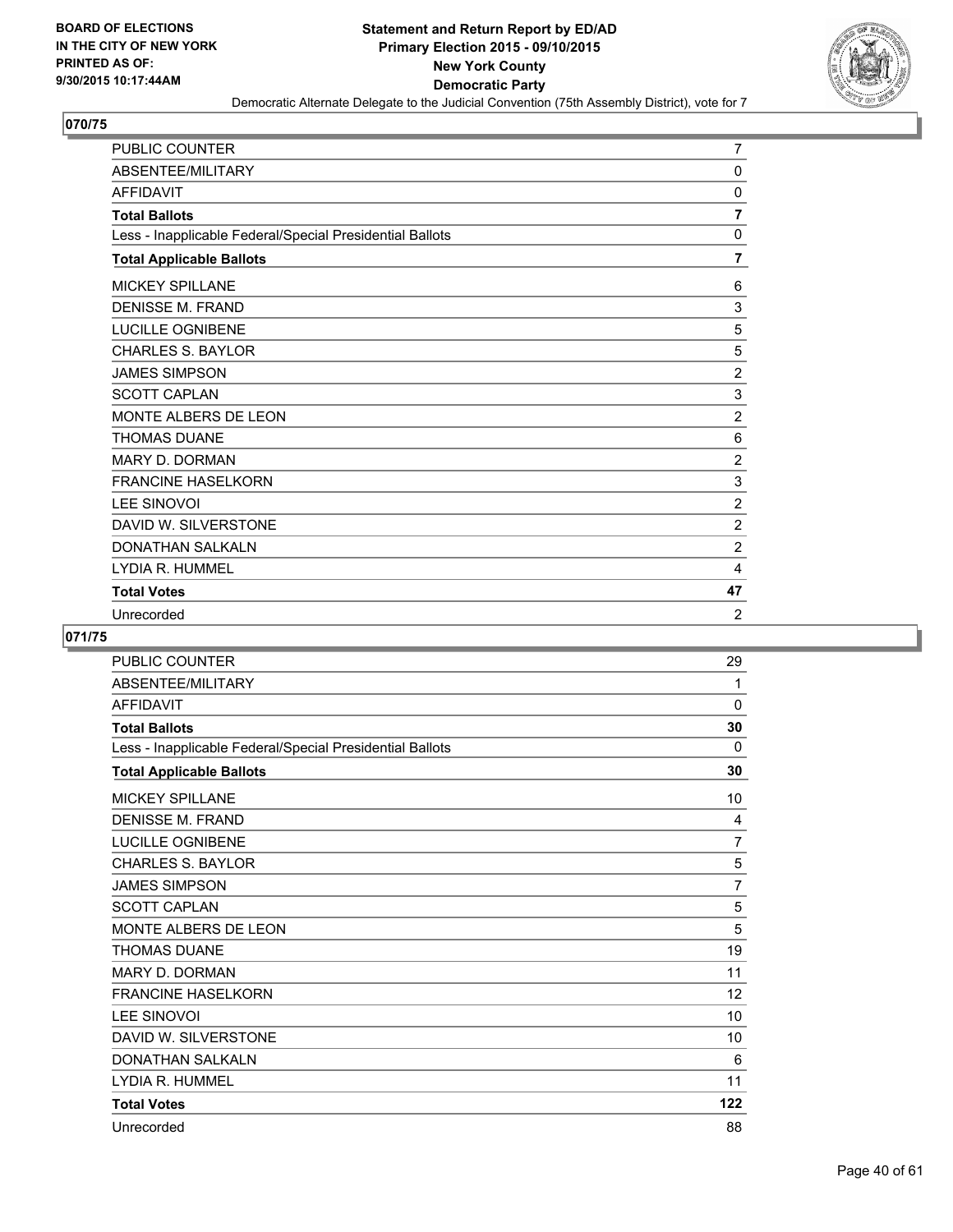

| PUBLIC COUNTER                                           | 83           |
|----------------------------------------------------------|--------------|
| <b>ABSENTEE/MILITARY</b>                                 | 1            |
| <b>AFFIDAVIT</b>                                         | $\mathbf{0}$ |
| <b>Total Ballots</b>                                     | 84           |
| Less - Inapplicable Federal/Special Presidential Ballots | $\Omega$     |
| <b>Total Applicable Ballots</b>                          | 84           |
| <b>MICKEY SPILLANE</b>                                   | 43           |
| <b>DENISSE M. FRAND</b>                                  | 23           |
| <b>LUCILLE OGNIBENE</b>                                  | 40           |
| <b>CHARLES S. BAYLOR</b>                                 | 25           |
| <b>JAMES SIMPSON</b>                                     | 32           |
| <b>SCOTT CAPLAN</b>                                      | 28           |
| MONTE ALBERS DE LEON                                     | 19           |
| <b>THOMAS DUANE</b>                                      | 55           |
| <b>MARY D. DORMAN</b>                                    | 34           |
| <b>FRANCINE HASELKORN</b>                                | 27           |
| <b>LEE SINOVOI</b>                                       | 18           |
| DAVID W. SILVERSTONE                                     | 29           |
| <b>DONATHAN SALKALN</b>                                  | 14           |
| LYDIA R. HUMMEL                                          | 37           |
| KENNETH LYON (WRITE-IN)                                  | 1            |
| NICHOLAS FALLETTA (WRITE-IN)                             | 1            |
| UNATTRIBUTABLE WRITE-IN (WRITE-IN)                       | 1            |
| <b>Total Votes</b>                                       | 427          |
| Unrecorded                                               | 161          |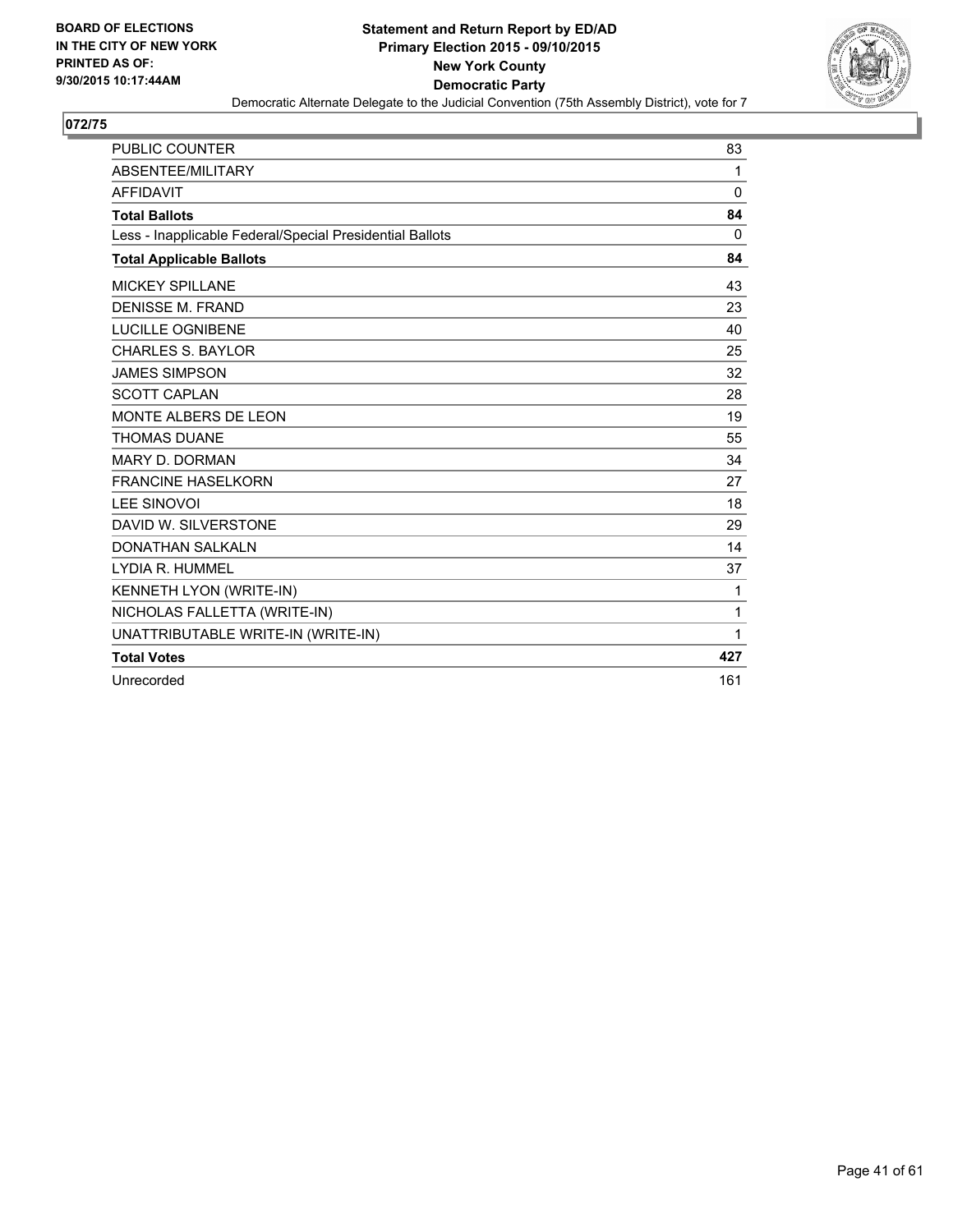

| <b>PUBLIC COUNTER</b>                                    | 6              |
|----------------------------------------------------------|----------------|
| ABSENTEE/MILITARY                                        | 0              |
| <b>AFFIDAVIT</b>                                         | 0              |
| <b>Total Ballots</b>                                     | 6              |
| Less - Inapplicable Federal/Special Presidential Ballots | 0              |
| <b>Total Applicable Ballots</b>                          | 6              |
| <b>MICKEY SPILLANE</b>                                   | $\overline{c}$ |
| <b>DENISSE M. FRAND</b>                                  | $\overline{2}$ |
| LUCILLE OGNIBENE                                         | 3              |
| <b>CHARLES S. BAYLOR</b>                                 | $\overline{2}$ |
| <b>JAMES SIMPSON</b>                                     | $\overline{2}$ |
| <b>SCOTT CAPLAN</b>                                      | 1              |
| MONTE ALBERS DE LEON                                     | $\mathbf{0}$   |
| <b>THOMAS DUANE</b>                                      | 3              |
| <b>MARY D. DORMAN</b>                                    | 1              |
| <b>FRANCINE HASELKORN</b>                                | 1              |
| <b>LEE SINOVOI</b>                                       | 0              |
| DAVID W. SILVERSTONE                                     | 0              |
| <b>DONATHAN SALKALN</b>                                  | $\mathbf{0}$   |
| LYDIA R. HUMMEL                                          | 1              |
| <b>Total Votes</b>                                       | 18             |
| Unrecorded                                               | 24             |

| <b>PUBLIC COUNTER</b>                                    | 43           |
|----------------------------------------------------------|--------------|
| ABSENTEE/MILITARY                                        | 3            |
| <b>AFFIDAVIT</b>                                         | 1            |
| <b>Total Ballots</b>                                     | 47           |
| Less - Inapplicable Federal/Special Presidential Ballots | $\mathbf{0}$ |
| <b>Total Applicable Ballots</b>                          | 47           |
| <b>MICKEY SPILLANE</b>                                   | 13           |
| <b>DENISSE M. FRAND</b>                                  | 13           |
| <b>LUCILLE OGNIBENE</b>                                  | 15           |
| <b>CHARLES S. BAYLOR</b>                                 | 12           |
| <b>JAMES SIMPSON</b>                                     | 11           |
| <b>SCOTT CAPLAN</b>                                      | 10           |
| MONTE ALBERS DE LEON                                     | 10           |
| <b>THOMAS DUANE</b>                                      | 26           |
| <b>MARY D. DORMAN</b>                                    | 9            |
| <b>FRANCINE HASELKORN</b>                                | 11           |
| <b>LEE SINOVOI</b>                                       | 10           |
| DAVID W. SILVERSTONE                                     | 9            |
| <b>DONATHAN SALKALN</b>                                  | 6            |
| LYDIA R. HUMMEL                                          | 14           |
| UNATTRIBUTABLE WRITE-IN (WRITE-IN)                       | 1            |
| <b>Total Votes</b>                                       | 170          |
| Unrecorded                                               | 159          |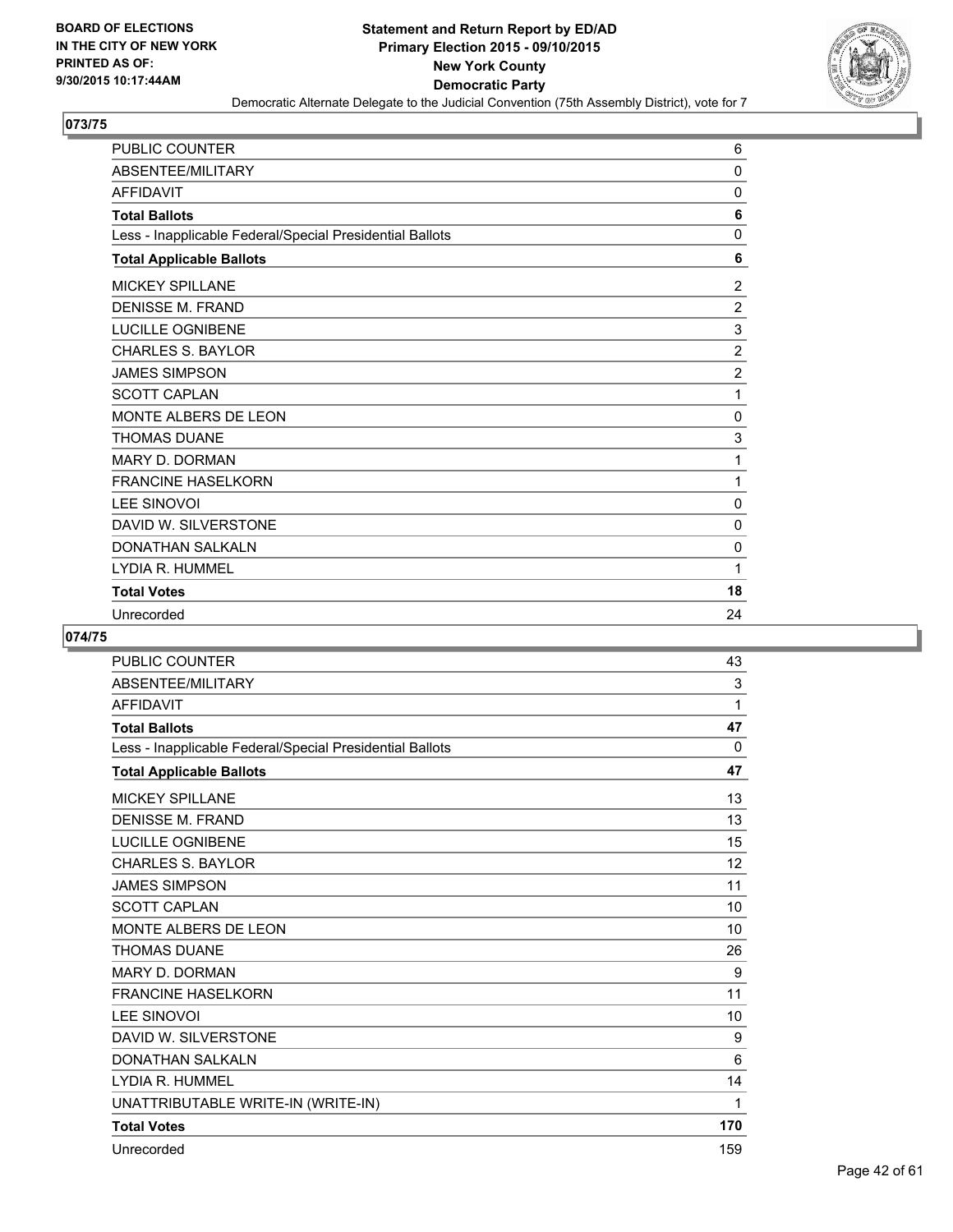

| <b>PUBLIC COUNTER</b>                                    | 10             |
|----------------------------------------------------------|----------------|
| ABSENTEE/MILITARY                                        | 1              |
| <b>AFFIDAVIT</b>                                         | $\mathbf 0$    |
| <b>Total Ballots</b>                                     | 11             |
| Less - Inapplicable Federal/Special Presidential Ballots | $\Omega$       |
| <b>Total Applicable Ballots</b>                          | 11             |
| <b>MICKEY SPILLANE</b>                                   | 6              |
| <b>DENISSE M. FRAND</b>                                  | $\overline{2}$ |
| <b>LUCILLE OGNIBENE</b>                                  | 3              |
| <b>CHARLES S. BAYLOR</b>                                 | 5              |
| <b>JAMES SIMPSON</b>                                     | 4              |
| <b>SCOTT CAPLAN</b>                                      | 5              |
| MONTE ALBERS DE LEON                                     | 3              |
| <b>THOMAS DUANE</b>                                      | 5              |
| <b>MARY D. DORMAN</b>                                    | 4              |
| <b>FRANCINE HASELKORN</b>                                | 1              |
| <b>LEE SINOVOI</b>                                       | 3              |
| DAVID W. SILVERSTONE                                     | 4              |
| <b>DONATHAN SALKALN</b>                                  | $\overline{2}$ |
| LYDIA R. HUMMEL                                          | 4              |
| <b>Total Votes</b>                                       | 51             |
| Unrecorded                                               | 26             |

| <b>PUBLIC COUNTER</b>                                    | 17             |
|----------------------------------------------------------|----------------|
| ABSENTEE/MILITARY                                        | $\mathbf{0}$   |
| <b>AFFIDAVIT</b>                                         | 0              |
| <b>Total Ballots</b>                                     | 17             |
| Less - Inapplicable Federal/Special Presidential Ballots | 0              |
| <b>Total Applicable Ballots</b>                          | 17             |
| <b>MICKEY SPILLANE</b>                                   | $\overline{7}$ |
| <b>DENISSE M. FRAND</b>                                  | 8              |
| LUCILLE OGNIBENE                                         | 9              |
| <b>CHARLES S. BAYLOR</b>                                 | $\overline{7}$ |
| <b>JAMES SIMPSON</b>                                     | $\overline{7}$ |
| <b>SCOTT CAPLAN</b>                                      | 8              |
| MONTE ALBERS DE LEON                                     | 6              |
| <b>THOMAS DUANE</b>                                      | 5              |
| <b>MARY D. DORMAN</b>                                    | 4              |
| <b>FRANCINE HASELKORN</b>                                | 4              |
| <b>LEE SINOVOI</b>                                       | 3              |
| DAVID W. SILVERSTONE                                     | $\overline{2}$ |
| <b>DONATHAN SALKALN</b>                                  | $\overline{2}$ |
| LYDIA R. HUMMEL                                          | 4              |
| <b>Total Votes</b>                                       | 76             |
| Unrecorded                                               | 43             |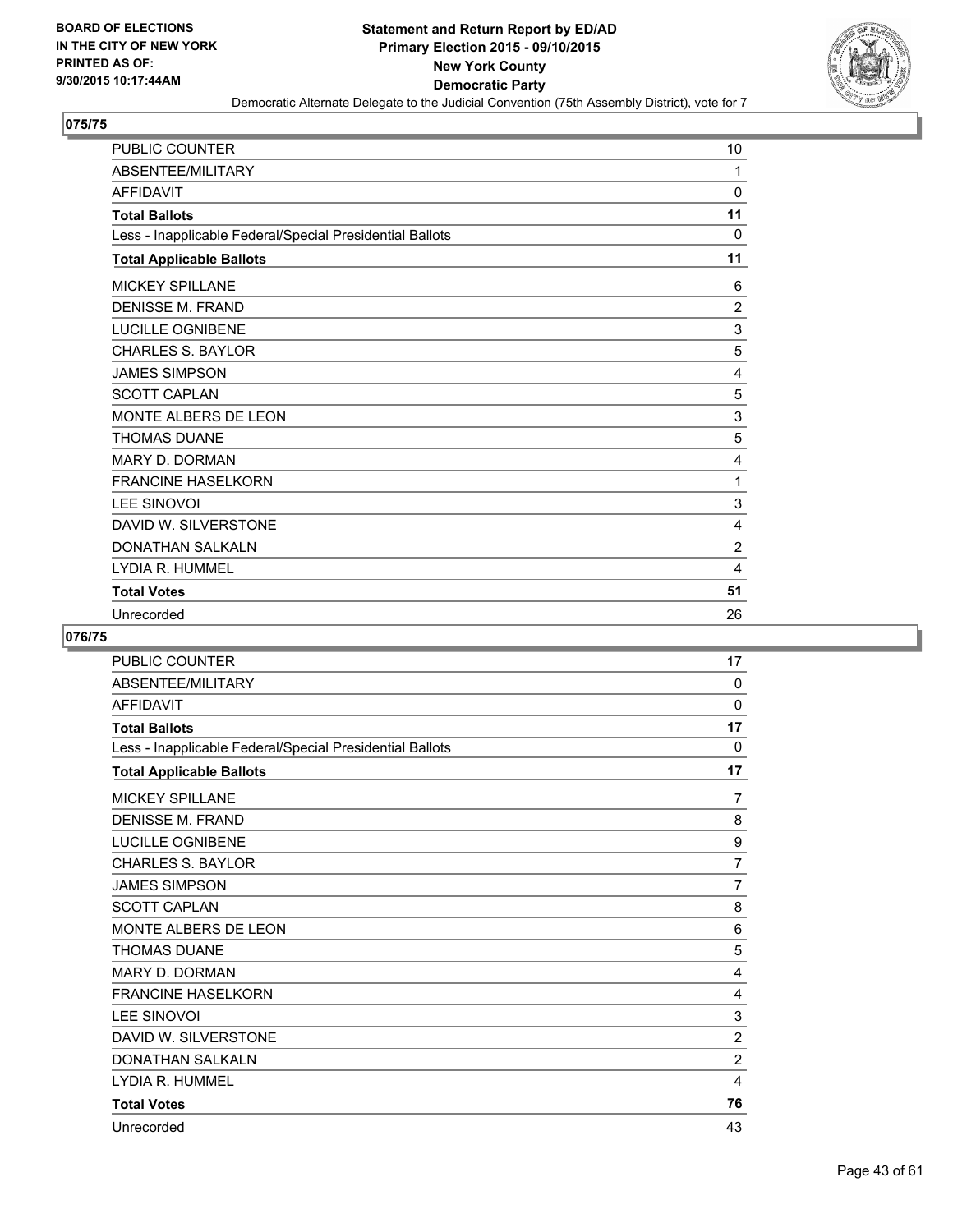

| <b>PUBLIC COUNTER</b>                                    | 1              |
|----------------------------------------------------------|----------------|
| ABSENTEE/MILITARY                                        | $\overline{2}$ |
| <b>AFFIDAVIT</b>                                         | 0              |
| <b>Total Ballots</b>                                     | 3              |
| Less - Inapplicable Federal/Special Presidential Ballots | $\mathbf 0$    |
| <b>Total Applicable Ballots</b>                          | 3              |
| <b>MICKEY SPILLANE</b>                                   | 2              |
| <b>DENISSE M. FRAND</b>                                  | 0              |
| LUCILLE OGNIBENE                                         | 1              |
| <b>CHARLES S. BAYLOR</b>                                 | $\mathbf{0}$   |
| <b>JAMES SIMPSON</b>                                     | $\Omega$       |
| <b>SCOTT CAPLAN</b>                                      | 0              |
| MONTE ALBERS DE LEON                                     | $\Omega$       |
| <b>THOMAS DUANE</b>                                      | 3              |
| <b>MARY D. DORMAN</b>                                    | 1              |
| <b>FRANCINE HASELKORN</b>                                | 1              |
| <b>LEE SINOVOI</b>                                       | 1              |
| DAVID W. SILVERSTONE                                     | 1              |
| <b>DONATHAN SALKALN</b>                                  | 1              |
| LYDIA R. HUMMEL                                          | 1              |
| <b>Total Votes</b>                                       | 12             |
| Unrecorded                                               | 9              |

| <b>PUBLIC COUNTER</b>                                    | $\overline{2}$ |
|----------------------------------------------------------|----------------|
| ABSENTEE/MILITARY                                        | 1              |
| <b>AFFIDAVIT</b>                                         | $\mathbf{0}$   |
| <b>Total Ballots</b>                                     | 3              |
| Less - Inapplicable Federal/Special Presidential Ballots | 0              |
| <b>Total Applicable Ballots</b>                          | 3              |
| <b>MICKEY SPILLANE</b>                                   | $\overline{2}$ |
| <b>DENISSE M. FRAND</b>                                  | 1              |
| LUCILLE OGNIBENE                                         | $\overline{2}$ |
| <b>CHARLES S. BAYLOR</b>                                 | $\overline{2}$ |
| <b>JAMES SIMPSON</b>                                     | 1              |
| <b>SCOTT CAPLAN</b>                                      | $\overline{2}$ |
| <b>MONTE ALBERS DE LEON</b>                              | 1              |
| <b>THOMAS DUANE</b>                                      | $\overline{2}$ |
| <b>MARY D. DORMAN</b>                                    | 1              |
| <b>FRANCINE HASELKORN</b>                                | 1              |
| <b>LEE SINOVOI</b>                                       | $\overline{2}$ |
| DAVID W. SILVERSTONE                                     | 1              |
| <b>DONATHAN SALKALN</b>                                  | 1              |
| LYDIA R. HUMMEL                                          | $\overline{2}$ |
| <b>Total Votes</b>                                       | 21             |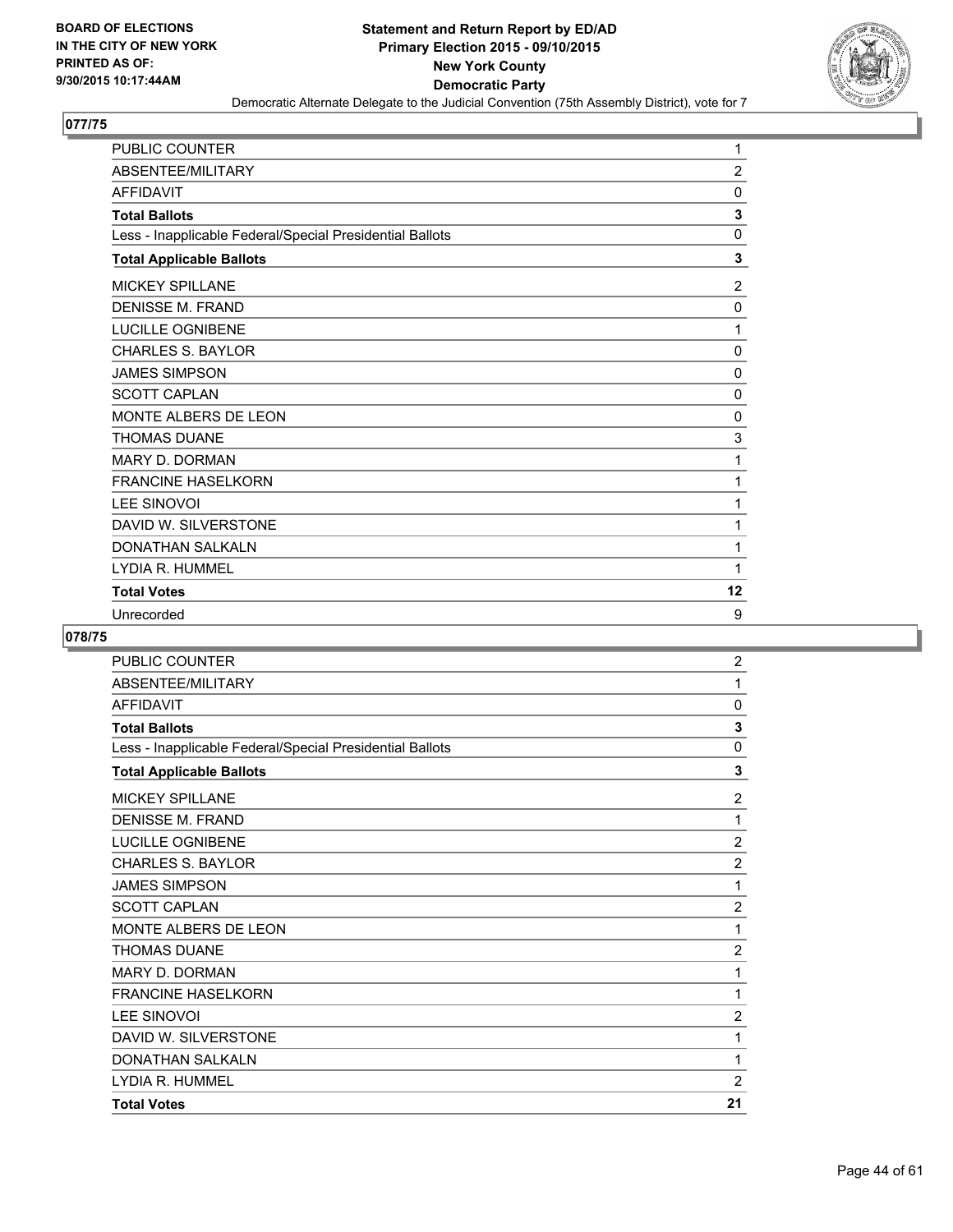

| <b>PUBLIC COUNTER</b>                                    | 5                       |
|----------------------------------------------------------|-------------------------|
| ABSENTEE/MILITARY                                        | 1                       |
| <b>AFFIDAVIT</b>                                         | 1                       |
| <b>Total Ballots</b>                                     | $\overline{\mathbf{r}}$ |
| Less - Inapplicable Federal/Special Presidential Ballots | 0                       |
| <b>Total Applicable Ballots</b>                          | $\overline{7}$          |
| <b>MICKEY SPILLANE</b>                                   | 4                       |
| <b>DENISSE M. FRAND</b>                                  | 3                       |
| <b>LUCILLE OGNIBENE</b>                                  | 3                       |
| <b>CHARLES S. BAYLOR</b>                                 | $\overline{2}$          |
| <b>JAMES SIMPSON</b>                                     | 1                       |
| <b>SCOTT CAPLAN</b>                                      | 1                       |
| MONTE ALBERS DE LEON                                     | $\overline{2}$          |
| <b>THOMAS DUANE</b>                                      | $\overline{2}$          |
| <b>MARY D. DORMAN</b>                                    | 4                       |
| <b>FRANCINE HASELKORN</b>                                | 3                       |
| <b>LEE SINOVOI</b>                                       | $\overline{c}$          |
| DAVID W. SILVERSTONE                                     | 1                       |
| <b>DONATHAN SALKALN</b>                                  | 1                       |
| LYDIA R. HUMMEL                                          | 3                       |
| <b>Total Votes</b>                                       | 32                      |
| Unrecorded                                               | 17                      |

| <b>PUBLIC COUNTER</b>                                    | 7              |
|----------------------------------------------------------|----------------|
| ABSENTEE/MILITARY                                        | 1              |
| <b>AFFIDAVIT</b>                                         | 0              |
| <b>Total Ballots</b>                                     | 8              |
| Less - Inapplicable Federal/Special Presidential Ballots | $\mathbf{0}$   |
| <b>Total Applicable Ballots</b>                          | 8              |
| <b>MICKEY SPILLANE</b>                                   | 4              |
| <b>DENISSE M. FRAND</b>                                  | 2              |
| <b>LUCILLE OGNIBENE</b>                                  | 3              |
| <b>CHARLES S. BAYLOR</b>                                 | 4              |
| <b>JAMES SIMPSON</b>                                     | $\overline{2}$ |
| <b>SCOTT CAPLAN</b>                                      | 3              |
| MONTE ALBERS DE LEON                                     | 1              |
| <b>THOMAS DUANE</b>                                      | 3              |
| <b>MARY D. DORMAN</b>                                    | 3              |
| <b>FRANCINE HASELKORN</b>                                | 1              |
| <b>LEE SINOVOI</b>                                       | 0              |
| DAVID W. SILVERSTONE                                     | 3              |
| <b>DONATHAN SALKALN</b>                                  | 1              |
| LYDIA R. HUMMEL                                          | 1              |
| <b>Total Votes</b>                                       | 31             |
| Unrecorded                                               | 25             |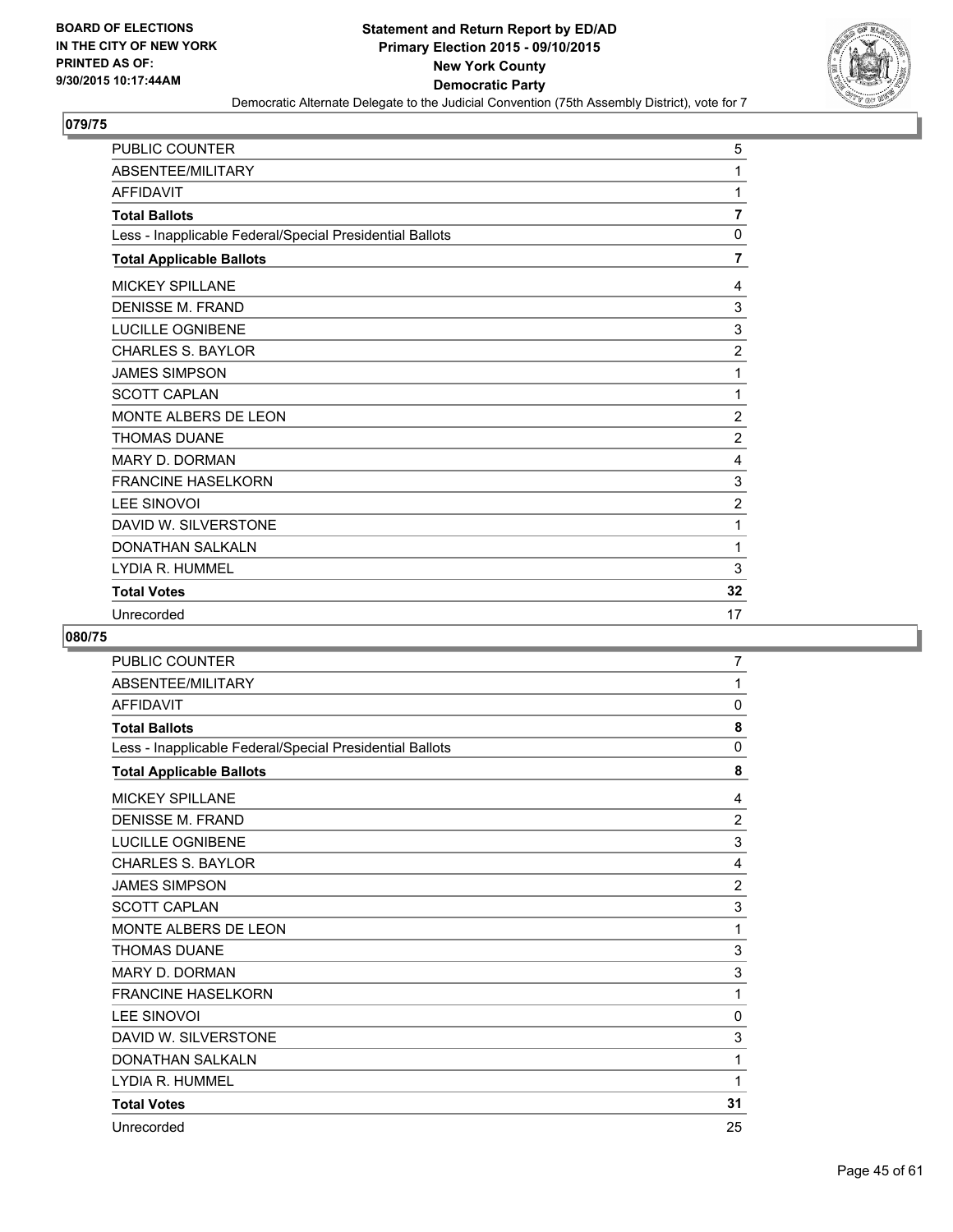

| <b>PUBLIC COUNTER</b>                                    | 5              |
|----------------------------------------------------------|----------------|
| ABSENTEE/MILITARY                                        | 1              |
| <b>AFFIDAVIT</b>                                         | $\mathbf{0}$   |
| <b>Total Ballots</b>                                     | 6              |
| Less - Inapplicable Federal/Special Presidential Ballots | 0              |
| <b>Total Applicable Ballots</b>                          | 6              |
| <b>MICKEY SPILLANE</b>                                   | 3              |
| <b>DENISSE M. FRAND</b>                                  | 1              |
| LUCILLE OGNIBENE                                         | 3              |
| <b>CHARLES S. BAYLOR</b>                                 | 3              |
| <b>JAMES SIMPSON</b>                                     | 4              |
| <b>SCOTT CAPLAN</b>                                      | $\overline{2}$ |
| MONTE ALBERS DE LEON                                     | 4              |
| <b>THOMAS DUANE</b>                                      | 3              |
| <b>MARY D. DORMAN</b>                                    | 3              |
| <b>FRANCINE HASELKORN</b>                                | $\overline{2}$ |
| <b>LEE SINOVOI</b>                                       | 1              |
| DAVID W. SILVERSTONE                                     | 0              |
| <b>DONATHAN SALKALN</b>                                  | $\overline{2}$ |
| LYDIA R. HUMMEL                                          | $\overline{2}$ |
| <b>Total Votes</b>                                       | 33             |
| Unrecorded                                               | 9              |

| <b>PUBLIC COUNTER</b>                                    | 5              |
|----------------------------------------------------------|----------------|
| ABSENTEE/MILITARY                                        | 0              |
| <b>AFFIDAVIT</b>                                         | 0              |
| <b>Total Ballots</b>                                     | 5              |
| Less - Inapplicable Federal/Special Presidential Ballots | $\mathbf{0}$   |
| <b>Total Applicable Ballots</b>                          | 5              |
| <b>MICKEY SPILLANE</b>                                   | $\overline{2}$ |
| DENISSE M. FRAND                                         | $\overline{2}$ |
| LUCILLE OGNIBENE                                         | $\overline{2}$ |
| <b>CHARLES S. BAYLOR</b>                                 | $\overline{2}$ |
| <b>JAMES SIMPSON</b>                                     | $\overline{2}$ |
| <b>SCOTT CAPLAN</b>                                      | $\overline{2}$ |
| MONTE ALBERS DE LEON                                     | 0              |
| <b>THOMAS DUANE</b>                                      | 4              |
| <b>MARY D. DORMAN</b>                                    | 1              |
| <b>FRANCINE HASELKORN</b>                                | 1              |
| <b>LEE SINOVOI</b>                                       | 0              |
| DAVID W. SILVERSTONE                                     | $\overline{2}$ |
| <b>DONATHAN SALKALN</b>                                  | 0              |
| LYDIA R. HUMMEL                                          | $\overline{2}$ |
| <b>Total Votes</b>                                       | 22             |
| Unrecorded                                               | 13             |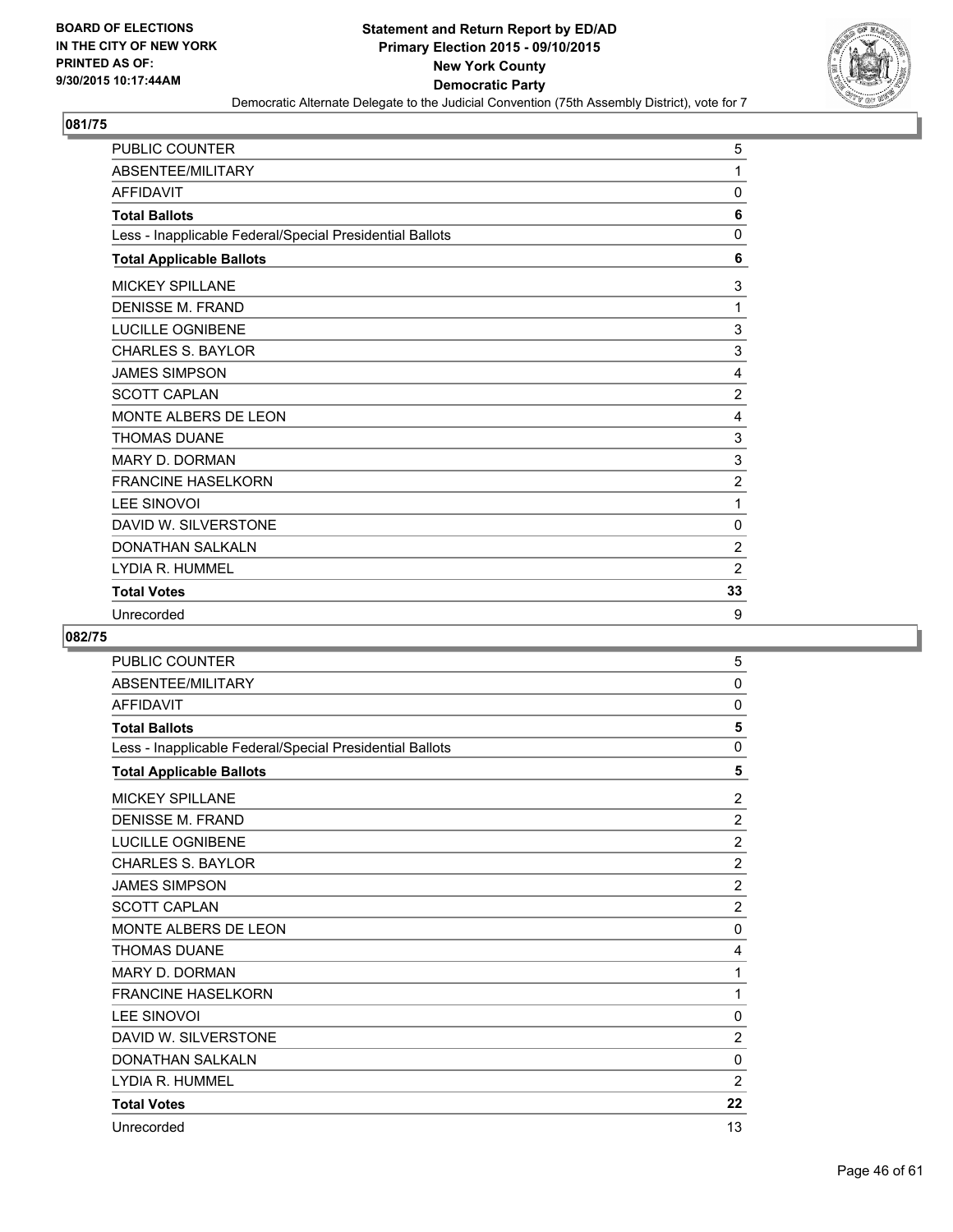

| <b>PUBLIC COUNTER</b>                                    | 12             |
|----------------------------------------------------------|----------------|
| ABSENTEE/MILITARY                                        | 1              |
| <b>AFFIDAVIT</b>                                         | 0              |
| <b>Total Ballots</b>                                     | 13             |
| Less - Inapplicable Federal/Special Presidential Ballots | $\Omega$       |
| <b>Total Applicable Ballots</b>                          | 13             |
| <b>MICKEY SPILLANE</b>                                   | 3              |
| <b>DENISSE M. FRAND</b>                                  | 3              |
| LUCILLE OGNIBENE                                         | 8              |
| <b>CHARLES S. BAYLOR</b>                                 | $\overline{2}$ |
| <b>JAMES SIMPSON</b>                                     | 3              |
| <b>SCOTT CAPLAN</b>                                      | 3              |
| MONTE ALBERS DE LEON                                     | 5              |
| <b>THOMAS DUANE</b>                                      | 6              |
| <b>MARY D. DORMAN</b>                                    | 4              |
| <b>FRANCINE HASELKORN</b>                                | 5              |
| <b>LEE SINOVOI</b>                                       | 1              |
| DAVID W. SILVERSTONE                                     | 5              |
| <b>DONATHAN SALKALN</b>                                  | 3              |
| LYDIA R. HUMMEL                                          | 6              |
| <b>Total Votes</b>                                       | 57             |
| Unrecorded                                               | 34             |

| <b>PUBLIC COUNTER</b>                                    | 8              |
|----------------------------------------------------------|----------------|
| ABSENTEE/MILITARY                                        | 1              |
| <b>AFFIDAVIT</b>                                         | 0              |
| <b>Total Ballots</b>                                     | 9              |
| Less - Inapplicable Federal/Special Presidential Ballots | $\mathbf{0}$   |
| <b>Total Applicable Ballots</b>                          | 9              |
| <b>MICKEY SPILLANE</b>                                   | 0              |
| <b>DENISSE M. FRAND</b>                                  | 1              |
| LUCILLE OGNIBENE                                         | 1              |
| <b>CHARLES S. BAYLOR</b>                                 | 1              |
| <b>JAMES SIMPSON</b>                                     | 1              |
| <b>SCOTT CAPLAN</b>                                      | $\overline{2}$ |
| MONTE ALBERS DE LEON                                     | 3              |
| <b>THOMAS DUANE</b>                                      | 4              |
| <b>MARY D. DORMAN</b>                                    | $\overline{2}$ |
| <b>FRANCINE HASELKORN</b>                                | 3              |
| <b>LEE SINOVOI</b>                                       | $\overline{2}$ |
| DAVID W. SILVERSTONE                                     | $\overline{2}$ |
| <b>DONATHAN SALKALN</b>                                  | 3              |
| LYDIA R. HUMMEL                                          | $\overline{2}$ |
| <b>Total Votes</b>                                       | 27             |
| Unrecorded                                               | 36             |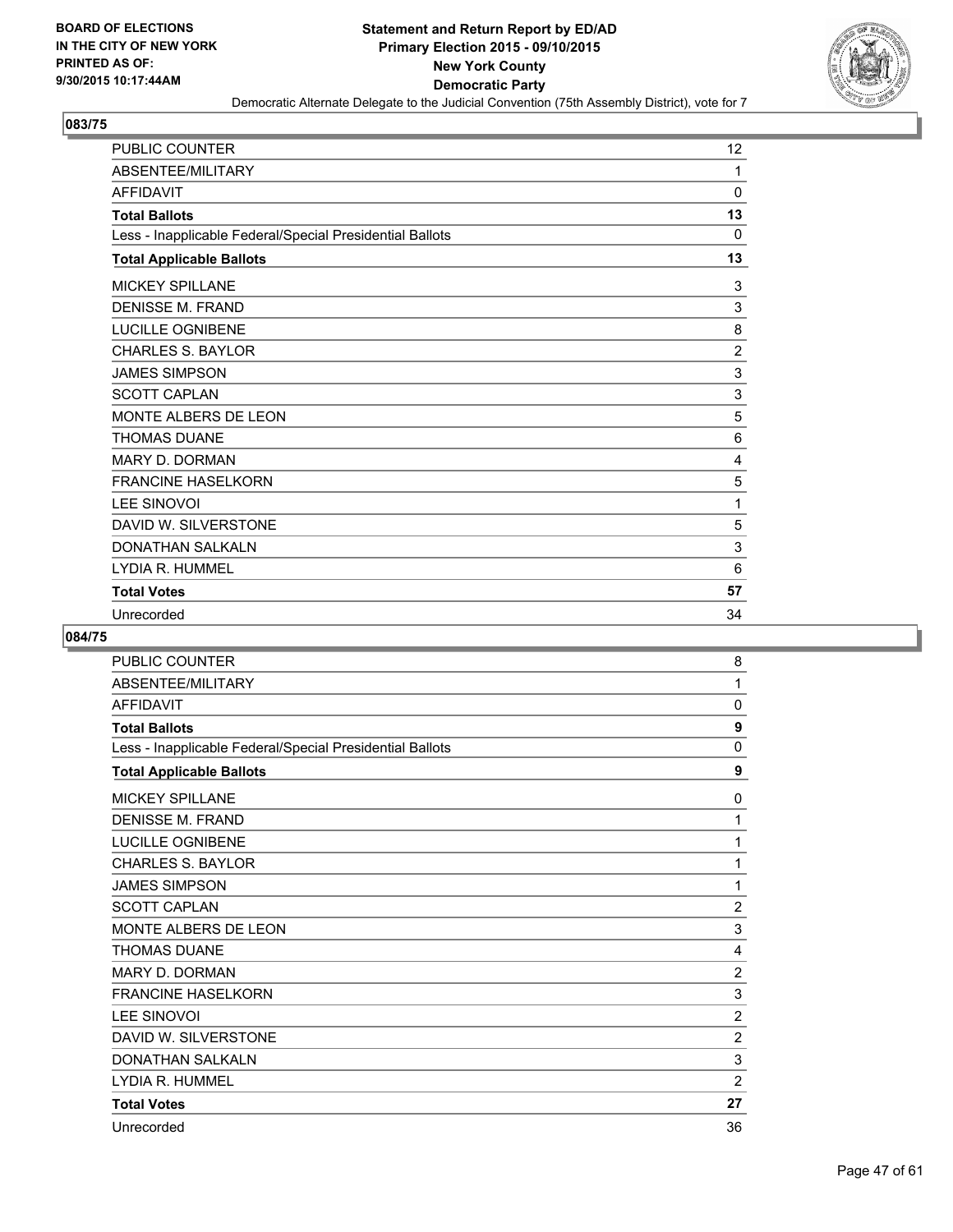

| <b>PUBLIC COUNTER</b>                                    | 4              |
|----------------------------------------------------------|----------------|
| ABSENTEE/MILITARY                                        | 1              |
| <b>AFFIDAVIT</b>                                         | 0              |
| <b>Total Ballots</b>                                     | 5              |
| Less - Inapplicable Federal/Special Presidential Ballots | 0              |
| <b>Total Applicable Ballots</b>                          | 5              |
| <b>MICKEY SPILLANE</b>                                   | 3              |
| <b>DENISSE M. FRAND</b>                                  | 1              |
| <b>LUCILLE OGNIBENE</b>                                  | 1              |
| <b>CHARLES S. BAYLOR</b>                                 | $\overline{2}$ |
| <b>JAMES SIMPSON</b>                                     | $\overline{2}$ |
| <b>SCOTT CAPLAN</b>                                      | $\overline{2}$ |
| MONTE ALBERS DE LEON                                     | $\overline{2}$ |
| <b>THOMAS DUANE</b>                                      | 3              |
| <b>MARY D. DORMAN</b>                                    | 1              |
| <b>FRANCINE HASELKORN</b>                                | 1              |
| <b>LEE SINOVOI</b>                                       | $\overline{2}$ |
| DAVID W. SILVERSTONE                                     | $\overline{2}$ |
| <b>DONATHAN SALKALN</b>                                  | $\overline{2}$ |
| LYDIA R. HUMMEL                                          | 1              |
| UNATTRIBUTABLE WRITE-IN (WRITE-IN)                       | 1              |
| <b>Total Votes</b>                                       | 26             |
| Unrecorded                                               | 9              |

| <b>PUBLIC COUNTER</b>                                    | 0              |
|----------------------------------------------------------|----------------|
| ABSENTEE/MILITARY                                        | 1              |
| <b>AFFIDAVIT</b>                                         | $\mathbf{0}$   |
| <b>Total Ballots</b>                                     | 1              |
| Less - Inapplicable Federal/Special Presidential Ballots | 0              |
| <b>Total Applicable Ballots</b>                          | 1              |
| <b>MICKEY SPILLANE</b>                                   | 0              |
| <b>DENISSE M. FRAND</b>                                  | 0              |
| LUCILLE OGNIBENE                                         | $\mathbf{0}$   |
| <b>CHARLES S. BAYLOR</b>                                 | $\mathbf{0}$   |
| <b>JAMES SIMPSON</b>                                     | 0              |
| <b>SCOTT CAPLAN</b>                                      | 0              |
| MONTE ALBERS DE LEON                                     | 0              |
| <b>THOMAS DUANE</b>                                      | 1              |
| MARY D. DORMAN                                           | 1              |
| <b>FRANCINE HASELKORN</b>                                | 1              |
| <b>LEE SINOVOI</b>                                       | 1              |
| DAVID W. SILVERSTONE                                     | 1              |
| <b>DONATHAN SALKALN</b>                                  | 1              |
| LYDIA R. HUMMEL                                          | 1              |
| <b>Total Votes</b>                                       | $\overline{7}$ |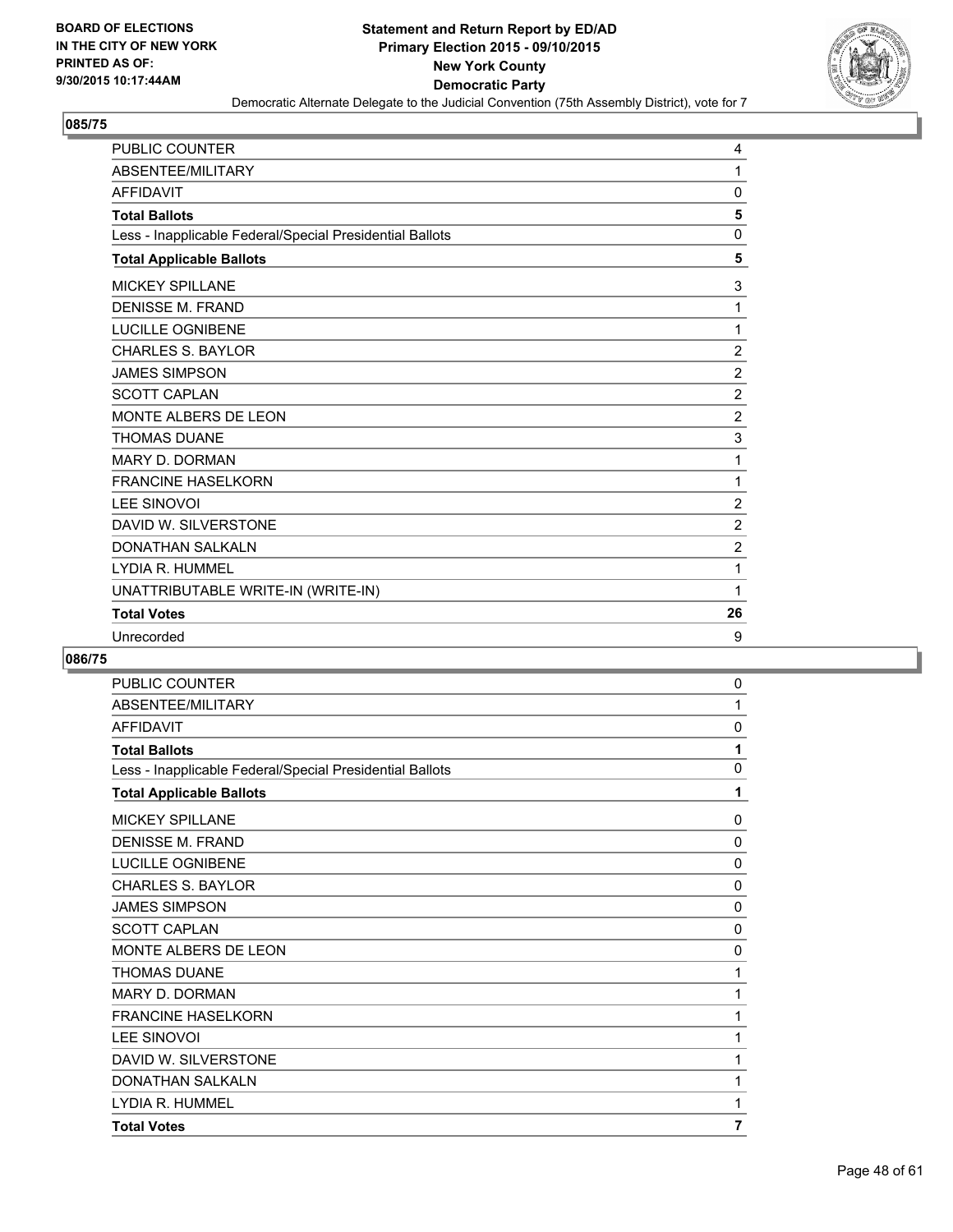

| <b>PUBLIC COUNTER</b>                                    | 3              |
|----------------------------------------------------------|----------------|
| ABSENTEE/MILITARY                                        | 0              |
| <b>AFFIDAVIT</b>                                         | 0              |
| <b>Total Ballots</b>                                     | 3              |
| Less - Inapplicable Federal/Special Presidential Ballots | $\mathbf 0$    |
| <b>Total Applicable Ballots</b>                          | 3              |
| <b>MICKEY SPILLANE</b>                                   | $\overline{2}$ |
| <b>DENISSE M. FRAND</b>                                  | $\overline{2}$ |
| <b>LUCILLE OGNIBENE</b>                                  | $\overline{2}$ |
| <b>CHARLES S. BAYLOR</b>                                 | 1              |
| <b>JAMES SIMPSON</b>                                     | 0              |
| <b>SCOTT CAPLAN</b>                                      | 1              |
| MONTE ALBERS DE LEON                                     | 0              |
| <b>THOMAS DUANE</b>                                      | 1              |
| <b>MARY D. DORMAN</b>                                    | 3              |
| <b>FRANCINE HASELKORN</b>                                | 3              |
| LEE SINOVOI                                              | 1              |
| DAVID W. SILVERSTONE                                     | 1              |
| <b>DONATHAN SALKALN</b>                                  | 1              |
| LYDIA R. HUMMEL                                          | $\overline{c}$ |
| KURT KALM (WRITE-IN)                                     | 1              |
| <b>Total Votes</b>                                       | 21             |

| PUBLIC COUNTER                                           | 2              |
|----------------------------------------------------------|----------------|
| ABSENTEE/MILITARY                                        | 0              |
| <b>AFFIDAVIT</b>                                         | 0              |
| <b>Total Ballots</b>                                     | $\overline{2}$ |
| Less - Inapplicable Federal/Special Presidential Ballots | $\mathbf 0$    |
| <b>Total Applicable Ballots</b>                          | $\mathbf{2}$   |
| <b>MICKEY SPILLANE</b>                                   | 1              |
| <b>DENISSE M. FRAND</b>                                  | 1              |
| LUCILLE OGNIBENE                                         | 0              |
| <b>CHARLES S. BAYLOR</b>                                 | 0              |
| <b>JAMES SIMPSON</b>                                     | 0              |
| <b>SCOTT CAPLAN</b>                                      | 0              |
| <b>MONTE ALBERS DE LEON</b>                              | 1              |
| <b>THOMAS DUANE</b>                                      | 1              |
| MARY D. DORMAN                                           | 2              |
| <b>FRANCINE HASELKORN</b>                                | 1              |
| <b>LEE SINOVOI</b>                                       | $\overline{2}$ |
| DAVID W. SILVERSTONE                                     | 1              |
| <b>DONATHAN SALKALN</b>                                  | $\overline{2}$ |
| LYDIA R. HUMMEL                                          | $\overline{2}$ |
| <b>Total Votes</b>                                       | 14             |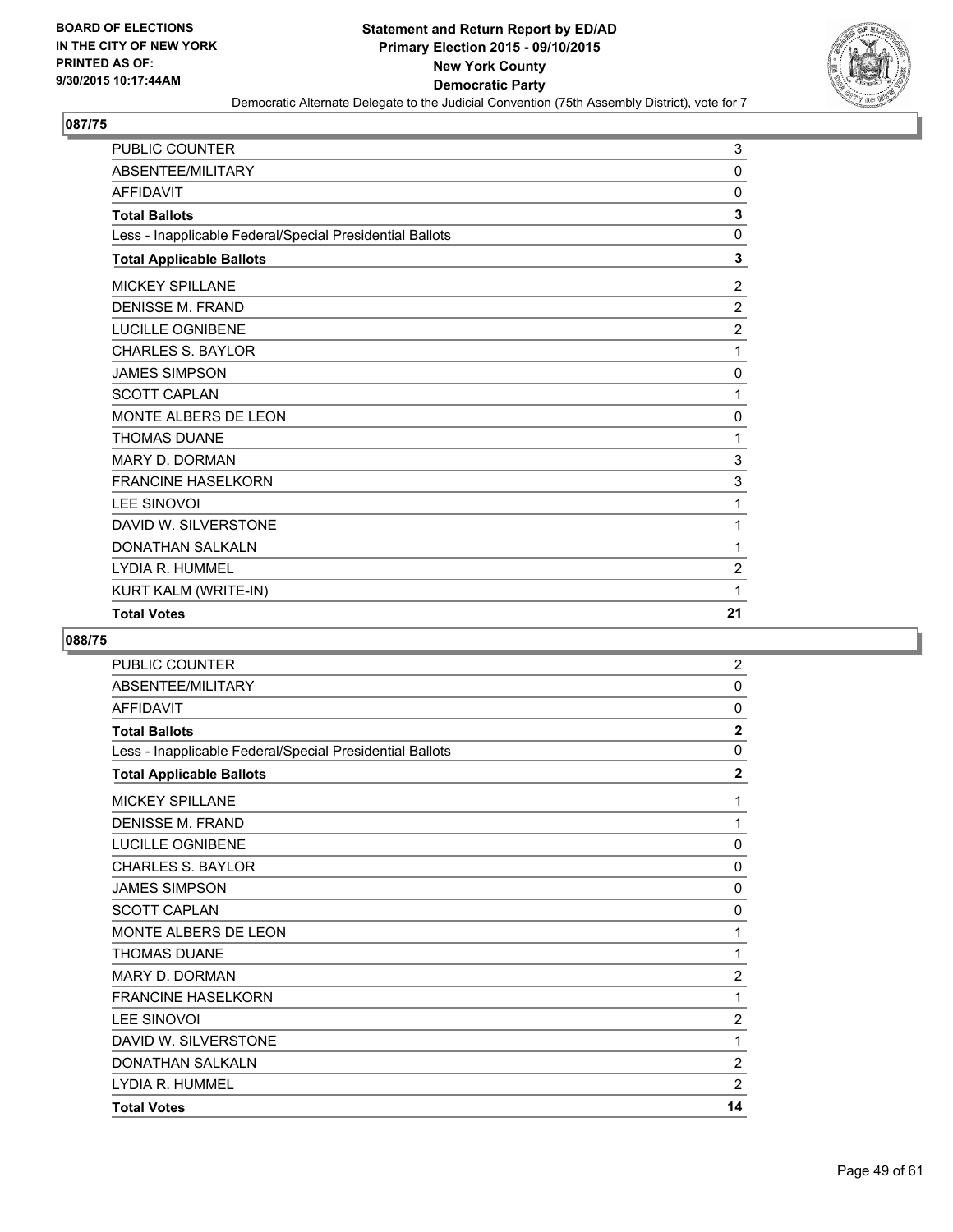

| <b>PUBLIC COUNTER</b>                                    | $\overline{2}$ |
|----------------------------------------------------------|----------------|
| ABSENTEE/MILITARY                                        | $\overline{2}$ |
| <b>AFFIDAVIT</b>                                         | 0              |
| <b>Total Ballots</b>                                     | 4              |
| Less - Inapplicable Federal/Special Presidential Ballots | $\Omega$       |
| <b>Total Applicable Ballots</b>                          | 4              |
| <b>MICKEY SPILLANE</b>                                   | 0              |
| <b>DENISSE M. FRAND</b>                                  | 1              |
| <b>LUCILLE OGNIBENE</b>                                  | 3              |
| <b>CHARLES S. BAYLOR</b>                                 | 1              |
| <b>JAMES SIMPSON</b>                                     | 1              |
| <b>SCOTT CAPLAN</b>                                      | 1              |
| MONTE ALBERS DE LEON                                     | 0              |
| <b>THOMAS DUANE</b>                                      | 1              |
| <b>MARY D. DORMAN</b>                                    | $\overline{2}$ |
| <b>FRANCINE HASELKORN</b>                                | $\overline{2}$ |
| <b>LEE SINOVOI</b>                                       | $\mathbf 0$    |
| DAVID W. SILVERSTONE                                     | 1              |
| <b>DONATHAN SALKALN</b>                                  | 0              |
| LYDIA R. HUMMEL                                          | 2              |
| <b>Total Votes</b>                                       | 15             |
| Unrecorded                                               | 13             |

| <b>PUBLIC COUNTER</b>                                    | 0            |
|----------------------------------------------------------|--------------|
| ABSENTEE/MILITARY                                        | 0            |
| <b>AFFIDAVIT</b>                                         | $\mathbf{0}$ |
| <b>Total Ballots</b>                                     | 0            |
| Less - Inapplicable Federal/Special Presidential Ballots | 0            |
| <b>Total Applicable Ballots</b>                          | $\mathbf{0}$ |
| <b>MICKEY SPILLANE</b>                                   | 0            |
| <b>DENISSE M. FRAND</b>                                  | $\Omega$     |
| LUCILLE OGNIBENE                                         | $\mathbf{0}$ |
| <b>CHARLES S. BAYLOR</b>                                 | 0            |
| <b>JAMES SIMPSON</b>                                     | 0            |
| <b>SCOTT CAPLAN</b>                                      | $\mathbf 0$  |
| <b>MONTE ALBERS DE LEON</b>                              | 0            |
| <b>THOMAS DUANE</b>                                      | 0            |
| <b>MARY D. DORMAN</b>                                    | 0            |
| <b>FRANCINE HASELKORN</b>                                | 0            |
| <b>LEE SINOVOI</b>                                       | 0            |
| DAVID W. SILVERSTONE                                     | 0            |
| <b>DONATHAN SALKALN</b>                                  | 0            |
| LYDIA R. HUMMEL                                          | 0            |
| <b>Total Votes</b>                                       | 0            |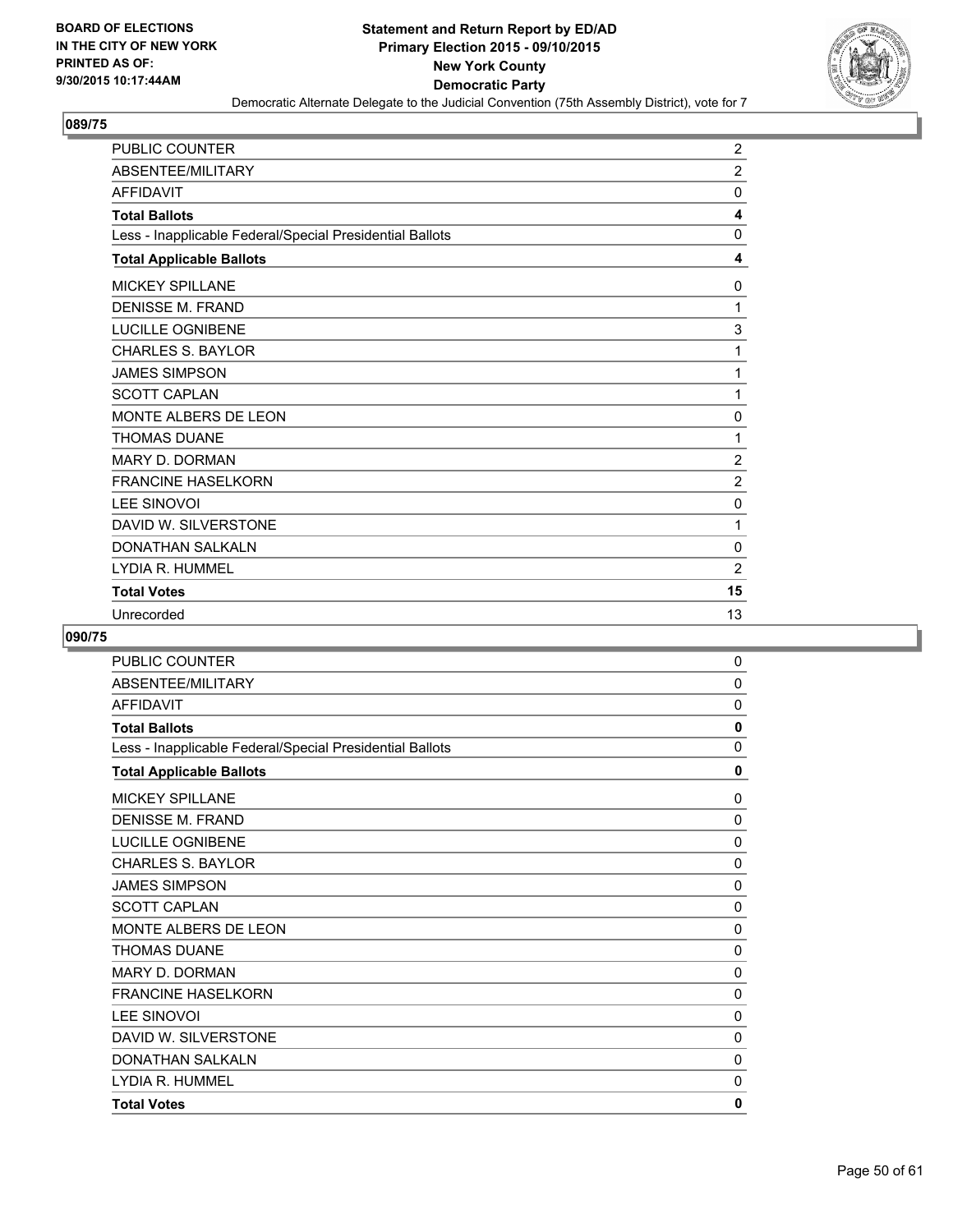

| <b>PUBLIC COUNTER</b>                                    | 3              |
|----------------------------------------------------------|----------------|
| ABSENTEE/MILITARY                                        | 1              |
| <b>AFFIDAVIT</b>                                         | $\mathbf 0$    |
| <b>Total Ballots</b>                                     | 4              |
| Less - Inapplicable Federal/Special Presidential Ballots | $\mathbf{0}$   |
| <b>Total Applicable Ballots</b>                          | 4              |
| <b>MICKEY SPILLANE</b>                                   | 0              |
| <b>DENISSE M. FRAND</b>                                  | $\overline{2}$ |
| LUCILLE OGNIBENE                                         | $\overline{2}$ |
| <b>CHARLES S. BAYLOR</b>                                 | 0              |
| <b>JAMES SIMPSON</b>                                     | 1              |
| <b>SCOTT CAPLAN</b>                                      | 0              |
| MONTE ALBERS DE LEON                                     | 1              |
| <b>THOMAS DUANE</b>                                      | 1              |
| <b>MARY D. DORMAN</b>                                    | 3              |
| <b>FRANCINE HASELKORN</b>                                | 3              |
| <b>LEE SINOVOI</b>                                       | 1              |
| DAVID W. SILVERSTONE                                     | $\overline{c}$ |
| <b>DONATHAN SALKALN</b>                                  | 1              |
| LYDIA R. HUMMEL                                          | 3              |
| <b>Total Votes</b>                                       | 20             |
| Unrecorded                                               | 8              |

| <b>PUBLIC COUNTER</b>                                    | 7              |
|----------------------------------------------------------|----------------|
| ABSENTEE/MILITARY                                        | $\overline{2}$ |
| <b>AFFIDAVIT</b>                                         | $\Omega$       |
| <b>Total Ballots</b>                                     | 9              |
| Less - Inapplicable Federal/Special Presidential Ballots | $\Omega$       |
| <b>Total Applicable Ballots</b>                          | 9              |
| <b>MICKEY SPILLANE</b>                                   | 1              |
| <b>DENISSE M. FRAND</b>                                  | 0              |
| <b>LUCILLE OGNIBENE</b>                                  | 1              |
| <b>CHARLES S. BAYLOR</b>                                 | 1              |
| <b>JAMES SIMPSON</b>                                     | 0              |
| <b>SCOTT CAPLAN</b>                                      | 3              |
| MONTE ALBERS DE LEON                                     | 0              |
| <b>THOMAS DUANE</b>                                      | $\overline{4}$ |
| <b>MARY D. DORMAN</b>                                    | 5              |
| <b>FRANCINE HASELKORN</b>                                | 4              |
| <b>LEE SINOVOI</b>                                       | $\overline{2}$ |
| DAVID W. SILVERSTONE                                     | 4              |
| <b>DONATHAN SALKALN</b>                                  | 3              |
| LYDIA R. HUMMEL                                          | 3              |
| <b>Total Votes</b>                                       | 31             |
| Unrecorded                                               | 32             |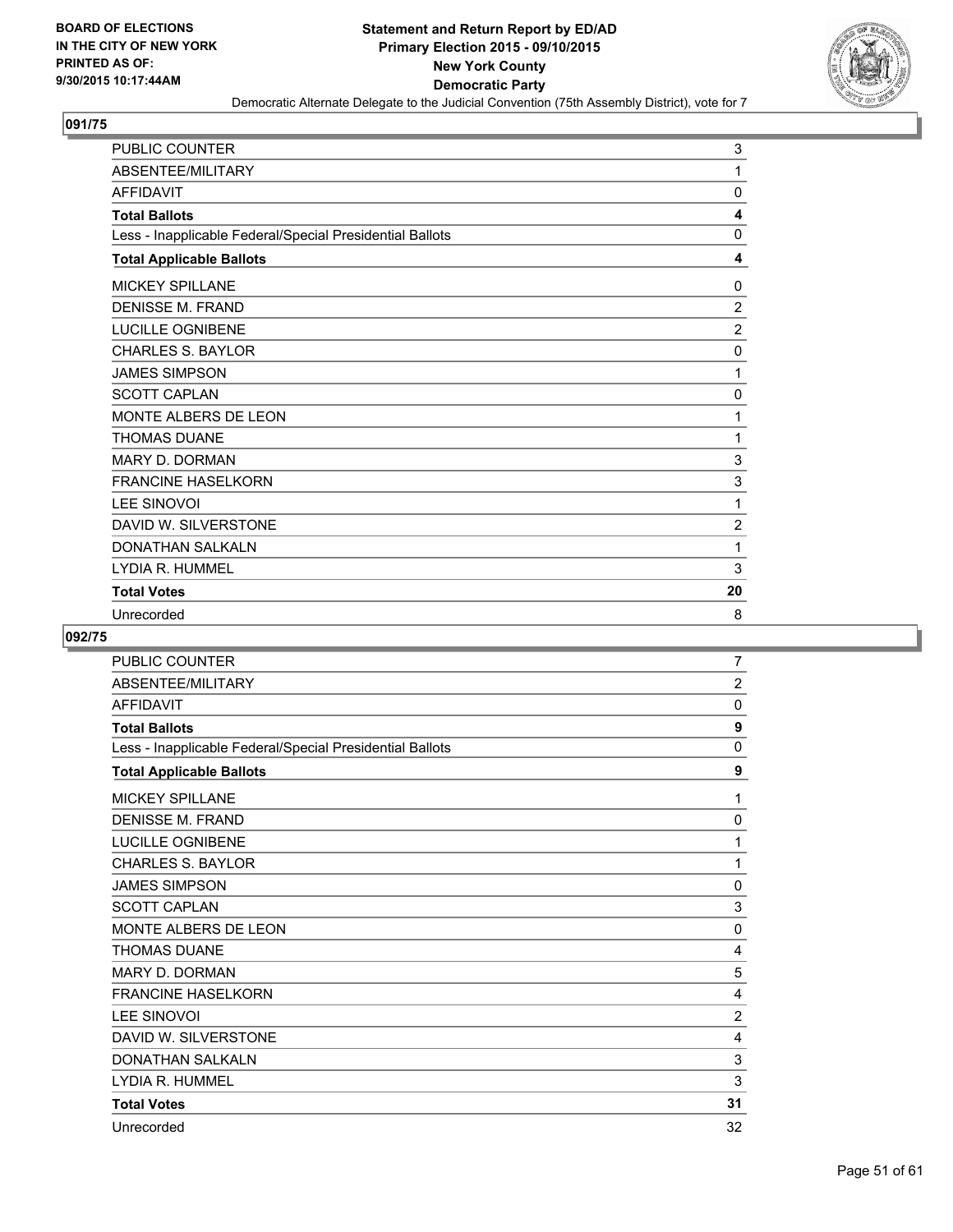

## **093/75 COMBINED into: 085/75**

| <b>PUBLIC COUNTER</b>                                    | 3              |
|----------------------------------------------------------|----------------|
| ABSENTEE/MILITARY                                        | 1              |
| <b>AFFIDAVIT</b>                                         | $\mathbf{0}$   |
| <b>Total Ballots</b>                                     | 4              |
| Less - Inapplicable Federal/Special Presidential Ballots | 0              |
| <b>Total Applicable Ballots</b>                          | 4              |
| <b>MICKEY SPILLANE</b>                                   | 1              |
| <b>DENISSE M. FRAND</b>                                  | 1              |
| <b>LUCILLE OGNIBENE</b>                                  | 1              |
| <b>CHARLES S. BAYLOR</b>                                 | 1              |
| <b>JAMES SIMPSON</b>                                     | 1              |
| <b>SCOTT CAPLAN</b>                                      | 1              |
| MONTE ALBERS DE LEON                                     | 1              |
| <b>THOMAS DUANE</b>                                      | 3              |
| <b>MARY D. DORMAN</b>                                    | $\overline{2}$ |
| <b>FRANCINE HASELKORN</b>                                | $\overline{2}$ |
| <b>LEE SINOVOI</b>                                       | $\overline{2}$ |
| DAVID W. SILVERSTONE                                     | $\overline{2}$ |
| <b>DONATHAN SALKALN</b>                                  | $\overline{2}$ |
| LYDIA R. HUMMEL                                          | $\overline{2}$ |
| <b>Total Votes</b>                                       | 22             |
| Unrecorded                                               | 6              |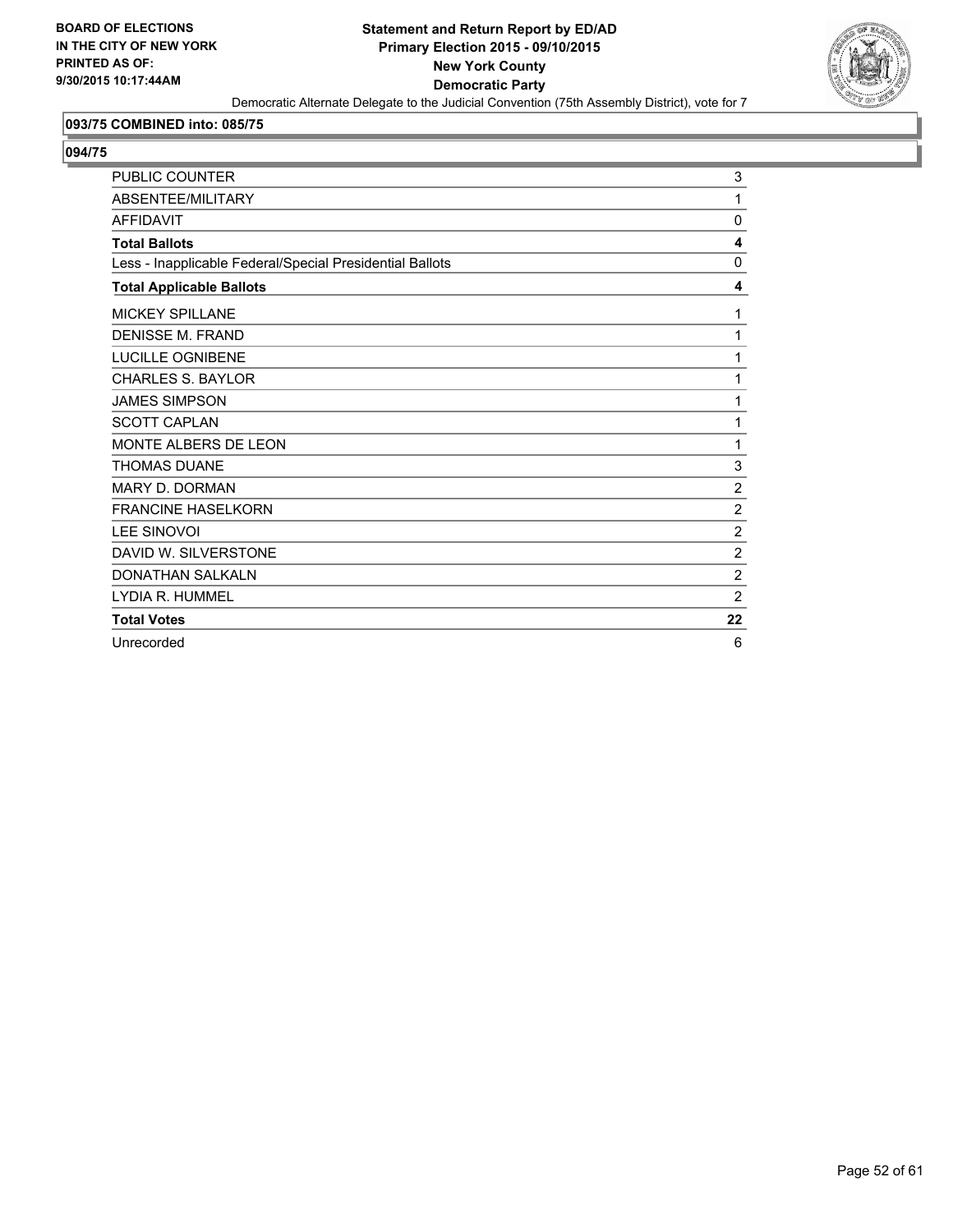

| <b>PUBLIC COUNTER</b>                                    | 29             |
|----------------------------------------------------------|----------------|
| ABSENTEE/MILITARY                                        | 1              |
| <b>AFFIDAVIT</b>                                         | 1              |
| <b>Total Ballots</b>                                     | 31             |
| Less - Inapplicable Federal/Special Presidential Ballots | $\Omega$       |
| <b>Total Applicable Ballots</b>                          | 31             |
| <b>MICKEY SPILLANE</b>                                   | 8              |
| <b>DENISSE M. FRAND</b>                                  | 11             |
| LUCILLE OGNIBENE                                         | 10             |
| <b>CHARLES S. BAYLOR</b>                                 | 8              |
| <b>JAMES SIMPSON</b>                                     | $\overline{7}$ |
| <b>SCOTT CAPLAN</b>                                      | 15             |
| MONTE ALBERS DE LEON                                     | 3              |
| <b>THOMAS DUANE</b>                                      | 12             |
| <b>MARY D. DORMAN</b>                                    | 14             |
| <b>FRANCINE HASELKORN</b>                                | 8              |
| <b>LEE SINOVOI</b>                                       | 8              |
| DAVID W. SILVERSTONE                                     | 13             |
| <b>DONATHAN SALKALN</b>                                  | $\overline{7}$ |
| LYDIA R. HUMMEL                                          | 15             |
| <b>Total Votes</b>                                       | 139            |
| Unrecorded                                               | 78             |

| <b>PUBLIC COUNTER</b>                                    | 7              |
|----------------------------------------------------------|----------------|
| ABSENTEE/MILITARY                                        | 4              |
| <b>AFFIDAVIT</b>                                         | 0              |
| <b>Total Ballots</b>                                     | 11             |
| Less - Inapplicable Federal/Special Presidential Ballots | $\mathbf{0}$   |
| <b>Total Applicable Ballots</b>                          | 11             |
| <b>MICKEY SPILLANE</b>                                   | $\overline{7}$ |
| <b>DENISSE M. FRAND</b>                                  | 6              |
| LUCILLE OGNIBENE                                         | $\overline{7}$ |
| <b>CHARLES S. BAYLOR</b>                                 | 4              |
| <b>JAMES SIMPSON</b>                                     | 4              |
| <b>SCOTT CAPLAN</b>                                      | 4              |
| MONTE ALBERS DE LEON                                     | $\overline{2}$ |
| <b>THOMAS DUANE</b>                                      | 8              |
| <b>MARY D. DORMAN</b>                                    | $\overline{7}$ |
| <b>FRANCINE HASELKORN</b>                                | 4              |
| <b>LEE SINOVOI</b>                                       | $\overline{2}$ |
| DAVID W. SILVERSTONE                                     | $\overline{2}$ |
| <b>DONATHAN SALKALN</b>                                  | 1              |
| LYDIA R. HUMMEL                                          | 5              |
| <b>Total Votes</b>                                       | 63             |
| Unrecorded                                               | 14             |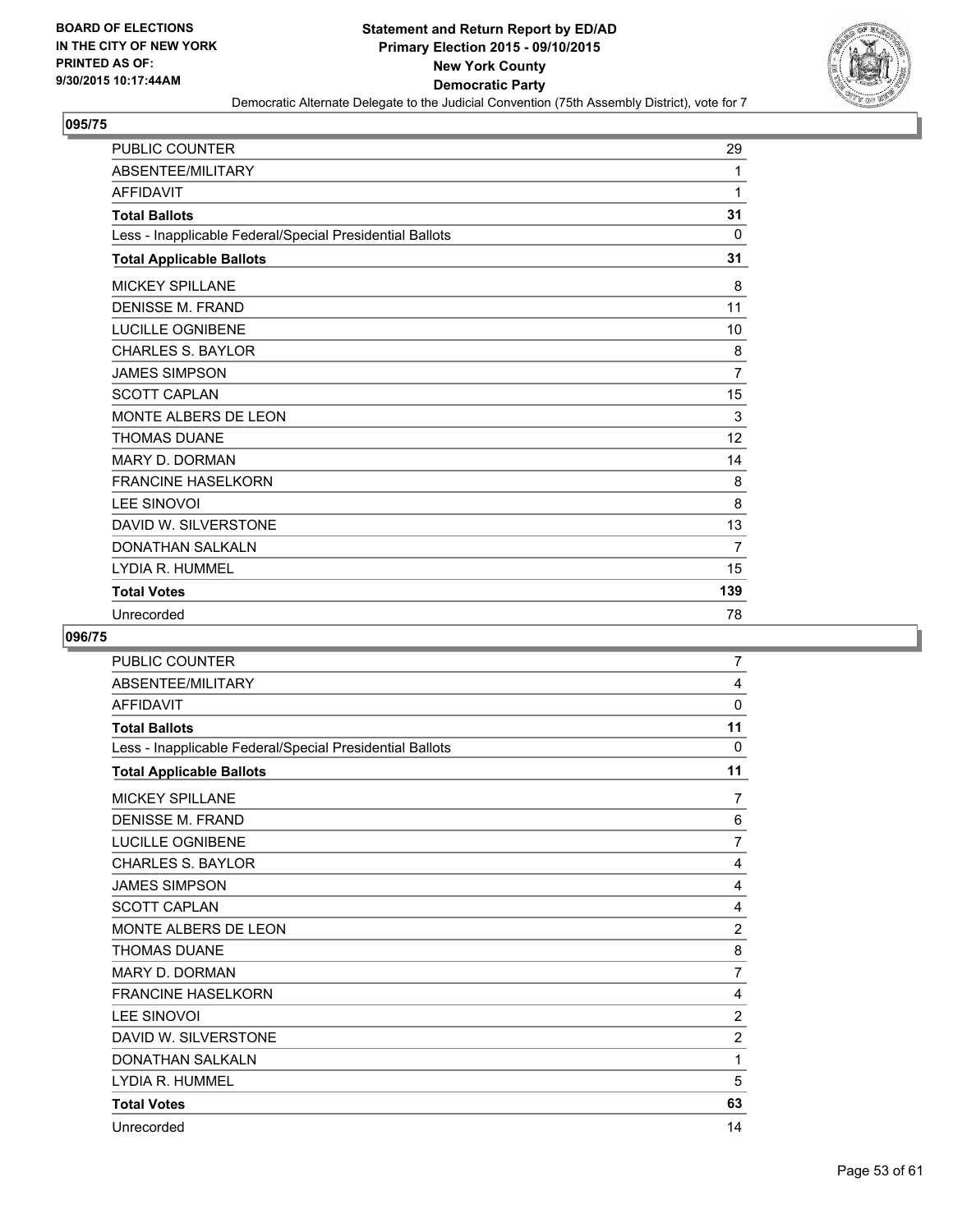

| <b>PUBLIC COUNTER</b>                                    | 5              |
|----------------------------------------------------------|----------------|
| ABSENTEE/MILITARY                                        | $\Omega$       |
| <b>AFFIDAVIT</b>                                         | $\Omega$       |
| <b>Total Ballots</b>                                     | 5              |
| Less - Inapplicable Federal/Special Presidential Ballots | 0              |
| <b>Total Applicable Ballots</b>                          | 5              |
| <b>MICKEY SPILLANE</b>                                   | 3              |
| <b>DENISSE M. FRAND</b>                                  | $\overline{2}$ |
| LUCILLE OGNIBENE                                         | $\overline{2}$ |
| <b>CHARLES S. BAYLOR</b>                                 | 1              |
| <b>JAMES SIMPSON</b>                                     | 0              |
| <b>SCOTT CAPLAN</b>                                      | 1              |
| <b>MONTE ALBERS DE LEON</b>                              | 1              |
| <b>THOMAS DUANE</b>                                      | $\overline{2}$ |
| MARY D. DORMAN                                           | $\overline{2}$ |
| <b>FRANCINE HASELKORN</b>                                | $\overline{c}$ |
| <b>LEE SINOVOI</b>                                       | 1              |
| DAVID W. SILVERSTONE                                     | 3              |
| <b>DONATHAN SALKALN</b>                                  | 1              |
| LYDIA R. HUMMEL                                          | 2              |
| <b>Total Votes</b>                                       | 23             |
| Unrecorded                                               | 12             |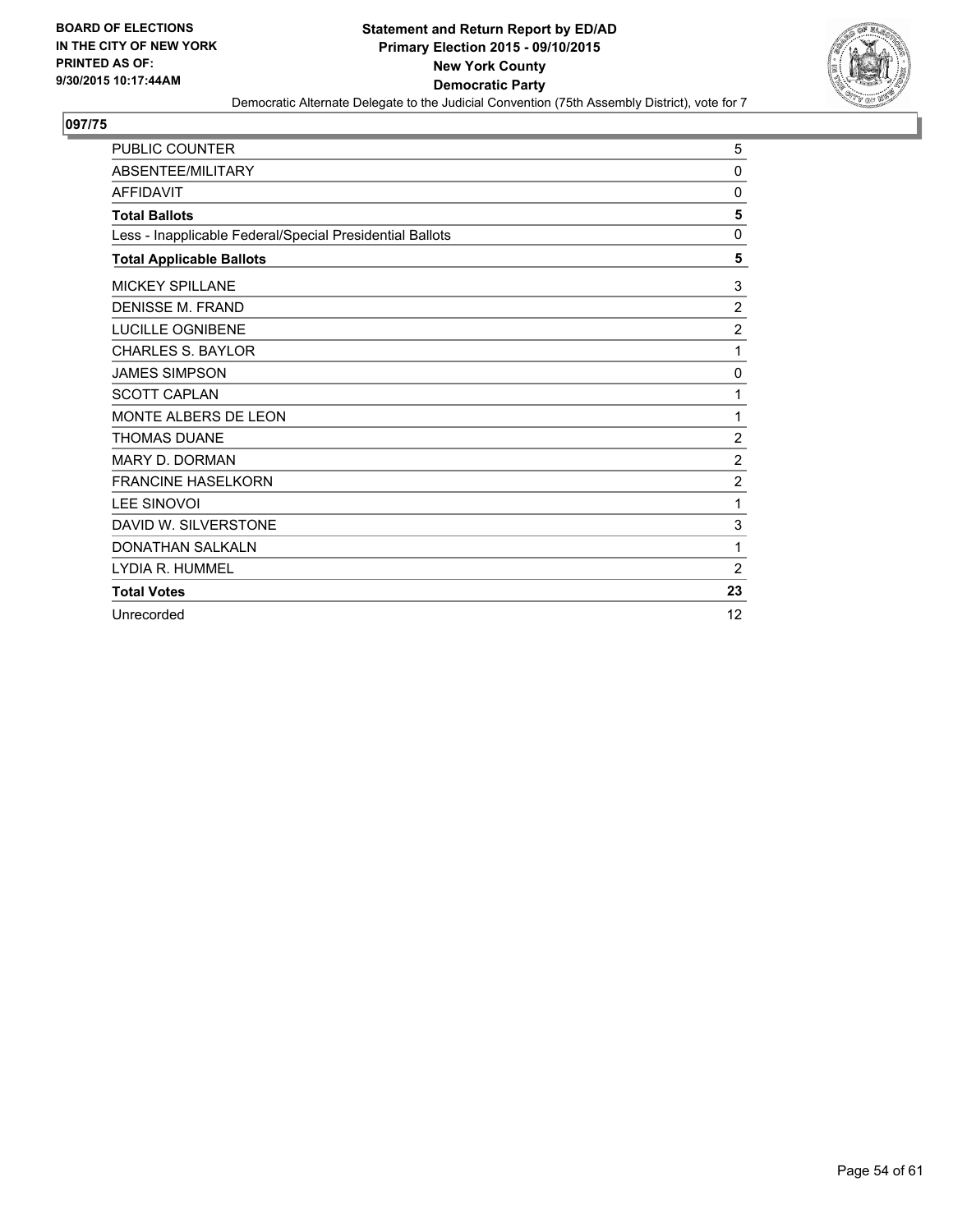

| <b>PUBLIC COUNTER</b>                                    | 3              |
|----------------------------------------------------------|----------------|
| ABSENTEE/MILITARY                                        | 0              |
| <b>AFFIDAVIT</b>                                         | 0              |
| <b>Total Ballots</b>                                     | 3              |
| Less - Inapplicable Federal/Special Presidential Ballots | $\mathbf{0}$   |
| <b>Total Applicable Ballots</b>                          | 3              |
| <b>MICKEY SPILLANE</b>                                   | 1              |
| <b>DENISSE M. FRAND</b>                                  | 2              |
| <b>LUCILLE OGNIBENE</b>                                  | $\overline{2}$ |
| <b>CHARLES S. BAYLOR</b>                                 | $\Omega$       |
| <b>JAMES SIMPSON</b>                                     | $\mathbf{0}$   |
| <b>SCOTT CAPLAN</b>                                      | $\overline{2}$ |
| MONTE ALBERS DE LEON                                     | 1              |
| <b>THOMAS DUANE</b>                                      | 1              |
| <b>MARY D. DORMAN</b>                                    | $\overline{c}$ |
| <b>FRANCINE HASELKORN</b>                                | $\overline{2}$ |
| <b>LEE SINOVOI</b>                                       | 1              |
| DAVID W. SILVERSTONE                                     | 1              |
| <b>DONATHAN SALKALN</b>                                  | $\mathbf{0}$   |
| LYDIA R. HUMMEL                                          | 1              |
| JOSHUA MELLEN (WRITE-IN)                                 | 1              |
| MEREDITH CARMAN (WRITE-IN)                               | 1              |
| ROBERT GALLAGHER (WRITE-IN)                              | 1              |
| SPRAGUE BRODIE (WRITE-IN)                                | 1              |
| <b>Total Votes</b>                                       | 20             |
| Unrecorded                                               | 1              |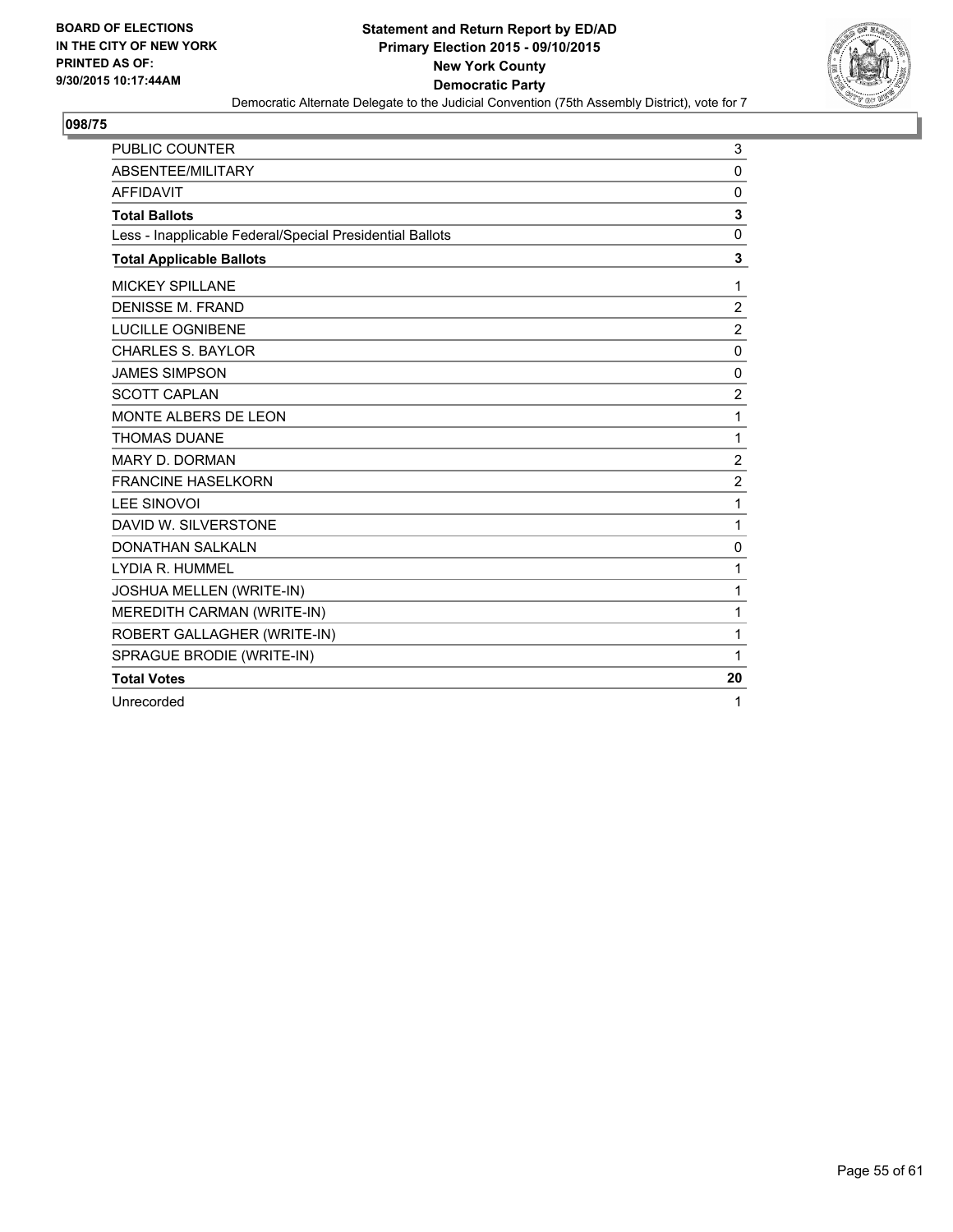

| PUBLIC COUNTER                                           | 3              |
|----------------------------------------------------------|----------------|
| ABSENTEE/MILITARY                                        | 1              |
| <b>AFFIDAVIT</b>                                         | 0              |
| <b>Total Ballots</b>                                     | 4              |
| Less - Inapplicable Federal/Special Presidential Ballots | 0              |
| <b>Total Applicable Ballots</b>                          | 4              |
| <b>MICKEY SPILLANE</b>                                   | 0              |
| DENISSE M. FRAND                                         | 3              |
| LUCILLE OGNIBENE                                         | $\overline{2}$ |
| <b>CHARLES S. BAYLOR</b>                                 | 3              |
| <b>JAMES SIMPSON</b>                                     | $\overline{2}$ |
| <b>SCOTT CAPLAN</b>                                      | $\overline{2}$ |
| MONTE ALBERS DE LEON                                     | 1              |
| <b>THOMAS DUANE</b>                                      | 4              |
| MARY D. DORMAN                                           | 1              |
| <b>FRANCINE HASELKORN</b>                                | 2              |
| <b>LEE SINOVOI</b>                                       | 1              |
| DAVID W. SILVERSTONE                                     | 2              |
| <b>DONATHAN SALKALN</b>                                  | 1              |
| LYDIA R. HUMMEL                                          | 4              |
| <b>Total Votes</b>                                       | 28             |

| <b>PUBLIC COUNTER</b>                                    | $\overline{7}$ |
|----------------------------------------------------------|----------------|
| ABSENTEE/MILITARY                                        | $\mathbf 0$    |
| <b>AFFIDAVIT</b>                                         | 0              |
| <b>Total Ballots</b>                                     | $\overline{7}$ |
| Less - Inapplicable Federal/Special Presidential Ballots | 0              |
| <b>Total Applicable Ballots</b>                          | $\overline{7}$ |
| <b>MICKEY SPILLANE</b>                                   | $\overline{2}$ |
| <b>DENISSE M. FRAND</b>                                  | $\overline{2}$ |
| <b>LUCILLE OGNIBENE</b>                                  | 1              |
| <b>CHARLES S. BAYLOR</b>                                 | $\overline{2}$ |
| <b>JAMES SIMPSON</b>                                     | 1              |
| <b>SCOTT CAPLAN</b>                                      | $\overline{2}$ |
| MONTE ALBERS DE LEON                                     | 1              |
| <b>THOMAS DUANE</b>                                      | 3              |
| <b>MARY D. DORMAN</b>                                    | $\overline{2}$ |
| <b>FRANCINE HASELKORN</b>                                | 3              |
| <b>LEE SINOVOI</b>                                       | $\overline{2}$ |
| DAVID W. SILVERSTONE                                     | $\overline{2}$ |
| DONATHAN SALKALN                                         | 2              |
| LYDIA R. HUMMEL                                          | 3              |
| <b>Total Votes</b>                                       | 28             |
| Unrecorded                                               | 21             |
| 101/75 COMBINED into: 096/75                             |                |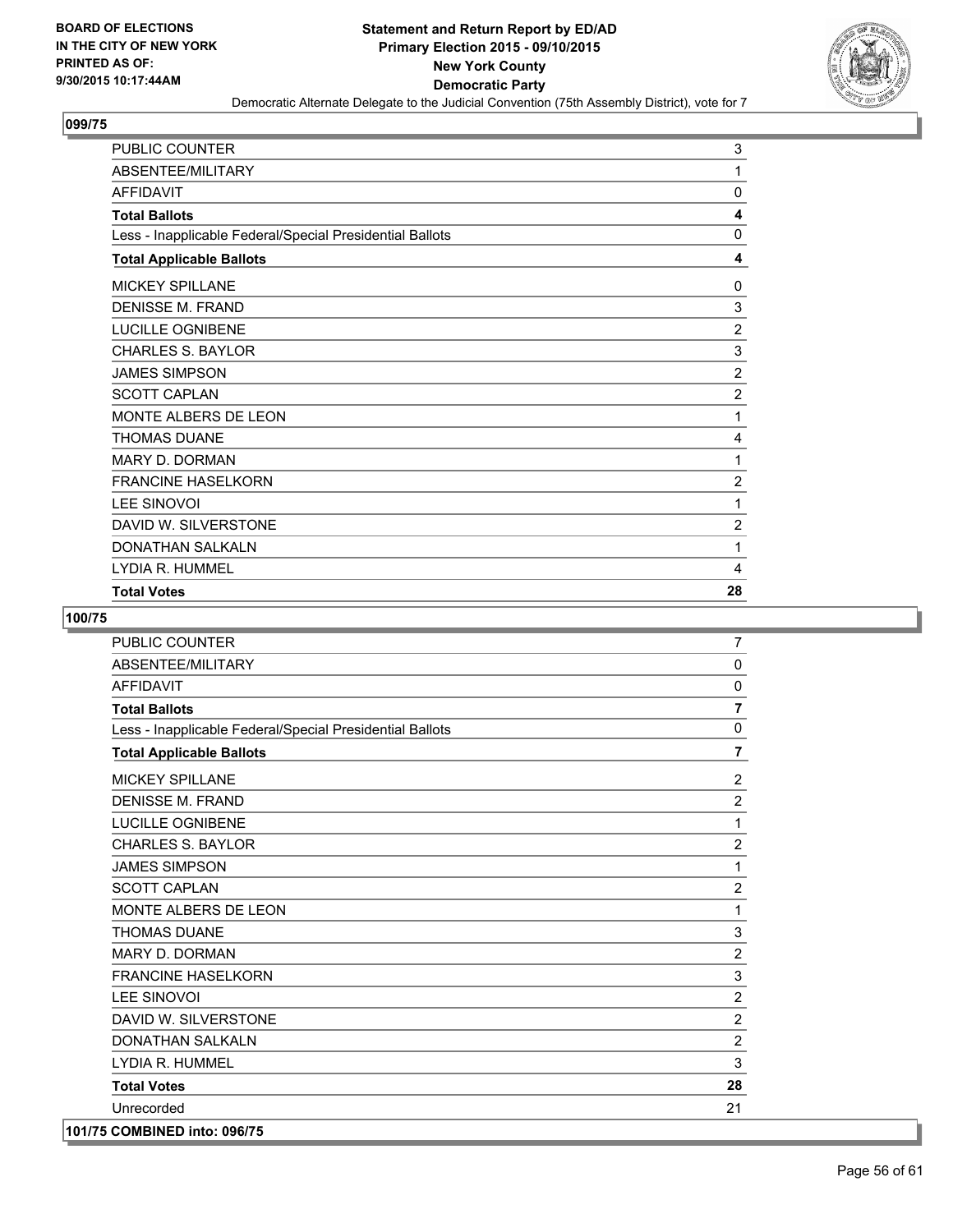

| PUBLIC COUNTER                                           | 3              |
|----------------------------------------------------------|----------------|
| ABSENTEE/MILITARY                                        | 0              |
| AFFIDAVIT                                                | 0              |
| <b>Total Ballots</b>                                     | 3              |
| Less - Inapplicable Federal/Special Presidential Ballots | 0              |
| <b>Total Applicable Ballots</b>                          | 3              |
| <b>MICKEY SPILLANE</b>                                   | 2              |
| <b>DENISSE M. FRAND</b>                                  | 1              |
| LUCILLE OGNIBENE                                         | 1              |
| <b>CHARLES S. BAYLOR</b>                                 | $\overline{2}$ |
| <b>JAMES SIMPSON</b>                                     | 1              |
| <b>SCOTT CAPLAN</b>                                      | 1              |
| MONTE ALBERS DE LEON                                     | 1              |
| <b>THOMAS DUANE</b>                                      | 3              |
| <b>MARY D. DORMAN</b>                                    | 3              |
| <b>FRANCINE HASELKORN</b>                                | 1              |
| <b>LEE SINOVOI</b>                                       | $\overline{c}$ |
| DAVID W. SILVERSTONE                                     | 1              |
| DONATHAN SALKALN                                         | 1              |
| LYDIA R. HUMMEL                                          | 1              |
| <b>Total Votes</b>                                       | 21             |

| <b>PUBLIC COUNTER</b>                                    | 6              |
|----------------------------------------------------------|----------------|
| ABSENTEE/MILITARY                                        | 1              |
| <b>AFFIDAVIT</b>                                         | 0              |
| <b>Total Ballots</b>                                     | 7              |
| Less - Inapplicable Federal/Special Presidential Ballots | $\mathbf 0$    |
| <b>Total Applicable Ballots</b>                          | $\overline{7}$ |
| <b>MICKEY SPILLANE</b>                                   | 4              |
| <b>DENISSE M. FRAND</b>                                  | 1              |
| LUCILLE OGNIBENE                                         | $\mathbf 0$    |
| <b>CHARLES S. BAYLOR</b>                                 | $\overline{2}$ |
| <b>JAMES SIMPSON</b>                                     | $\overline{2}$ |
| <b>SCOTT CAPLAN</b>                                      | $\overline{2}$ |
| <b>MONTE ALBERS DE LEON</b>                              | 0              |
| <b>THOMAS DUANE</b>                                      | 5              |
| <b>MARY D. DORMAN</b>                                    | 1              |
| <b>FRANCINE HASELKORN</b>                                | $\overline{2}$ |
| <b>LEE SINOVOI</b>                                       | 1              |
| DAVID W. SILVERSTONE                                     | $\overline{2}$ |
| <b>DONATHAN SALKALN</b>                                  | 1              |
| LYDIA R. HUMMEL                                          | 3              |
| <b>Total Votes</b>                                       | 26             |
| Unrecorded                                               | 23             |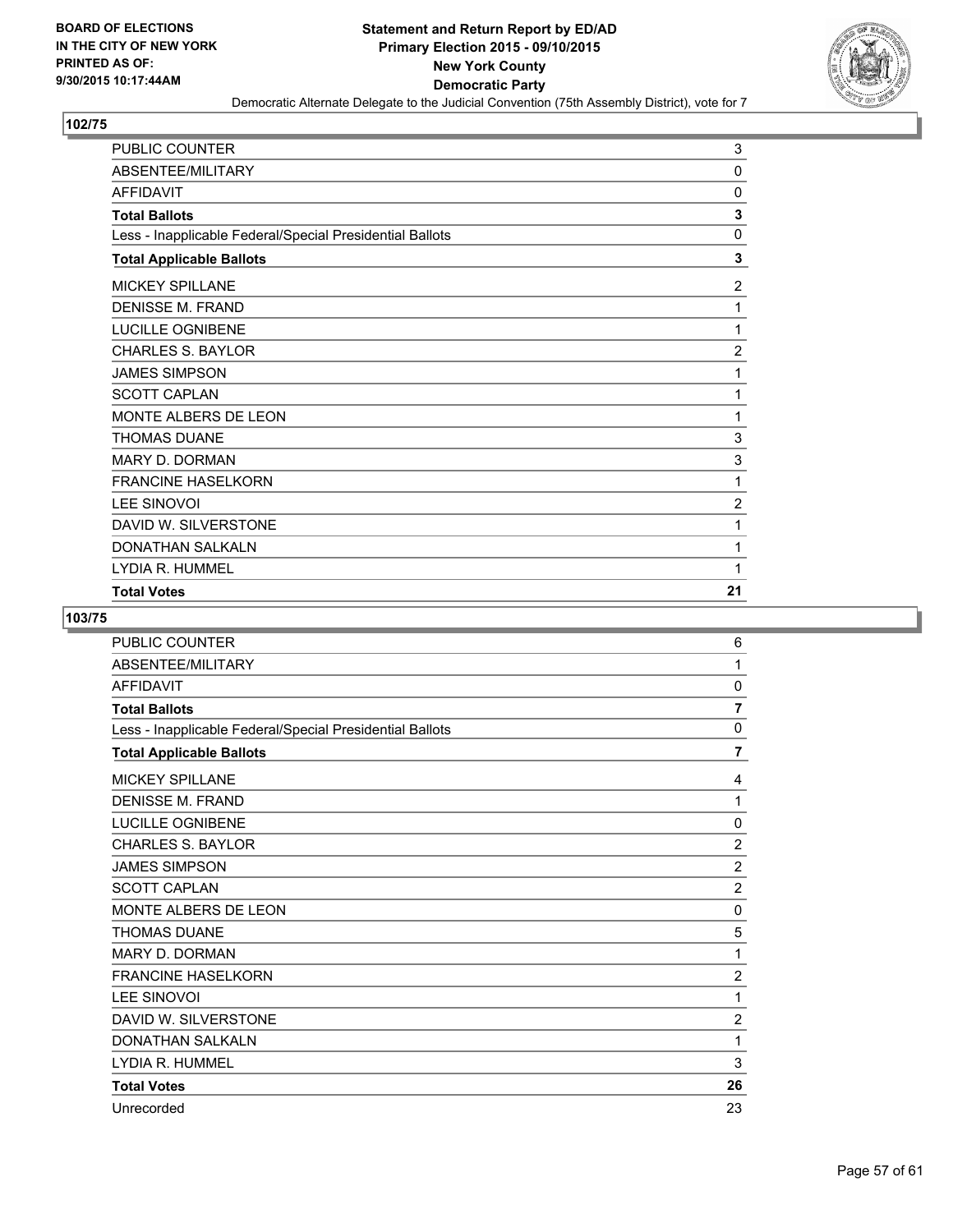

| <b>PUBLIC COUNTER</b>                                    | 0           |
|----------------------------------------------------------|-------------|
| ABSENTEE/MILITARY                                        | $\mathbf 0$ |
| <b>AFFIDAVIT</b>                                         | 0           |
| <b>Total Ballots</b>                                     | 0           |
| Less - Inapplicable Federal/Special Presidential Ballots | 0           |
| <b>Total Applicable Ballots</b>                          | 0           |
| <b>MICKEY SPILLANE</b>                                   | 0           |
| <b>DENISSE M. FRAND</b>                                  | 0           |
| LUCILLE OGNIBENE                                         | $\mathbf 0$ |
| <b>CHARLES S. BAYLOR</b>                                 | 0           |
| <b>JAMES SIMPSON</b>                                     | 0           |
| <b>SCOTT CAPLAN</b>                                      | 0           |
| <b>MONTE ALBERS DE LEON</b>                              | 0           |
| <b>THOMAS DUANE</b>                                      | 0           |
| <b>MARY D. DORMAN</b>                                    | $\mathbf 0$ |
| <b>FRANCINE HASELKORN</b>                                | $\mathbf 0$ |
| <b>LEE SINOVOI</b>                                       | 0           |
| DAVID W. SILVERSTONE                                     | 0           |
| <b>DONATHAN SALKALN</b>                                  | 0           |
| LYDIA R. HUMMEL                                          | 0           |
| <b>Total Votes</b>                                       | 0           |

| PUBLIC COUNTER                                           | $\pmb{0}$   |
|----------------------------------------------------------|-------------|
| ABSENTEE/MILITARY                                        | 0           |
| <b>AFFIDAVIT</b>                                         | 0           |
| <b>Total Ballots</b>                                     | 0           |
| Less - Inapplicable Federal/Special Presidential Ballots | 0           |
| <b>Total Applicable Ballots</b>                          | 0           |
| <b>MICKEY SPILLANE</b>                                   | 0           |
| <b>DENISSE M. FRAND</b>                                  | $\mathbf 0$ |
| <b>LUCILLE OGNIBENE</b>                                  | 0           |
| <b>CHARLES S. BAYLOR</b>                                 | 0           |
| <b>JAMES SIMPSON</b>                                     | 0           |
| <b>SCOTT CAPLAN</b>                                      | $\mathbf 0$ |
| <b>MONTE ALBERS DE LEON</b>                              | 0           |
| <b>THOMAS DUANE</b>                                      | 0           |
| MARY D. DORMAN                                           | 0           |
| <b>FRANCINE HASELKORN</b>                                | 0           |
| <b>LEE SINOVOI</b>                                       | 0           |
| DAVID W. SILVERSTONE                                     | 0           |
| <b>DONATHAN SALKALN</b>                                  | 0           |
| LYDIA R. HUMMEL                                          | 0           |
| <b>Total Votes</b>                                       | 0           |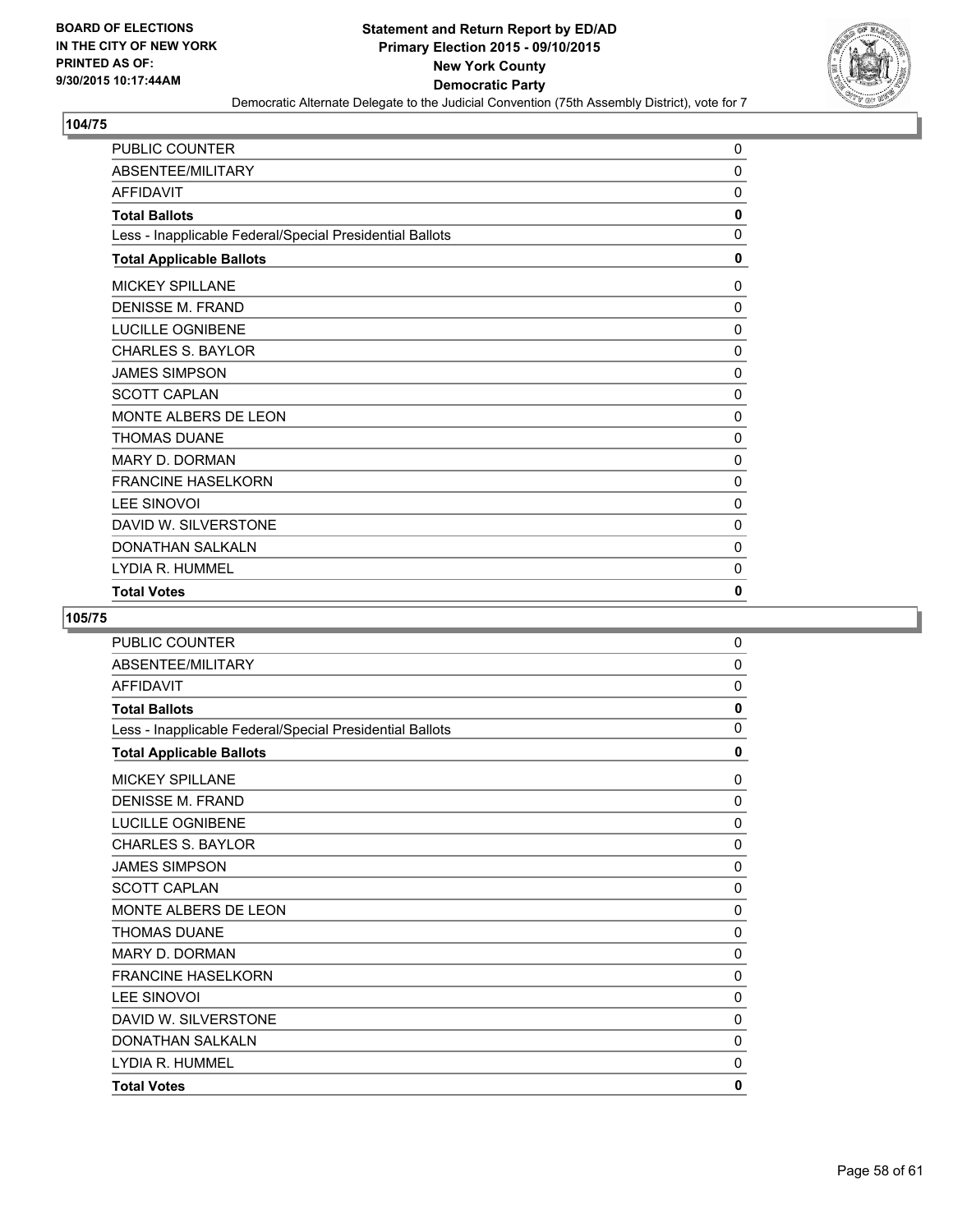

| <b>PUBLIC COUNTER</b>                                    | 0           |
|----------------------------------------------------------|-------------|
| ABSENTEE/MILITARY                                        | 0           |
| <b>AFFIDAVIT</b>                                         | 0           |
| <b>Total Ballots</b>                                     | 0           |
| Less - Inapplicable Federal/Special Presidential Ballots | $\mathbf 0$ |
| <b>Total Applicable Ballots</b>                          | 0           |
| <b>MICKEY SPILLANE</b>                                   | 0           |
| <b>DENISSE M. FRAND</b>                                  | 0           |
| LUCILLE OGNIBENE                                         | 0           |
| <b>CHARLES S. BAYLOR</b>                                 | 0           |
| <b>JAMES SIMPSON</b>                                     | 0           |
| <b>SCOTT CAPLAN</b>                                      | 0           |
| <b>MONTE ALBERS DE LEON</b>                              | 0           |
| <b>THOMAS DUANE</b>                                      | 0           |
| <b>MARY D. DORMAN</b>                                    | 0           |
| <b>FRANCINE HASELKORN</b>                                | 0           |
| <b>LEE SINOVOI</b>                                       | 0           |
| DAVID W. SILVERSTONE                                     | 0           |
| <b>DONATHAN SALKALN</b>                                  | 0           |
| LYDIA R. HUMMEL                                          | 0           |
| <b>Total Votes</b>                                       | 0           |

| PUBLIC COUNTER                                           | $\pmb{0}$   |
|----------------------------------------------------------|-------------|
| ABSENTEE/MILITARY                                        | 0           |
| <b>AFFIDAVIT</b>                                         | 0           |
| <b>Total Ballots</b>                                     | 0           |
| Less - Inapplicable Federal/Special Presidential Ballots | 0           |
| <b>Total Applicable Ballots</b>                          | 0           |
| <b>MICKEY SPILLANE</b>                                   | 0           |
| <b>DENISSE M. FRAND</b>                                  | $\mathbf 0$ |
| <b>LUCILLE OGNIBENE</b>                                  | 0           |
| <b>CHARLES S. BAYLOR</b>                                 | 0           |
| <b>JAMES SIMPSON</b>                                     | 0           |
| <b>SCOTT CAPLAN</b>                                      | $\mathbf 0$ |
| <b>MONTE ALBERS DE LEON</b>                              | 0           |
| <b>THOMAS DUANE</b>                                      | 0           |
| MARY D. DORMAN                                           | 0           |
| <b>FRANCINE HASELKORN</b>                                | 0           |
| <b>LEE SINOVOI</b>                                       | 0           |
| DAVID W. SILVERSTONE                                     | 0           |
| <b>DONATHAN SALKALN</b>                                  | 0           |
| LYDIA R. HUMMEL                                          | 0           |
| <b>Total Votes</b>                                       | 0           |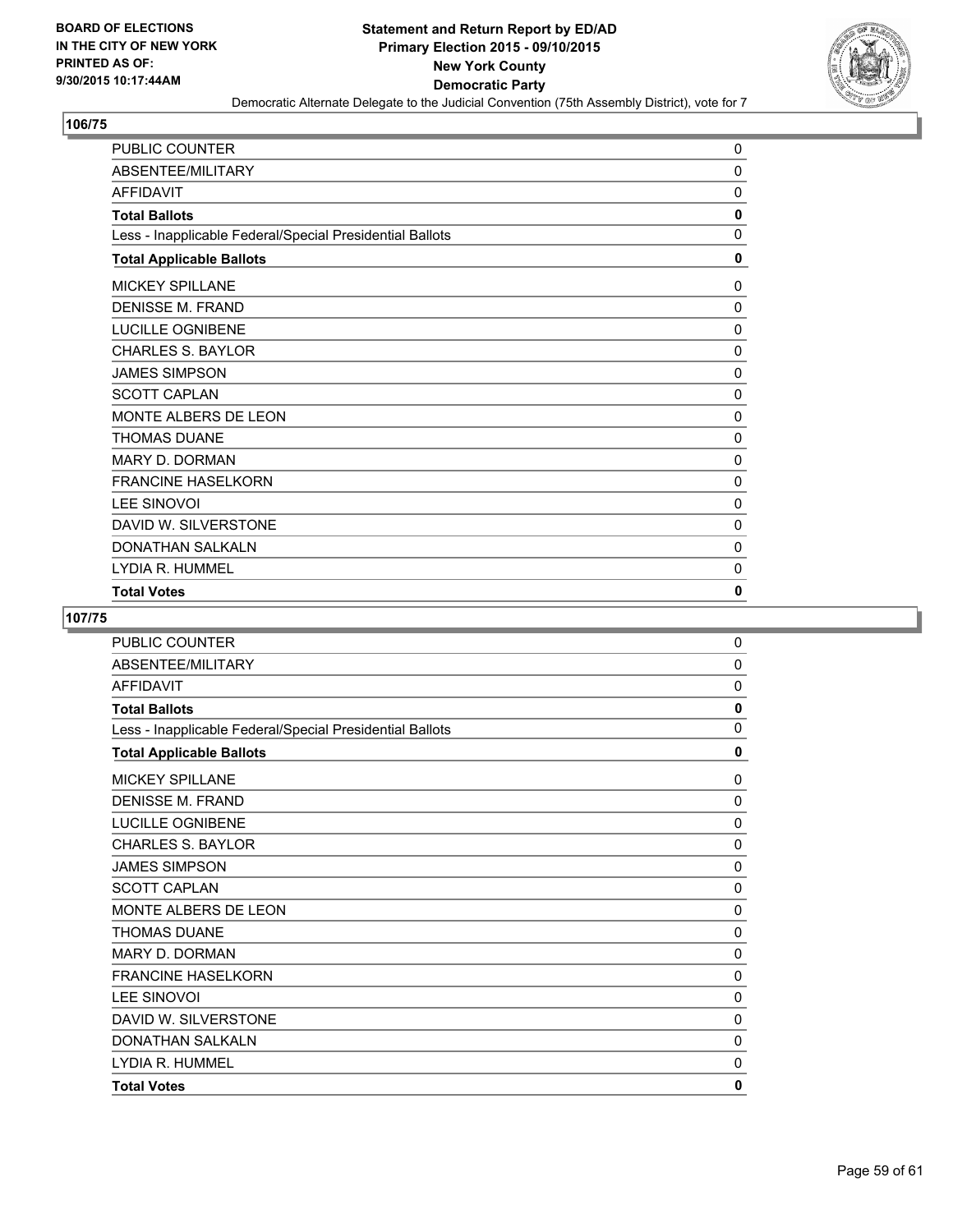

| PUBLIC COUNTER                                           | 0        |
|----------------------------------------------------------|----------|
| ABSENTEE/MILITARY                                        | 0        |
| <b>AFFIDAVIT</b>                                         | 0        |
| <b>Total Ballots</b>                                     | 0        |
| Less - Inapplicable Federal/Special Presidential Ballots | 0        |
| <b>Total Applicable Ballots</b>                          | 0        |
| <b>MICKEY SPILLANE</b>                                   | 0        |
| <b>DENISSE M. FRAND</b>                                  | 0        |
| LUCILLE OGNIBENE                                         | $\Omega$ |
| <b>CHARLES S. BAYLOR</b>                                 | 0        |
| <b>JAMES SIMPSON</b>                                     | 0        |
| <b>SCOTT CAPLAN</b>                                      | 0        |
| MONTE ALBERS DE LEON                                     | $\Omega$ |
| <b>THOMAS DUANE</b>                                      | 0        |
| <b>MARY D. DORMAN</b>                                    | 0        |
| <b>FRANCINE HASELKORN</b>                                | 0        |
| <b>LEE SINOVOI</b>                                       | $\Omega$ |
| DAVID W. SILVERSTONE                                     | 0        |
| <b>DONATHAN SALKALN</b>                                  | 0        |
| LYDIA R. HUMMEL                                          | 0        |
| <b>Total Votes</b>                                       | 0        |

| PUBLIC COUNTER                                           | $\pmb{0}$   |
|----------------------------------------------------------|-------------|
| ABSENTEE/MILITARY                                        | 0           |
| <b>AFFIDAVIT</b>                                         | 0           |
| <b>Total Ballots</b>                                     | 0           |
| Less - Inapplicable Federal/Special Presidential Ballots | 0           |
| <b>Total Applicable Ballots</b>                          | 0           |
| <b>MICKEY SPILLANE</b>                                   | 0           |
| <b>DENISSE M. FRAND</b>                                  | $\mathbf 0$ |
| <b>LUCILLE OGNIBENE</b>                                  | 0           |
| <b>CHARLES S. BAYLOR</b>                                 | 0           |
| <b>JAMES SIMPSON</b>                                     | 0           |
| <b>SCOTT CAPLAN</b>                                      | $\mathbf 0$ |
| <b>MONTE ALBERS DE LEON</b>                              | 0           |
| <b>THOMAS DUANE</b>                                      | 0           |
| MARY D. DORMAN                                           | 0           |
| <b>FRANCINE HASELKORN</b>                                | 0           |
| <b>LEE SINOVOI</b>                                       | 0           |
| DAVID W. SILVERSTONE                                     | 0           |
| <b>DONATHAN SALKALN</b>                                  | 0           |
| LYDIA R. HUMMEL                                          | 0           |
| <b>Total Votes</b>                                       | 0           |